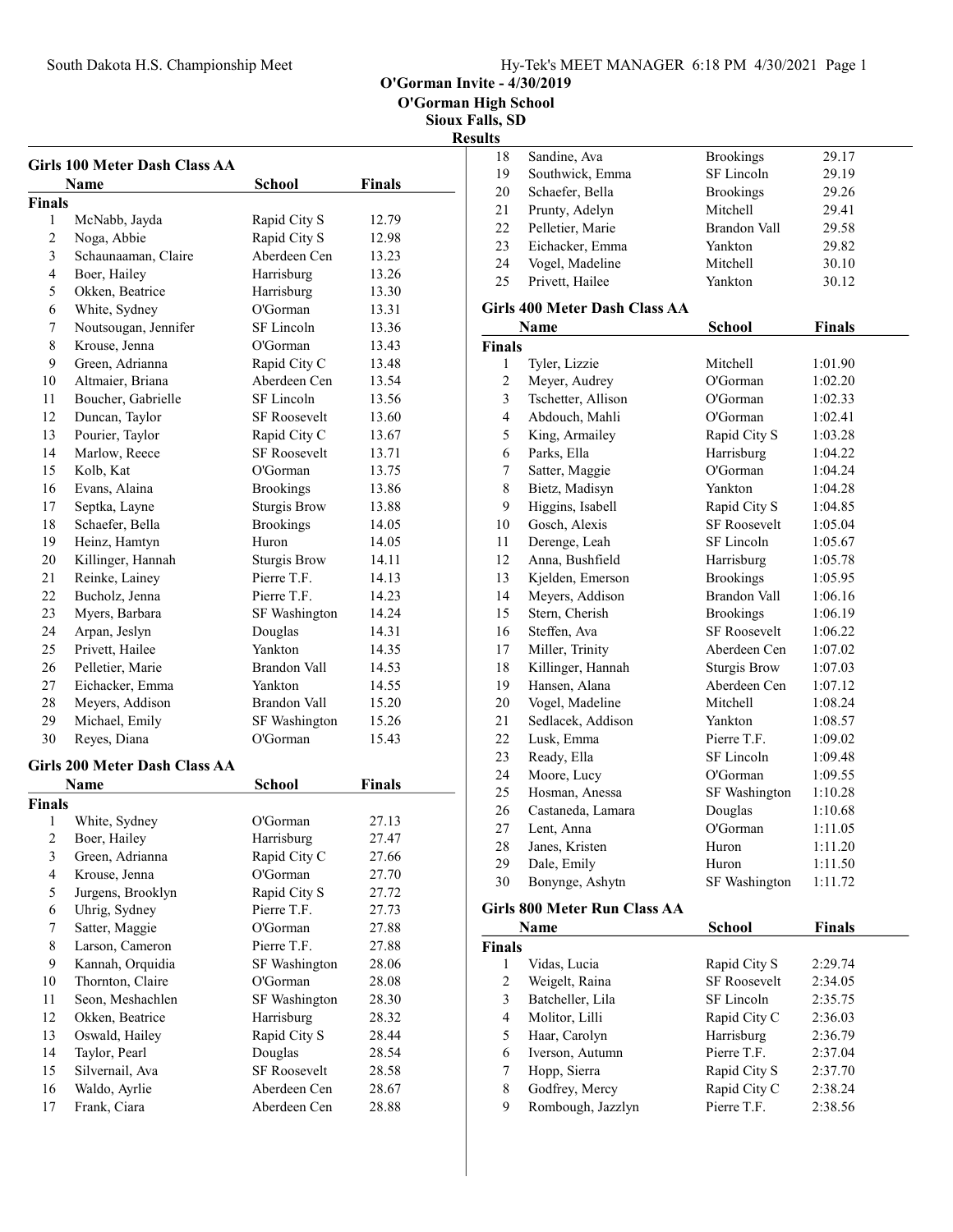O'Gorman Invite - 4/30/2019

Sioux Falls, SD Results

| <b>Finals</b>           | (Girls 800 Meter Run Class AA)          |                                     |                |  |
|-------------------------|-----------------------------------------|-------------------------------------|----------------|--|
|                         | Name                                    | <b>School</b>                       | <b>Finals</b>  |  |
| 10                      | Kashi, Adaga                            | SF Washington                       | 2:39.90        |  |
| 11                      | Hermansen, Jordan                       | Aberdeen Cen                        | 2:40.54        |  |
| 12                      | Boyer, Faith                            | <b>SF Roosevelt</b>                 | 2:42.05        |  |
| 13                      | Maloney, Emma                           | SF Washington                       | 2:43.06        |  |
| 14                      | Babb, Mallory                           | <b>Brandon Vall</b>                 | 2:46.89        |  |
| 15                      | Burgaard, Alivia                        | Aberdeen Cen                        | 2:47.12        |  |
| 16                      | Dwire, Kaymon                           | Harrisburg                          | 2:49.06        |  |
| 17                      | Bowser, Rylee                           | <b>Brookings</b>                    | 2:51.17        |  |
| 18                      | Castelluzzo, Sienna                     | O'Gorman                            | 2:52.49        |  |
| 19                      | Christian, Cecilia                      | O'Gorman                            | 2:53.00        |  |
| 20                      | Weiss, Audrey                           | SF Lincoln                          | 2:53.49        |  |
| 21                      | Lent, Anna                              | O'Gorman                            | 2:53.58        |  |
| 22                      | Baker, Aletha                           | <b>Brookings</b>                    | 2:55.40        |  |
| 23                      | Beck, Morgan                            | <b>Brandon Vall</b>                 | 3:05.97        |  |
| 24                      | Glatt, Maria                            | O'Gorman                            | 3:06.72        |  |
| 25                      | Elsen, Elizabeth                        | Yankton                             | 3:11.23        |  |
|                         |                                         |                                     |                |  |
|                         | <b>Girls 100 Meter Hurdles Class AA</b> |                                     |                |  |
|                         | Name                                    | School                              | Finals         |  |
| Finals                  |                                         |                                     |                |  |
| 1                       | Van Zee, Baylee                         | Rapid City S                        | 15.61          |  |
| $\overline{c}$          | Hruby, Lauren                           | Harrisburg                          | 15.69          |  |
| 3                       | Cumbow, Addison                         | Pierre T.F.                         | 16.48          |  |
| $\overline{4}$          | Moore, Isabelle                         | O'Gorman                            | 16.70          |  |
| 5                       | Bilal, Joy                              | SF Lincoln                          | 16.75          |  |
| 6                       | Fierro, Claire                          | Rapid City S                        | 16.84          |  |
| 7                       | Sonnenschein, Jersey                    | Harrisburg<br>Aberdeen Cen          | 16.90          |  |
| 8                       | Glanzer, Makenna                        |                                     | 16.91          |  |
| 9                       | Whatley, Kaylee                         | Sturgis Brow                        | 17.42          |  |
| 10                      | Hochstetter, Madison                    | Aberdeen Cen                        | 17.78          |  |
| 11                      | Siemonsma, Makenzie                     | Huron                               | 17.98          |  |
| 12                      | Keah, Ruth                              | SF Washington                       | 18.38          |  |
| 13                      | Forman, Hallie                          | Rapid City C<br>Yankton             | 18.41          |  |
| 14                      | Christ, Keira                           |                                     | 18.51          |  |
| 15<br>16                | Lesher, Hope<br>Hedderman, Payton       | Yankton                             | 18.52<br>18.61 |  |
|                         | Madison, Brenna                         | <b>Sturgis Brow</b>                 |                |  |
| 17<br>18                | Backes, Jada                            | SF Roosevelt                        | 18.81          |  |
| 19                      | Madison, Ashlyn                         | Rapid City C<br><b>SF Roosevelt</b> | 18.99<br>19.26 |  |
| 20                      | Beck, Danielle                          | Pierre T.F.                         | 19.30          |  |
| 21                      |                                         | Brandon Vall                        |                |  |
| 22                      | Portillo, Gladys<br>Mendel, Mia         | <b>Brookings</b>                    | 21.14<br>21.35 |  |
| 23                      | Wood, Keile                             | SF Washington                       | 21.67          |  |
| 24                      | Strand, Cierra                          | <b>Brookings</b>                    | 22.40          |  |
| ---                     | Gayetaye, Princess                      | SF Lincoln                          | DO             |  |
|                         |                                         |                                     |                |  |
|                         | Girls 300 Meter Hurdles Class AA        |                                     |                |  |
|                         | Name                                    | School                              | <b>Finals</b>  |  |
| Finals                  |                                         |                                     |                |  |
| 1                       | Hruby, Lauren                           | Harrisburg                          | 48.37          |  |
| $\overline{\mathbf{c}}$ | Bilal, Joy                              | SF Lincoln                          | 48.96          |  |
| $\overline{\mathbf{3}}$ | Kinzer, Lexi                            | SF Washington                       | 49.40          |  |
| $\overline{\mathbf{4}}$ | Fierro, Claire                          | Rapid City S                        | 49.43          |  |

| 5  | Tedrow, Sydney      | Pierre T.F.         | 49.53   |
|----|---------------------|---------------------|---------|
| 6  | Beck, Danielle      | Pierre T.F.         | 49.80   |
| 7  | Duthoy, Paige       | <b>SF Roosevelt</b> | 50.83   |
| 8  | Prairie, Leona      | O'Gorman            | 50.89   |
| 9  | Gayetaye, Princess  | SF Lincoln          | 51.05   |
| 10 | Christ, Keira       | Yankton             | 51.18   |
| 11 | Struble, Sadie      | Aberdeen Cen        | 51.89   |
| 12 | Nave, Dymond        | Brandon Vall        | 52.00   |
| 13 | Moore, Isabelle     | O'Gorman            | 52.17   |
| 14 | Cihak, Jacey        | O'Gorman            | 52.33   |
| 15 | Gillis, Evelynn     | Rapid City C        | 52.67   |
| 16 | Madison, Brenna     | <b>SF Roosevelt</b> | 53.82   |
| 17 | Whatley, Kaylee     | Sturgis Brow        | 53.84   |
| 18 | Hedderman, Payton   | Sturgis Brow        | 54.07   |
| 19 | Backes, Jada        | Rapid City C        | 54.12   |
| 20 | Faulk, Tierney      | Yankton             | 54.22   |
| 21 | Heibult, Taryn      | SF Washington       | 54.64   |
| 22 | Lockhart, Brekkan   | Rapid City S        | 55.60   |
| 23 | Siemonsma, Makenzie | Huron               | 55.95   |
| 24 | Strand, Cierra      | <b>Brookings</b>    | 57.43   |
| 25 | Portillo, Gladys    | Brandon Vall        | 1:01.44 |
|    |                     |                     |         |

# Girls 4x100 Meter Relay Class AA

|               | <b>Team</b>               | Relay | Finals                  |
|---------------|---------------------------|-------|-------------------------|
| <b>Finals</b> |                           |       |                         |
| 1             | Rapid City Stevens        | A     | 50.54                   |
|               | 1) Noga, Abbie            |       | 2) Mettler, Carsyn      |
|               | 3) Werner, Claudia        |       | 4) McNabb, Jayda        |
| 2             | Sioux Falls Roosevelt     | A     | 51.16                   |
|               | 1) Espino, Soraya         |       | 2) Kelliher, Ashlyn     |
|               | 3) Nelson, Katherine      |       | 4) Haggerty, Macie      |
| 3             | Rapid City Central        | A     | 51.78                   |
|               | 1) Skyberg, Kadince       |       | 2) Bagley, Peyton       |
|               | 3) Hardmeyer, Isabelle    |       | 4) Pourier, Taylor      |
| 4             | Huron                     | A     | 52.08                   |
|               | 1) Gilbert, Alexandria    |       | 2) Gose, Brynn          |
|               | 3) Heinz, Hamtyn          |       | 4) Gainey, Heavan       |
| 5             | Sioux Falls Lincoln       | A     | 52.68                   |
|               | 1) Boucher, Gabrielle     |       | 2) Siegel, Sophie       |
|               | 3) Southwick, Emma        |       | 4) Noutsougan, Jennifer |
| 6             | Aberdeen Central          | A     | 52.94                   |
|               | 1) Joosten, Lauren        |       | 2) Schaunaaman, Claire  |
|               | 3) Waldo, Ayrlie          |       | 4) Altmaier, Briana     |
| 7             | <b>SF</b> Washington      | A     | 53.38                   |
|               | 1) Seon, Meshachlen       |       | 2) Motley, Alexus       |
|               | 3) Biteler, Brielle       |       | 4) Kannah, Orquidia     |
| 8             | Pierre T.F. Riggs         | A     | 53.76                   |
|               | 1) Christopherson, Aleise |       | 2) Bucholz, Jenna       |
|               | 3) Larson, Cameron        |       | 4) Reinke, Lainey       |
| 9             | Sturgis Brown             | A     | 53.84                   |
|               | 1) Ewing, Cali            |       | 2) Septka, Layne        |
|               | 3) Killinger, Hannah      |       | 4) Keffeler, Makayla    |
| 10            | <b>Brookings</b>          | A     | 54.08                   |
|               | 1) Sandine, Ava           |       | 2) Evans, Alaina        |
|               | 3) Jensen, Jensi          |       | 4) Schaefer, Bella      |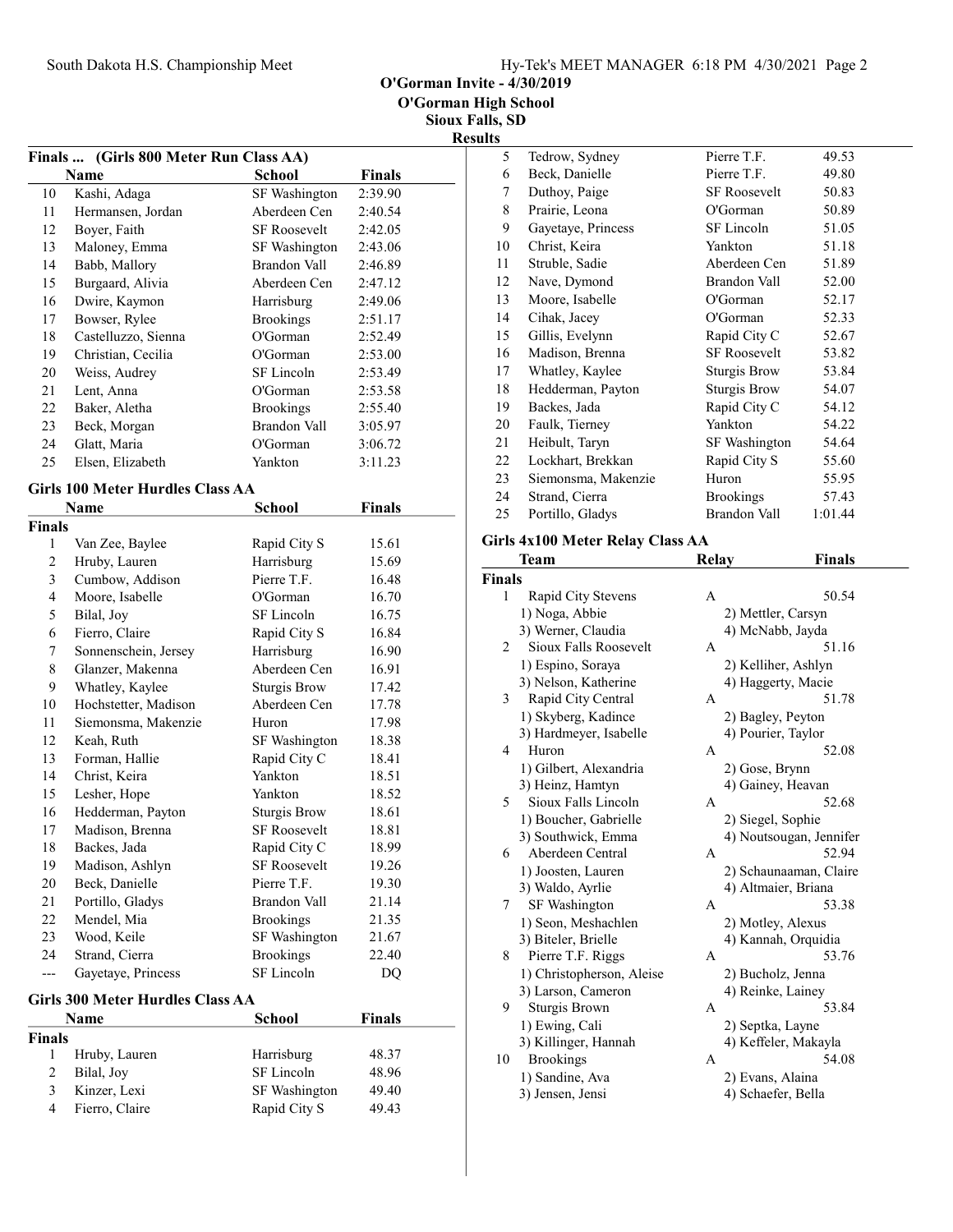O'Gorman High School

Sioux Falls, SD

### Results

| (Girls 4x100 Meter Relay Class AA)<br>Finals |                                  |                  |                                          |
|----------------------------------------------|----------------------------------|------------------|------------------------------------------|
|                                              | Team                             | <b>Relay</b>     | Finals                                   |
| 11                                           | Yankton                          | A                | 54.28                                    |
|                                              | 1) Savey, Molly                  |                  | 2) Kenney, Brynn                         |
|                                              | 3) Privett, Hailee               | 4) Jensen, Josie |                                          |
| 12                                           | Mitchell                         | А                | 54.72                                    |
|                                              | 1) Henkel, Delana                |                  | 2) Gropper, Kyra                         |
|                                              | 3) Sebert, Sarah                 |                  | 4) Bartscher, Brooke                     |
|                                              | Girls 4x200 Meter Relay Class AA |                  |                                          |
|                                              | Team                             | <b>Relay</b>     | Finals                                   |
| <b>Finals</b>                                |                                  |                  |                                          |
| 1                                            | Sioux Falls Roosevelt            | A                | 1:47.91                                  |
|                                              | 1) Espino, Soraya                |                  | 2) Haggerty, Macie                       |
|                                              | 3) Winter, Sheridyn              |                  | 4) Kelliher, Ashlyn                      |
| 2                                            | Rapid City Central               | A                | 1:50.13                                  |
|                                              | 1) Skyberg, Kadince              |                  |                                          |
|                                              |                                  |                  | 2) Green, Adrianna<br>4) Pourier, Taylor |
|                                              | 3) Smith, Ferren                 |                  |                                          |
| 3                                            | SF Washington                    | А                | 1:51.73                                  |
|                                              | 1) Biteler, Brielle              | 2) Kinzer, Lexi  |                                          |
|                                              | 3) Seon, Meshachlen              |                  | 4) Kannah, Orquidia                      |
| 4                                            | Sioux Falls Lincoln              | A                | 1:51.81                                  |
|                                              | 1) Wilcher, Soraya               |                  | 2) Noutsougan, Jennifer                  |
|                                              | 3) Sorensen, Alaina              |                  | 4) Southwick, Emma                       |
| 5                                            | Sturgis Brown                    | A                | 1:52.19                                  |
|                                              | 1) Ewing, Cali                   |                  | 2) Septka, Layne                         |
|                                              | 3) Whatley, Kaylee               |                  | 4) Dennis, Sawyer                        |
| 6                                            | Yankton                          | А                | 1:52.41                                  |
|                                              | 1) Savey, Molly                  |                  | 2) Kenney, Brynn                         |
|                                              | 3) Luken, Thea                   | 4) Jensen, Josie |                                          |
| 7                                            | Pierre T.F. Riggs                | Α                | 1:52.94                                  |
|                                              | 1) Cumbow, Addison               |                  | 2) Uhrig, Sydney                         |
|                                              | 3) Barry, Ryann                  |                  | 4) Christopherson, Aleise                |
| 8                                            | Aberdeen Central                 | Α                | 1:53.25                                  |
|                                              | 1) Joosten, Lauren               |                  | 2) Waldo, Ayrlie                         |
|                                              | 3) Altmaier, Briana              |                  | 4) Miller, Trinity                       |
| 9                                            | <b>Brookings</b>                 | А                | 1:53.67                                  |
|                                              | 1) Evans, Alaina                 | 2) Kjelden, Ella |                                          |
|                                              | 3) Kjelden, Emerson              |                  | 4) Jorgenson, Olivia                     |
| 10                                           | Rapid City Stevens               | Α                | 1:53.83                                  |
|                                              |                                  |                  |                                          |
|                                              | 1) Oswald, Hailey                |                  | 2) Higgins, Isabell                      |
|                                              | 3) Chikos, Kaili                 |                  | 4) Jurgens, Brooklyn                     |
|                                              | Mitchell                         | A                | DO                                       |
|                                              | 1) Henkel, Delana                |                  | 2) Gropper, Kyra                         |
|                                              | 3) Prunty, Adelyn                |                  | 4) Bartscher, Brooke                     |
|                                              | Girls 4x400 Meter Relay Class AA |                  |                                          |
|                                              | Team                             | Relay            | <b>Finals</b>                            |
|                                              |                                  |                  |                                          |
| <b>Finals</b>                                |                                  |                  |                                          |

| тсаш                 | IXUIA V          | т піатэ             |  |
|----------------------|------------------|---------------------|--|
| <b>inals</b>         |                  |                     |  |
| Rapid City Stevens   | A                | 4:25.09             |  |
| 1) King, Armailey    |                  | 2) Higgins, Isabell |  |
| 3) Chikos, Kaili     |                  | 4) Bennett, Kylee   |  |
| <b>Brookings</b>     | А                | 4:28.61             |  |
| 1) Kjelden, Emerson  | 2) Kjelden, Ella |                     |  |
| 3) Jorgenson, Olivia |                  | 4) Stern, Cherish   |  |
|                      |                  |                     |  |

| ults          |                                          |       |                        |  |
|---------------|------------------------------------------|-------|------------------------|--|
| 3             | SF Washington                            | A     | 4:28.98                |  |
|               | 1) Kinzer, Lexi                          |       | 2) Kashi, Adaga        |  |
|               | 3) Shangab, Uruka                        |       | 4) Maloney, Emma       |  |
| 4             | Sioux Falls Roosevelt                    | A     | 4:30.42                |  |
|               | 1) Tabbert, Selah                        |       | 2) Weigelt, Raina      |  |
|               | 3) Steffen, Ava                          |       | 4) Hansen, Chloe       |  |
| 5             | Pierre T.F. Riggs                        | A     | 4:30.70                |  |
|               | 1) Barry, Ryann                          |       | 2) Reinke, Lainey      |  |
|               | 3) Sanchez, Lily                         |       | 4) Uhrig, Sydney       |  |
| 6             | Rapid City Central                       | A     | 4:32.97                |  |
|               | 1) Backes, Jada                          |       | 2) Gillis, Evelynn     |  |
|               | 3) Forman, Hallie                        |       | 4) Smith, Ferren       |  |
| 7             | Harrisburg                               | A     | 4:33.29                |  |
|               | 1) Haar, Carolyn                         |       | 2) Dwire, Kaymon       |  |
|               | 3) Parks, Ella                           |       | 4) Okken, Amarise      |  |
| 8             | Aberdeen Central                         | A     | 4:33.81                |  |
|               | 1) Struble, Sadie                        |       | 2) Hammer, Jayda       |  |
|               | 3) Joerger, Kiana                        |       | 4) Hansen, Alana       |  |
| 9             | Sioux Falls Lincoln                      | A     | 4:36.36                |  |
|               | 1) Wilcher, Soraya                       |       | 2) Heckenlaible, Laura |  |
|               | 3) Tollinger, Kate                       |       | 4) Groen, Hadlie       |  |
| 10            | O'Gorman                                 | A     | 4:41.54                |  |
|               | 1) Moore, Isabelle                       |       | 2) Moore, Lucy         |  |
|               | 3) Cihak, Jacey                          |       | 4) Simon, Tess         |  |
|               | <b>Girls 1600 Sprint Medley Class AA</b> |       |                        |  |
|               | Team                                     | Relay | <b>Finals</b>          |  |
| <b>Finals</b> |                                          |       |                        |  |
| 1             | Rapid City Stevens                       | A     | 4:38.54                |  |
|               | 1) Oswald, Hailey                        |       | 2) Jurgens, Brooklyn   |  |
|               | 3) Chikos, Kaili                         |       | 4) Uhre, Gracie        |  |

|    | 3) Unikos, Kaili        |   | 4) Unre, Gracie       |
|----|-------------------------|---|-----------------------|
| 2  | Sioux Falls Roosevelt   | A | 4:44.42               |
|    | 1) Silvernail, Ava      |   | 2) Nelson, Makenzie   |
|    | 3) Hansen, Chloe        |   | 4) Tabbert, Selah     |
| 3  | SF Washington           | A | 4:47.29               |
|    | 1) Myers, Barbara       |   | 2) Michael, Emily     |
|    | 3) Shangab, Uruka       |   | 4) Kela, Tabila       |
| 4  | Harrisburg              | А | 4:48.16               |
|    | 1) Okken, Amarise       |   | 2) Boer, Hailey       |
|    | 3) Anna, Bushfield      |   | 4) Plahn, Kaylee      |
| 5. | Aberdeen Central        | A | 4:49.12               |
|    | 1) Altmaier, Briana     |   | 2) Beyer, Ashlyn      |
|    | 3) Joerger, Kiana       |   | 4) Hammer, Jayda      |
| 6  | Sioux Falls Lincoln     | А | 4:49.66               |
|    | 1) Sorensen, Alaina     |   | 2) Boucher, Gabrielle |
|    | 3) Noutsougan, Jennifer |   | 4) Spridgen, Carly    |
| 7  | <b>Brookings</b>        | A | 4:53.72               |
|    | 1) Kjelden, Ella        |   | 2) Jensen, Jensi      |
|    | 3) Jorgenson, Olivia    |   | 4) Lefers, Elise      |
| 8  | Yankton                 | A | 4:59.53               |
|    | 1) Savey, Molly         |   | 2) Beeman, Kate       |
|    | 3) Kenney, Brynn        |   | 4) Petheram, Sophia   |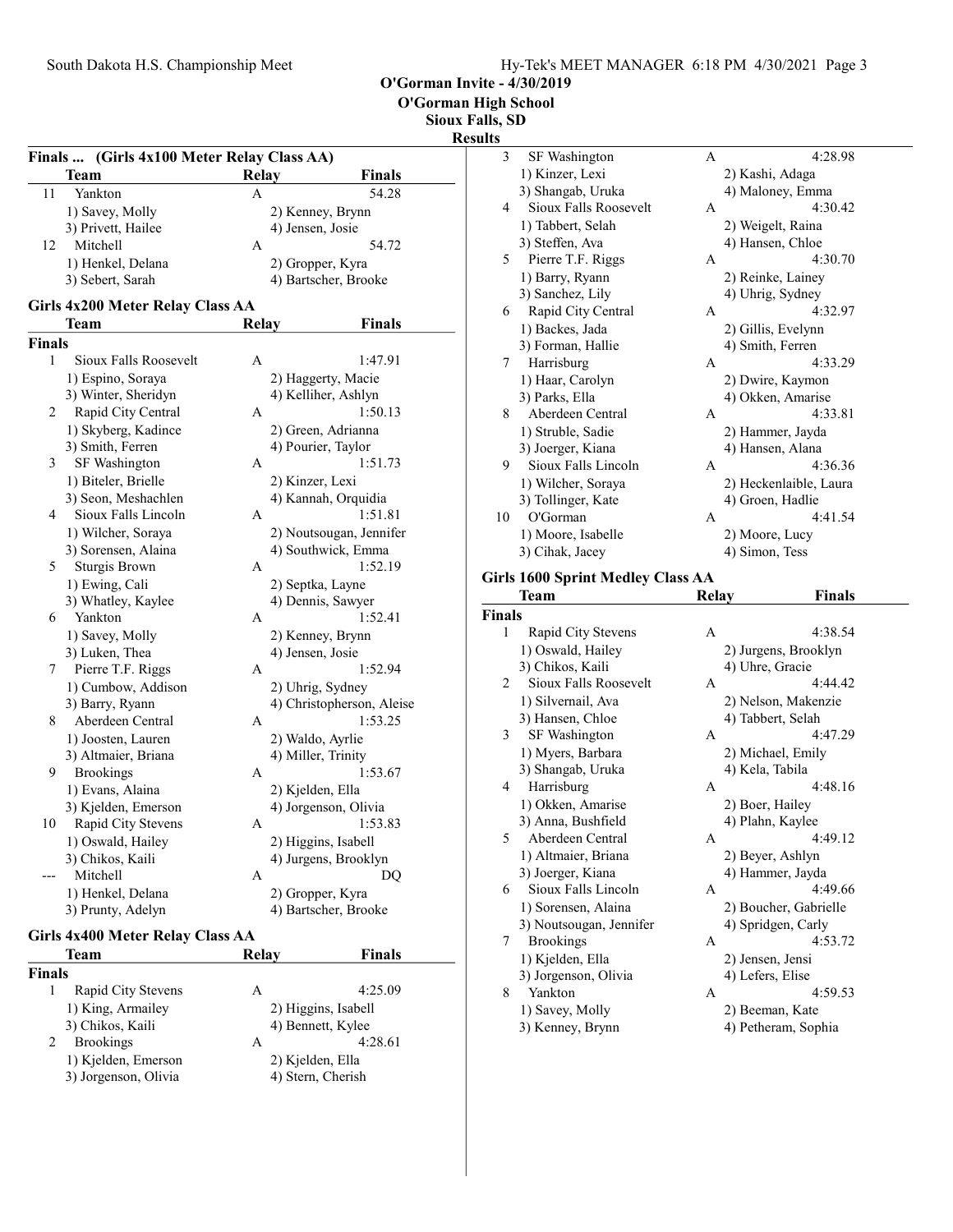|  | Hy-Tek's MEET MANAGER 6:18 PM 4/30/2021 Page 4 |  |  |
|--|------------------------------------------------|--|--|
|  |                                                |  |  |

O'Gorman Invite - 4/30/2019

O'Gorman High School

Sioux Falls, SD Results

|                | <b>Girls 100 Meter Dash Class A</b><br><b>Name</b> | <b>School</b>       | <b>Finals</b> |  |
|----------------|----------------------------------------------------|---------------------|---------------|--|
| <b>Finals</b>  |                                                    |                     |               |  |
| 1              | Timmer, Haleigh                                    | St. Thomas M        | 13.04         |  |
| 2              | Drake, Jaymes                                      | Vermillion          | 13.09         |  |
| 3              | Gors, Izzy                                         | Madison             | 13.24         |  |
| $\overline{4}$ | Brown, Courtney                                    | Dell Rapids         | 13.31         |  |
| 5              | Ward, Mataya                                       | <b>Belle Fourch</b> | 13.32         |  |
| 6              | Poppen, Justine                                    | Hamlin              | 13.36         |  |
| 7              | Comer, Kadyn                                       | Hill City           | 13.50         |  |
| 8              | Schroeder, Ellie                                   | Vermillion          | 13.53         |  |
| 9              | Johnson, Reagan                                    | Sioux Valley        | 13.58         |  |
| 10             | Stephens, Macy                                     | St. Thomas M        | 13.59         |  |
| 11             | Siemonsma, Abby                                    | Hill City           | 13.78         |  |
| 12             | Miklos, Rachel                                     | Custer              | 13.94         |  |
| 13             | Klocker, Kayla                                     | Sioux Valley        | 13.98         |  |
| 14             | Moore, Elizabeth                                   | Colman-Egan         | 14.00         |  |
| 15             | Theede, Maycee                                     | Madison             | 14.17         |  |
| 16             | Schultz, Emma                                      | Hamlin              | 14.19         |  |
| 17             | Bickett, Alivia                                    | Oldham-Ramon        | 14.32         |  |
| 18             | Bowne, Kadence                                     | Deubrook Are        | 14.42         |  |
| 19             | Miller, Halley                                     | Arlington           | 14.67         |  |
| 20             | Swift, Ella                                        | Dell Rapids         | 14.76         |  |
| 21             | Steffensen. Jo                                     | Arlington           | 14.85         |  |
| 22             | Hernandez, Itani                                   | Deubrook Are        | 16.01         |  |
| 23             | Williams, Emily                                    | Colman-Egan         | 16.11         |  |
| 24             | Frank, Jasmin                                      | Avon                | 16.21         |  |
| 25             | Mixon, Kindra                                      | Avon                | 16.51         |  |
|                |                                                    |                     |               |  |
|                | Girls 200 Meter Dash Class A                       |                     |               |  |
|                | Name                                               | <b>School</b>       | <b>Finals</b> |  |
| <b>Finals</b>  |                                                    |                     |               |  |
| 1              | Drake, Jaymes                                      | Vermillion          | 27.12         |  |
| 2              | Johnson, Reagan                                    | Sioux Valley        | 28.12         |  |
| 3              | Schroeder, Ellie                                   | Vermillion          | 28.65         |  |
| $\overline{4}$ | Larson, Reese                                      | Belle Fourch        | 29.23         |  |
| 5              | Mousel, Lanie                                      | Colman-Egan         | 29.28         |  |
| 6              | Bowne, Kadence                                     | Deubrook Are        | 29.81         |  |
| 7              | Trygstad, Julia                                    | Oldham-Ramon        | 29.90         |  |
| 8              | Little, Caleigh                                    | Lower Brule         | 30.09         |  |
| 9              | Kirksey, Hannah                                    | Belle Fourch        | 30.42         |  |
| 10             | Gorecki, Akasha                                    | Deubrook Are        | 30.44         |  |
| 11             | Goebel, Tanley                                     | Arlington           | 30.55         |  |
| 12             | Voelker, Kaylee                                    | Colman-Egan         | 31.04         |  |
| 13             | Mixon, Kindra                                      | Avon                | 34.34         |  |
| 14             | Frank, Jasmin                                      | Avon                | 34.52         |  |
|                | Girls 400 Meter Dash Class A                       |                     |               |  |
|                | Name                                               | <b>School</b>       | <b>Finals</b> |  |
| <b>Finals</b>  |                                                    |                     |               |  |
| 1              | Cleveland, Jenaya                                  | Vermillion          | 1:04.50       |  |
| $\overline{2}$ | Falkenburg Brown, Nancy                            | Hill City           | 1:04.67       |  |
| 3              | Chaussee, Grace                                    | Vermillion          | 1:05.37       |  |
| 4              | Sheppard, Claire                                   | Flandreau           | 1:05.54       |  |

| 5  | Ramlo, Kylie       | Deubrook Are | 1:05.78 |
|----|--------------------|--------------|---------|
| 6  | Fraser, Zoie       | Hamlin       | 1:06.11 |
| 7  | Trygstad, Julia    | Oldham-Ramon | 1:06.33 |
| 8  | Comes, Kate        | Madison      | 1:08.79 |
| 9  | Hood, Addi         | Burke        | 1:09.10 |
| 10 | Helfer, Emma       | Custer       | 1:09.36 |
| 11 | Little, Caleigh    | Lower Brule  | 1:10.20 |
| 12 | Bull, Paige        | Burke        | 1:10.93 |
| 13 | Swier, Sarah       | Avon         | 1:11.12 |
| 14 | Cass, Bailey       | Custer       | 1:11.73 |
| 15 | Sheets, Olivia     | Sioux Valley | 1:12.36 |
| 16 | Johnson, Sony      | Arlington    | 1:12.44 |
| 17 | Voelker, Kaylee    | Colman-Egan  | 1:13.09 |
| 18 | Bunker, Ava        | Arlington    | 1:13.85 |
| 19 | Tolsma, Kimmy      | Avon         | 1:14.85 |
| 20 | Fritz, Shayne      | Hamlin       | 1:18.41 |
| 21 | Wendinger, Liberty | Deubrook Are | 1:19.68 |
| 22 | LaRoche, Brilyn    | Lower Brule  | 1:21.98 |
| 23 | Williams, Emily    | Colman-Egan  | 1:30.52 |
|    |                    |              |         |

#### Girls 800 Meter Run Class A

| <b>Name</b>   |                         | School       | <b>Finals</b> |
|---------------|-------------------------|--------------|---------------|
| <b>Finals</b> |                         |              |               |
| 1             | Fraser, Zoie            | Hamlin       | 2:37.64       |
| 2             | Falkenburg Brown, Nancy | Hill City    | 2:40.60       |
| 3             | Keller, Ellie           | Madison      | 2:44.65       |
| 4             | Comes, Kate             | Madison      | 2:48.34       |
| 5             | Halvorson, Mya          | Vermillion   | 2:49.97       |
| 6             | Burns, Natalie          | Arlington    | 2:51.10       |
| 7             | Olinger, Reese          | Flandreau    | 3:00.33       |
| 8             | Hansen, ElleAnna        | Deubrook Are | 3:04.25       |
| 9             | Henriksen, Jada         | Arlington    | 3:04.94       |
| 10            | Perez-Paulin, Hedy      | Vermillion   | 3:07.05       |
| 11            | Gatzke, Kynslee         | Sioux Valley | 3:11.08       |
| 12            | Larson, Hailey          | Colman-Egan  | 3:14.63       |
| 13            | LaRoche, Brilyn         | Lower Brule  | 3:15.20       |
| 14            | Timmons, Lexi           | Deubrook Are | 3:21.32       |

#### Girls 100 Meter Hurdles Class A

|               | Name              | School       | <b>Finals</b> |  |
|---------------|-------------------|--------------|---------------|--|
| <b>Finals</b> |                   |              |               |  |
| 1             | Brooks, Abby      | Madison      | 16.48         |  |
| 2             | Hemmer, Mackenzie | Colman-Egan  | 17.01         |  |
| 3             | Carlson, Hadley   | Arlington    | 17.36         |  |
| 4             | Landmark, Carley  | Deubrook Are | 17.54         |  |
| 5             | Arnold, Brylie    | Hamlin       | 17.68         |  |
| 6             | Prouty, McKenna   | Hamlin       | 18.02         |  |
| 7             | Renkly, Adison    | Sioux Valley | 18.95         |  |
| 8             | Gylten, Riley     | St. Thomas M | 19.18         |  |
| 9             | Fitzler, Paige    | Custer       | 19.40         |  |
| 10            | Klein, Catherine  | Deubrook Are | 19.51         |  |
| 11            | Libis, Addison    | Dell Rapids  | 20.47         |  |
| 12            | Rhode, Abby       | Colman-Egan  | 20.72         |  |
| 13            | Haufschild, Erin  | Arlington    | 22.35         |  |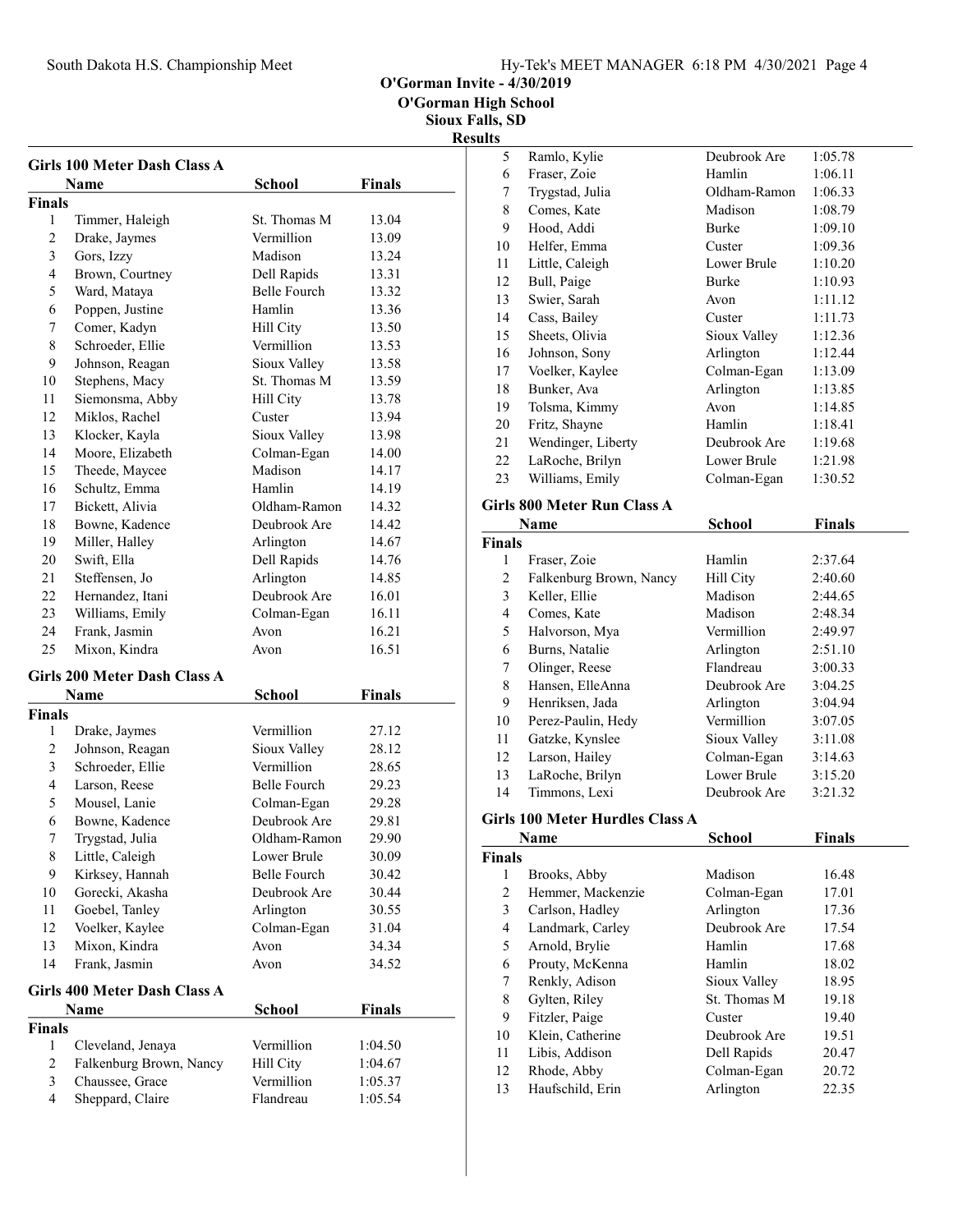O'Gorman Invite - 4/30/2019

O'Gorman High School

Sioux Falls, SD

# Result

| <b>Girls 300 Meter Hurdles Class A</b><br>Name | <b>School</b><br>Finals    |
|------------------------------------------------|----------------------------|
| Finals                                         |                            |
| 1<br>Brooks, Abby                              | Madison<br>50.69           |
| $\overline{c}$<br>Renkly, Adison               | Sioux Valley<br>52.06      |
| 3<br>Keith, Cassidy                            | Flandreau<br>52.38         |
| $\overline{4}$                                 | Hamlin                     |
| Arnold, Brylie                                 | 53.29                      |
| 5<br>Siemonsma, Abby                           | 53.36<br>Hill City         |
| 6<br>Gylten, Riley                             | St. Thomas M<br>54.22      |
| 7<br>Parsley, Maria                            | Flandreau<br>54.32         |
| 8<br>Klein, Catherine                          | 55.23<br>Deubrook Are      |
| 9<br>Landmark, Carley                          | Deubrook Are<br>56.31      |
| Libis, Addison<br>10                           | Dell Rapids<br>56.92       |
| 11<br>Prouty, Ellyana                          | Hamlin<br>57.08            |
| 12<br>Rhode, Abby                              | Colman-Egan<br>57.22       |
| 13<br>Schulz, Amber                            | Vermillion<br>59.38        |
| 14<br>Huntimer, Jaelyn                         | Arlington<br>1:00.40       |
| 15<br>Spilde, Jordan                           | Arlington<br>1:01.58       |
| <b>Girls 4x100 Meter Relay Class A</b>         |                            |
|                                                |                            |
| Team                                           | <b>Relay</b><br>Finals     |
| <b>Finals</b>                                  |                            |
| 1<br>Colman-Egan                               | A<br>52.41                 |
| 1) Baumberger, Olivia                          | 2) Moore, Elizabeth        |
| 3) Hemmer, Mackenzie                           | 4) Lee, Daniela            |
| 2<br>Hill City                                 | 52.68<br>A                 |
| 1) Wathen, Sydney                              | 2) Comer, Kadyn            |
| 3) Wathen, Hailey                              | 4) Wathen, Macey           |
| Madison<br>3                                   | 53.70<br>А                 |
| 1) Gors, Izzy                                  | 2) Theede, Maycee          |
| 3) Peterreins, Ella                            | 4) Krusemark, Kylie        |
| Hamlin<br>4                                    | 53.98<br>А                 |
| 1) Schultz, Emma                               | 2) Maag, Jaiden            |
| 3) Bawdon, Marissa                             | 4) Poppen, Justine         |
| 5<br>Avon                                      | 54.28<br>А                 |
| 1) Sees, Alexa                                 | 2) Kopp, Makayla           |
| 3) Pelton, Tiffany                             | 4) Sees, Courtney<br>54.69 |
| Sioux Valley<br>6                              | А                          |
| 1) Klocker, Kayla                              | 2) Renkly, Adison          |
| 3) Richarz, Kate<br>7                          | 4) Johnson, Reagan         |
| Custer                                         | 55.02<br>А                 |
| 1) Whitaker, Goldie                            | 2) Wahlstrom, Josey        |
| 3) Miklos, Rachel                              | 4) Lewis, Anna             |
| Dell Rapids St. Mary<br>8                      | 55.19<br>А                 |
| 1) Schwebach, Sophie                           | 2) Griffin, Ella           |
| 3) Klein, Sydney                               | 4) Brown, Courtney         |
| 9<br>Oldham-Ramona/Rutland                     | А<br>55.56                 |
| 1) Eich, Madeline                              | 2) Trygstad, Julia         |
| 3) Hyland, Bailey                              | 4) Bickett, Alivia         |
| 10<br>Burke                                    | 57.68<br>A                 |
| 1) Koenig, Elenna                              | 2) Bartling, Bridget       |

| <b>Burke</b>      |                  |
|-------------------|------------------|
| 1) Koenig, Elenna | 2) Bartling, Bri |
| 3) Dummer, Gracie | 4) Hood, Addi    |

| 18, DD |                       |   |                       |
|--------|-----------------------|---|-----------------------|
| lts    |                       |   |                       |
| 11     | Vermillion            | A | 58.86                 |
|        | 1) Newcombe, Isabelle |   | 2) Dahlhoff, Clare    |
|        | 3) Burks, Aniah       |   | 4) Schulz, Amber      |
| 12     | Deubrook Area         | A | 59.79                 |
|        | 1) Klein, Catherine   |   | 2) Wendinger, Liberty |
|        | 3) Hernandez, Itani   |   | 4) Hansen, ElleAnna   |
| 13     | Arlington             | А | 1:00.14               |
|        | 1) Steffensen, Jo     |   | 2) Johnson, Sony      |
|        | 3) Huntimer, Jaelyn   |   | 4) Miller, Halley     |
|        |                       |   |                       |

### Girls 4x200 Meter Relay Class A

|               | Team                  | Relay | Finals               |
|---------------|-----------------------|-------|----------------------|
| <b>Finals</b> |                       |       |                      |
| 1             | Colman-Egan           | A     | 1:48.88              |
|               | 1) Baumberger, Olivia |       | 2) Moore, Elizabeth  |
|               | 3) Lee, Daniela       |       | 4) Mousel, Josie     |
| 2             | Madison               | А     | 1:52.67              |
|               | 1) Gors, Izzy         |       | 2) Peterreins, Ella  |
|               | 3) Krusemark, Kylie   |       | 4) Brooks, Abby      |
| 3             | St. Thomas More       | А     | 1:53.98              |
|               | 1) Stephens, Macy     |       | 2) Timmer, Haleigh   |
|               | 3) Gylten, Riley      |       | 4) Mortimer, Sylvie  |
| 4             | Avon                  | A     | 1:55.60              |
|               | 1) Gretschmann, Katie |       | 2) Sees, Courtney    |
|               | 3) Pelton, Tiffany    |       | 4) Sees, Alexa       |
| 5             | Custer                | A     | 1:57.64              |
|               | 1) Gramkow, Shaylee   |       | 2) Miklos, Rachel    |
|               | 3) Gaulke, Sydney     |       | 4) Larsen, Jordyn    |
| 6             | Deubrook Area         | А     | 1:57.95              |
|               | 1) Bowne, Kadence     |       | 2) Pedersen, Delaney |
|               | 3) Ramlo, Kylie       |       | 4) Gorecki, Akasha   |
| 7             | Hamlin                | A     | 1:58.98              |
|               | 1) Bawdon, Marissa    |       | 2) Maag, Jaiden      |
|               | 3) Schultz, Emma      |       | 4) Fraser, Zoie      |
| 8             | Dell Rapids St. Mary  | А     | 2:01.56              |
|               | 1) Schwebach, Sophie  |       | 2) Griffin, Ella     |
|               | 3) Klein, Sydney      |       | 4) Brown, Courtney   |
| 9             | Burke                 | А     | 2:02.74              |
|               | 1) Koenig, Elenna     |       | 2) Bartling, Bridget |
|               | 3) Dummer, Gracie     |       | 4) Hood, Addi        |
| 10            | Sioux Valley          | A     | 2:03.99              |
|               | 1) Klocker, Kayla     |       | 2) Richarz, Kate     |
|               | 3) Sheets, Olivia     |       | 4) Haaland, Abby     |
| 11            | Vermillion            | А     | 2:04.25              |
|               | 1) Schulz, Amber      |       | 2) Dahlhoff, Clare   |
|               | 3) Dahlhoff, Emma     |       | 4) Burks, Aniah      |
| 12            | Arlington             | A     | 2:06.81              |
|               | 1) Larsen, Morgan     |       | 2) Johnson, Sony     |
|               | 3) Huntimer, Jaelyn   |       | 4) Burns, Natalie    |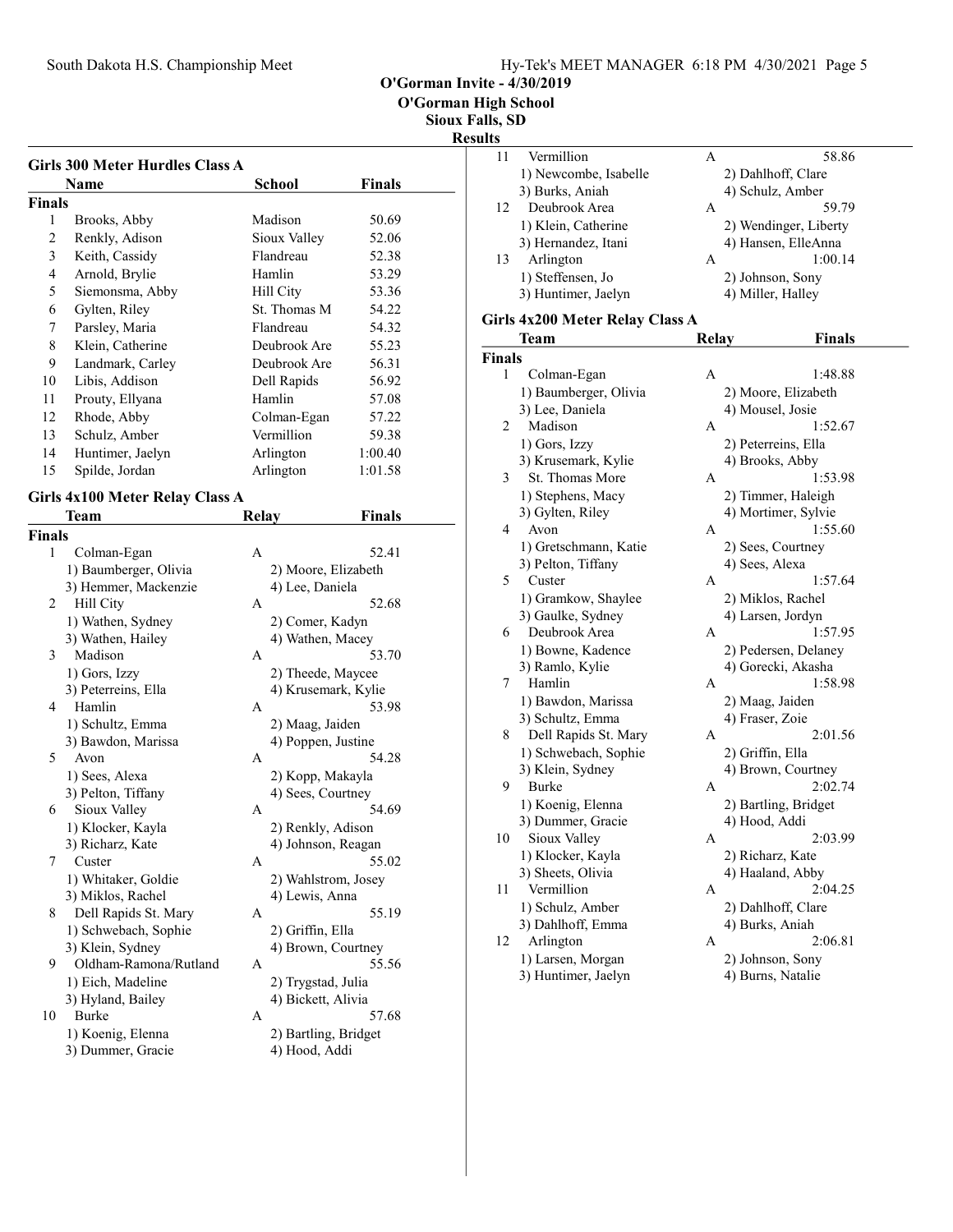| Hy-Tek's MEET MANAGER 6:18 PM 4/30/2021 Page 6 |  |  |  |
|------------------------------------------------|--|--|--|
|------------------------------------------------|--|--|--|

O'Gorman Invite - 4/30/2019

O'Gorman High School

Sioux Falls, SD

|                |                                         |                                      |                       | <b>Results</b>                             |
|----------------|-----------------------------------------|--------------------------------------|-----------------------|--------------------------------------------|
|                | Girls 4x400 Meter Relay Class A         |                                      |                       |                                            |
|                | Team                                    | <b>Relay</b>                         | <b>Finals</b>         | $\mathbf{1}$                               |
| <b>Finals</b>  |                                         |                                      |                       | $\mathbf{1}$                               |
| 1              | Arlington                               | A                                    | 4:35.52               |                                            |
|                | 1) Carlson, Hadley                      | 2) Johnson, Harley                   |                       | $\mathbf{1}$                               |
|                | 3) Steffensen, Addie                    | 4) Goebel, Tanley                    |                       | $\,1$                                      |
| 2              | Sioux Valley                            | A                                    | 4:38.56               | $\,1$                                      |
|                | 1) Klocker, Kayla                       | 2) Johnson, Reagan                   |                       | $\mathbf{1}$                               |
|                | 3) Renkly, Adison                       | 4) Bjerke, Ashley                    |                       | $\mathbf{1}$                               |
| 3              | Deubrook Area                           | A                                    | 4:44.36               | $\mathbf{1}$                               |
|                | 1) Ramlo, Kylie                         |                                      | 2) Landmark, Carley   | $\,1$                                      |
|                | 3) Krier, Joeve                         | 4) Blum, Kyarra                      |                       | $\mathbf{1}$                               |
| 4              | Vermillion                              | A                                    | 4:50.08               | $\overline{c}$                             |
|                | 1) Halvorson, Mya                       | 2) Nordyke, Rylee                    |                       | $\overline{c}$                             |
|                | 3) Dahlhoff, Clare                      | 4) Schulz, Amber                     |                       | $\overline{c}$                             |
|                |                                         |                                      |                       | $\overline{c}$                             |
|                | <b>Girls 1600 Sprint Medley Class A</b> |                                      |                       | $\overline{c}$                             |
|                | Team                                    | Relay                                | Finals                | $\overline{c}$                             |
| <b>Finals</b>  |                                         |                                      |                       | $\overline{c}$                             |
| 1              | Hill City                               | A                                    | 4:35.31               | $\overline{c}$                             |
|                | 1) Wathen, Hailey                       | 2) Wathen, Macey                     |                       |                                            |
|                | 3) Wathen, Sydney                       | 4) Cutler, Abby                      |                       |                                            |
| 2              | Custer                                  | A                                    | 4:56.97               | $\begin{array}{c} 2 \\ 2 \\ 3 \end{array}$ |
|                | 1) Whitaker, Goldie                     |                                      | 2) Wahlstrom, Josey   | $\overline{\mathbf{3}}$                    |
|                | 3) Helfer, Emma                         |                                      | 4) Forgey, Shayleigh  | $\overline{\mathbf{3}}$                    |
| 3              | Arlington                               | A                                    | 4:58.38               | $\overline{\mathbf{3}}$                    |
|                | 1) Johnson, Harley                      | 2) Parry, Grace                      |                       | $\overline{\mathbf{3}}$                    |
|                | 3) Goebel, Tanley                       |                                      | 4) Steffensen, Addie  | $\overline{\mathbf{3}}$                    |
| 4              | Deubrook Area                           | A                                    | 5:01.48               | $\overline{\mathbf{3}}$                    |
|                | 1) Krier, Joeve                         | 2) Bowne, Kadence                    |                       | $\overline{\mathbf{3}}$                    |
|                | 3) Blum, Kyarra                         | 4) Koenig, Ellie                     |                       | 3                                          |
| 5              | Sioux Valley                            | A                                    | 5:05.27               | 3                                          |
|                | 1) Sheets, Olivia                       | 2) Haaland, Abby                     |                       |                                            |
|                | 3) Bjerke, Ashley<br>Hamlin             | 4) Hiltunen, Kendra                  | 5:10.42               | Gir                                        |
| 6              |                                         | A                                    |                       |                                            |
|                | 1) Arnold, Brylie                       | 2) Schultz, Emma                     |                       | Fin                                        |
|                | 3) Prouty, Ellyana<br>Vermillion        | 4) Bawdon, Marissa                   |                       |                                            |
| 7              |                                         | A                                    | 5:15.34               |                                            |
|                | 1) Burks, Aniah<br>3) Dahlhoff, Clare   | 4) Nordyke, Rylee                    | 2) Newcombe, Isabelle |                                            |
| 8              | Colman-Egan                             | A                                    | 5:30.76               |                                            |
|                |                                         |                                      |                       |                                            |
|                | 1) Mousel, Lanie<br>3) Larson, Hailey   | 2) Voelker, Kaylee<br>4) Mousel, Ava |                       |                                            |
|                |                                         |                                      |                       |                                            |
|                | Girls 1600 Meter Run Open               |                                      |                       |                                            |
|                | Name                                    | School                               | <b>Finals</b>         |                                            |
| <b>Finals</b>  |                                         |                                      |                       | 1                                          |
| 1              | Tappe, Jessie                           | Madison                              | 5:31.17               | 1                                          |
| $\overline{c}$ | Uhre, Gracie                            | Rapid City S                         | 5:35.06               | 1                                          |
| 3              | Vidas, Lucia                            | Rapid City S                         | 5:35.91               | 1                                          |
| 4              | Iverson, Autumn                         | Pierre T.F.                          | 5:36.06               | 1                                          |
| 5              | Sargent, Brianna                        | Pierre T.F.                          | 5:40.24               | 1                                          |
| 6              | Stolicker, Alexis                       | Douglas                              | 5:40.28               | 1                                          |
| 7              | Keller, Ellie                           | Madison                              | 5:41.30               | 1                                          |

| LS. |                     |                     |         |
|-----|---------------------|---------------------|---------|
| 8   | Debeer, Kayla       | SF Washington       | 5:42.35 |
| 9   | Murray, Lily        | <b>Brookings</b>    | 5:49.94 |
| 10  | Ulschmid, Kaelyn    | Arlington           | 5:51.51 |
| 11  | Wentzy, Katie       | <b>Brandon Vall</b> | 5:52.83 |
| 12  | Douglas, Zoe        | Aberdeen Cen        | 5:53.10 |
| 13  | Tereshinski, Claire | Yankton             | 5:56.99 |
| 14  | Kolb, Lily          | SF Washington       | 5:57.56 |
| 15  | Anderson, Lydia     | Vermillion          | 5:58.95 |
| 16  | Reineke, Jaixai     | <b>Brookings</b>    | 5:59.68 |
| 17  | Novak, Elizabeth    | Yankton             | 6:02.69 |
| 18  | Infield, Kasi       | SF Lincoln          | 6:03.54 |
| 19  | Klein, Lily         | Flandreau           | 6:03.85 |
| 20  | Burgaard, Alivia    | Aberdeen Cen        | 6:06.88 |
| 21  | Miller, Halley      | Arlington           | 6:07.29 |
| 22  | Gorman, Brooke      | Harrisburg          | 6:08.21 |
| 23  | Olsen, Kennedy      | Mitchell            | 6:09.31 |
| 24  | Savey, Emma         | Harrisburg          | 6:12.09 |
| 25  | Kaufman, Josie      | <b>Sturgis Brow</b> | 6:13.51 |
| 26  | Hiltunen, Kendra    | Sioux Valley        | 6:14.19 |
| 27  | Kissner, Grace      | <b>SF Roosevelt</b> | 6:14.92 |
| 28  | Lyons, McKenzie     | <b>Belle Fourch</b> | 6:18.63 |
| 29  | Blue, Aubree        | De Smet             | 6:18.82 |
| 30  | Rhode, Abby         | Colman-Egan         | 6:22.98 |
| 31  | Weiss, Audrey       | <b>SF</b> Lincoln   | 6:24.07 |
| 32  | Peterson, Tatum     | Huron               | 6:39.52 |
| 33  | Formisano, Olivia   | Vermillion          | 6:41.40 |
| 34  | Meyer, Bri          | <b>SF Roosevelt</b> | 6:41.67 |
| 35  | Gatzke, Kynslee     | Sioux Valley        | 6:49.52 |
| 36  | Larson, Hailey      | Colman-Egan         | 7:01.27 |
| 37  | Hanson, Paige       | Oldham-Ramon        | 7:08.49 |
| 38  | LaRoche, Brilyn     | Lower Brule         | 7:08.81 |
| 39  | Timmons, Lexi       | Deubrook Are        | 7:13.09 |
|     |                     |                     |         |

# Girls 3200 Meter Run Open

|        | Name                  | School           | Finals   |
|--------|-----------------------|------------------|----------|
| Finals |                       |                  |          |
| 1      | DeKam, Addalai        | SF Lincoln       | 12:20.20 |
| 2      | Stolicker, Alexis     | Douglas          | 12:43.79 |
| 3      | Ketterling, Alexis    | Aberdeen Cen     | 12:44.33 |
| 4      | Peldo, Kaylie         | Aberdeen Cen     | 12:44.47 |
| 5      | Hamilton, Josie       | Flandreau        | 12:47.35 |
| 6      | Petheram, Sophia      | Yankton          | 12:53.94 |
| 7      | Sargent, Brianna      | Pierre T.F.      | 12:55.28 |
| 8      | Ulschmid, Kaelyn      | Arlington        | 12:56.68 |
| 9      | Tereshinski, Claire   | Yankton          | 13:08.73 |
| 10     | Vlieger, Josie        | Huron            | 13:10.75 |
| 11     | Rombough, Jazzlyn     | Pierre T.F.      | 13:10.81 |
| 12     | Rasmussen, Lauren     | Dell Rapids      | 13:19.58 |
| 13     | Savey, Emma           | Harrisburg       | 13:19.65 |
| 14     | Smetana, Addie        | <b>Brookings</b> | 13:20.20 |
| 15     | Radigan, Callie       | Vermillion       | 13:20.74 |
| 16     | Buffington, Victoriah | Huron            | 13:25.24 |
| 17     | Klein, Lily           | Flandreau        | 13:27.70 |
| 18     | Beshara, Katelyn      | Rapid City C     | 13:32.48 |
| 19     | Vincent, Ellisyn      | Arlington        | 13:40.78 |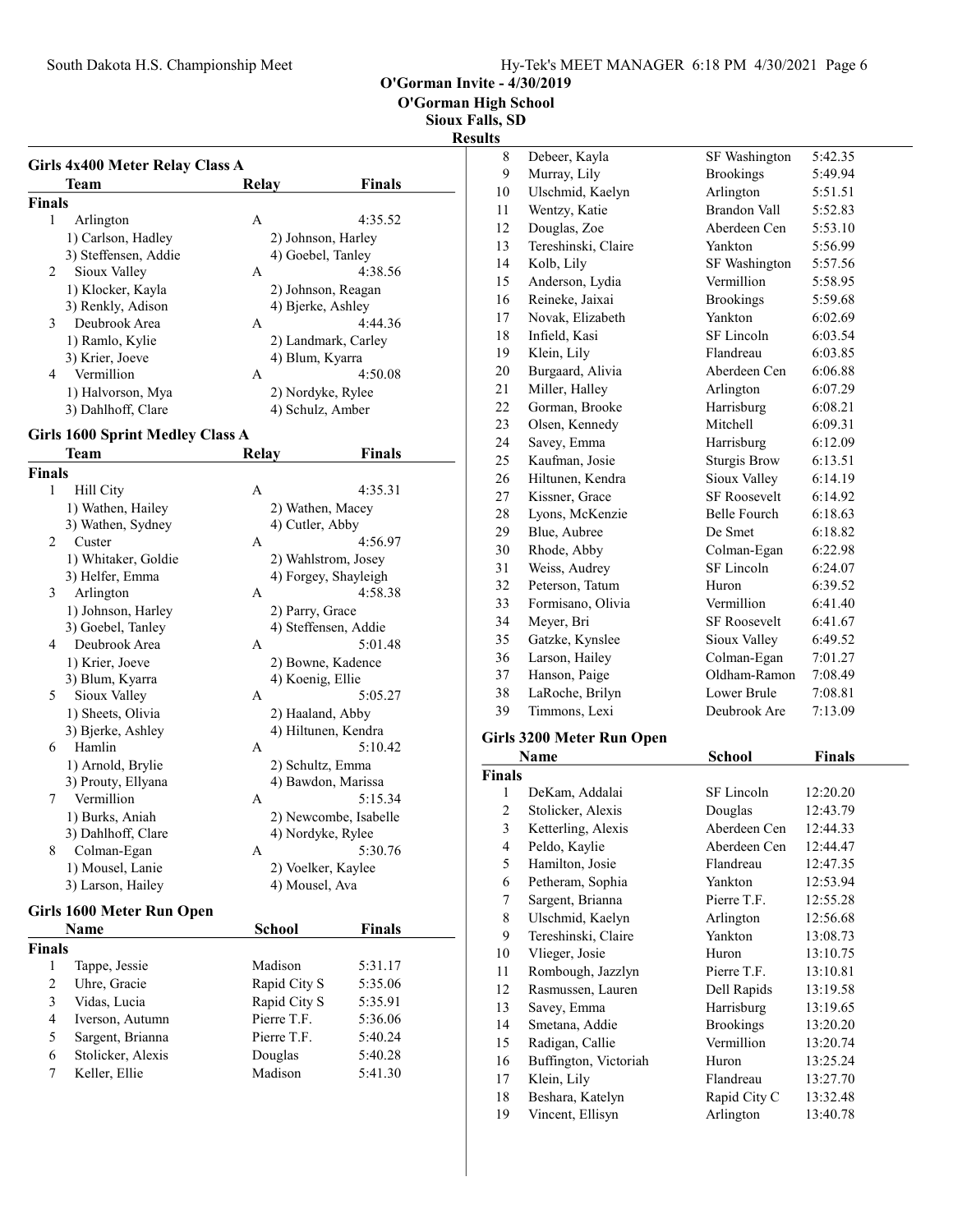O'Gorman Invite - 4/30/2019

Sioux Falls, SD Resu

|    | Finals  (Girls 3200 Meter Run Open) |                     |               |
|----|-------------------------------------|---------------------|---------------|
|    | Name                                | <b>School</b>       | <b>Finals</b> |
| 20 | Gorman, Brooke                      | Harrisburg          | 13:48.44      |
| 21 | Beck, Mirra                         | De Smet             | 13:54.59      |
| 22 | Allen, Ava                          | Belle Fourch        | 14:01.97      |
| 23 | Kissner, Grace                      | <b>SF Roosevelt</b> | 14:04.52      |
| 24 | Jennewein, Jasmine                  | SF Lincoln          | 14:18.58      |
| 25 | Vargas, Lucy                        | Dell Rapids         | 14:29.27      |
| 26 | Formisano, Olivia                   | Vermillion          | 14:34.08      |
| 27 | Nold, Josie                         | Oldham-Ramon        | 14:37.81      |
| 28 | Olsen, Kennedy                      | Mitchell            | 14:45.08      |
| 29 | Kepner, Madison                     | <b>Brookings</b>    | 14:58.52      |
| 30 | Kovalenko, Kathryn                  | <b>SF Roosevelt</b> | 15:30.09      |

# Girls 4x800 Meter Relay Open

|               | Team                     | <b>Relay</b> | <b>Finals</b>         |  |
|---------------|--------------------------|--------------|-----------------------|--|
| <b>Finals</b> |                          |              |                       |  |
| 1             | Aberdeen Central         | А            | 10:24.25              |  |
|               | 1) Douglas, Zoe          |              | 2) Peldo, Kaylie      |  |
|               | 3) Hermansen, Jordan     |              | 4) Struble, Sadie     |  |
| 2             | Harrisburg               | A            | 10:32.81              |  |
|               | 1) Weide, Ella           |              | 2) Plahn, Kaylee      |  |
|               | 3) Odney, Elsie          |              | 4) Okken, Amarise     |  |
| 3             | Rapid City Central       | A            | 10:33.76              |  |
|               | 1) DeGeest, Makaen       |              | 2) Molitor, Lilli     |  |
|               | 3) Godfrey, Mercy        |              | 4) Kost, Delaney      |  |
| 4             | <b>Brookings</b>         | A            | 10:37.05              |  |
|               | 1) Reineke, Jaixai       |              | 2) Murray, Lily       |  |
|               | 3) York, Jenna           |              | 4) Scott, Ashton      |  |
| 5             | SF Washington            | A            | 10:41.58              |  |
|               | 1) Kashi, Adaga          |              | 2) Kolb, Lily         |  |
|               | 3) Kela, Tabila          |              | 4) Debeer, Kayla      |  |
| 6             | Vermillion               | A            | 10:57.02              |  |
|               | 1) Anderson, Lydia       |              | 2) Halvorson, Mya     |  |
|               | 3) Radigan, Callie       |              | 4) Barta, Taeli       |  |
| 7             | Arlington                | $\mathsf{A}$ | 11:00.49              |  |
|               | 1) Steffensen, Addie     |              | 2) Miller, Halley     |  |
|               | 3) Vincent, Ellisyn      |              | 4) Ulschmid, Kaelyn   |  |
| 8             | Huron                    | A            | 11:01.24              |  |
|               | 1) Rozell, Reese         |              | 2) Feenstra, Alexis   |  |
|               | 3) Buffington, Victoriah |              | 4) Janes, Kristen     |  |
| 9             | Sioux Falls Lincoln      | A            | 11:01.36              |  |
|               | 1) Spridgen, Carly       |              | 2) Derenge, Leah      |  |
|               | 3) Jennewein, Jasmine    |              | 4) Infield, Kasi      |  |
| 10            | O'Gorman                 | A            | 11:01.37              |  |
|               | 1) Abdouch, Mahli        |              | 2) Moore, Lucy        |  |
|               | 3) Castelluzzo, Sienna   |              | 4) Christian, Cecilia |  |
| 11            | Deubrook Area            | A            | 11:01.91              |  |
|               | 1) Blum, Kyarra          |              | 2) Krier, Joeve       |  |
|               | 3) Koenig, Ellie         |              | 4) Ekern, Taylor      |  |
| 12            | Sioux Falls Roosevelt    | A            | 11:09.63              |  |
|               | 1) Slaba, Ellie          |              | 2) Nelson, Makenzie   |  |
|               | 3) Sommervold, Brynn     |              | 4) Stovall, Raelyn    |  |
|               |                          |              |                       |  |

| 1118, Ə <i>d</i> |                             |                     |               |  |
|------------------|-----------------------------|---------------------|---------------|--|
| ılts<br>13       | Flandreau                   | A                   | 11:12.84      |  |
|                  | 1) Klein, Lily              | 2) Parsley, Maria   |               |  |
|                  | 3) Hamilton, Josie          | 4) Olinger, Reese   |               |  |
| 14               | De Smet                     | A                   | 11:16.04      |  |
|                  | 1) Dylla, Megan             | 2) Blue, Aubree     |               |  |
|                  | 3) Asleson, Alyssa          | 4) Beck, Mirra      |               |  |
| 15               | Sioux Valley                | A                   | 11:33.80      |  |
|                  | 1) Bjerke, Ashley           | 2) Hiltunen, Kendra |               |  |
|                  | 3) Gatzke, Kynslee          | 4) Haaland, Abby    |               |  |
|                  |                             |                     |               |  |
|                  | <b>Girls High Jump Open</b> |                     |               |  |
|                  | Name                        | <b>School</b>       | <b>Finals</b> |  |
| <b>Finals</b>    |                             |                     |               |  |
| 1                | Bengford, Grace             | O'Gorman            | 5-00.00       |  |
| $\overline{c}$   | Honner, Brecli              | Harrisburg          | J4-10.00      |  |
| $\overline{c}$   | Sanchez, Lily               | Pierre T.F.         | J4-10.00      |  |
| $\overline{c}$   | Carlson, Hadley             | Arlington           | J4-10.00      |  |
| $\mathfrak{2}$   | Buchholz, Kennadi           | De Smet             | J4-10.00      |  |
| 6                | Keiper, Kennedy             | <b>Brandon Vall</b> | J4-10.00      |  |
| 7                | Thurness, Emma              | Rapid City S        | J4-10.00      |  |
| 7                | Gough, Madison              | SF Washington       | J4-10.00      |  |
| 7                | Frank, Ciara                | Aberdeen Cen        | J4-10.00      |  |
| 7                | Nuttbrock, Cadence          | <b>SF Roosevelt</b> | J4-10.00      |  |
| 7                | Barry, Ryann                | Pierre T.F.         | J4-10.00      |  |
| 12               | Landis, Brynlee             | Colman-Egan         | 4-08.00       |  |
| 12               | Haring, Halle               | Mitchell            | 4-08.00       |  |
| 12               | Trygstad, Julia             | Oldham-Ramon        | 4-08.00       |  |
| 12               | Gak, Alakiir                | SF Washington       | 4-08.00       |  |
| 12               | Cammack, Rachel             | <b>Sturgis Brow</b> | 4-08.00       |  |
| 12               | Thornton, Claire            | O'Gorman            | 4-08.00       |  |
| 12               | Birath, Kylie               | <b>Brandon Vall</b> | 4-08.00       |  |
| 12               | VanLiere, Emily             | Madison             | 4-08.00       |  |
| 20               | Rhode, Elaina               | Colman-Egan         | 4-06.00       |  |
| 20               | Gorecki, Akasha             | Deubrook Are        | 4-06.00       |  |
| 20               | Johnson, Harley             | Arlington           | 4-06.00       |  |
| 20               | Adamson, Gracie             | <b>Brookings</b>    | 4-06.00       |  |
| 20               | Cass, Bailey                | Custer              | 4-06.00       |  |
| 20               | Maag, Jaiden                | Hamlin              | 4-06.00       |  |
| 20               | Koenig, Elenna              | Burke               | 4-06.00       |  |
| 20               | Hollingsworth, Jaden        | Harrisburg          | 4-06.00       |  |
| 28               | DeJong, Mya                 | Vermillion          | 4-04.00       |  |
| 28               | Haring, Taylor              | Mitchell            | 4-04.00       |  |
| 28               | Bruce, Hailey               | Rapid City S        | 4-04.00       |  |
| 28               | Heinen, Elizabeth           | Huron               | 4-04.00       |  |
| 28               | Taylor, Pearl               | Douglas             | 4-04.00       |  |
| 28               | Hochstetter, Madison        | Aberdeen Cen        | 4-04.00       |  |
| $---$            | Geraets, Megan              | Dell Rapids         | NH            |  |
|                  | Croghan, Sara               | SF Lincoln          | NH            |  |
| ---              | Beeman, Kate                | Yankton             | NH            |  |
| ---              | Christensen, Sydney         | Vermillion          | NH            |  |
|                  | Yellow Mule, Matayah        | Rapid City C        | NH            |  |
|                  | Fritz, Shayne               | Hamlin              | NH            |  |
| ---              | Binstock, Clara             | SF Lincoln          | NH            |  |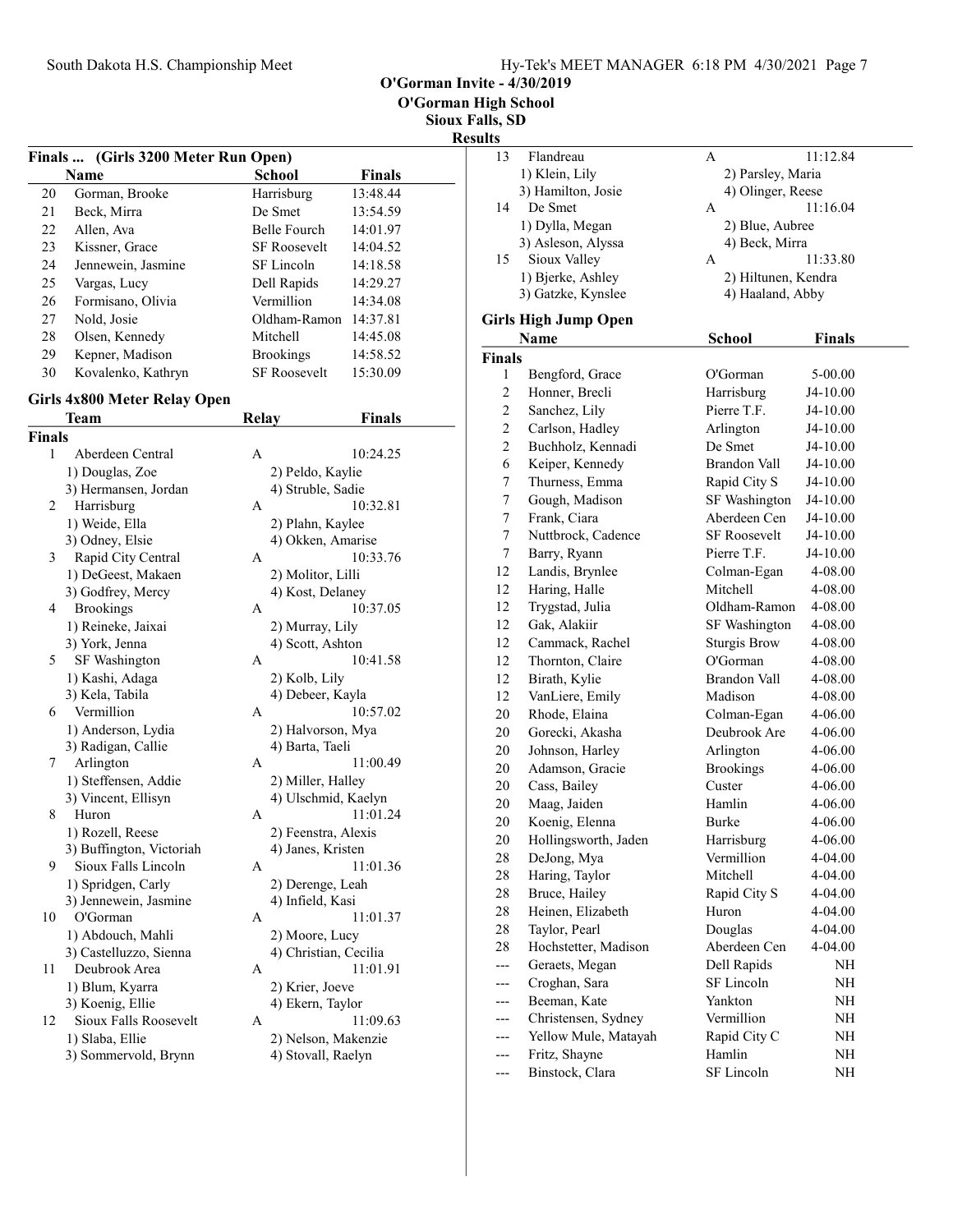|  | Hy-Tek's MEET MANAGER 6:18 PM 4/30/2021 Page 8 |  |  |
|--|------------------------------------------------|--|--|
|  |                                                |  |  |

O'Gorman Invite - 4/30/2019

O'Gorman High School

Sioux Falls, SD Results

|                         | <b>Girls Pole Vault Open</b><br>Name | <b>School</b>                | <b>Finals</b> |
|-------------------------|--------------------------------------|------------------------------|---------------|
| <b>Finals</b>           |                                      |                              |               |
| 1                       | Cammack, Rachel                      | <b>Sturgis Brow</b>          | 9-00.00       |
| $\overline{2}$          | Wahlstrom, Josey                     | Custer                       | J9-00.00      |
| 3                       | Krusemark, Kylie                     | Madison                      | J9-00.00      |
| 4                       | Buus, Riley                          | O'Gorman                     | J9-00.00      |
| 5                       | Peterreins, Ella                     | Madison                      | J9-00.00      |
| 6                       | Boetel, Kiah                         | Harrisburg                   | 8-06.00       |
| 6                       | Clausen, Paige                       | O'Gorman                     | 8-06.00       |
| 6                       | Dvoracek, Rose                       | O'Gorman                     | 8-06.00       |
| 7                       | Prairie, Leona                       | O'Gorman                     | J8-06.00      |
| 7                       | Sieveke, Ciara                       | Rapid City C                 | J8-06.00      |
| 11                      | Peterson, Lucy                       | Brandon Vall                 | 8-00.00       |
|                         |                                      | SF Lincoln                   |               |
| 11                      | Holte, Lauren                        |                              | 8-00.00       |
| 11                      | Lockhart, Brekkan                    | Rapid City S<br>Aberdeen Cen | 8-00.00       |
| 14                      | Beyer, Ashlyn                        |                              | 7-06.00       |
| 14                      | Schlosser, Carlie                    | St. Thomas M                 | 7-06.00       |
| 14                      | Weig, Madi                           | Aberdeen Cen                 | 7-06.00       |
| 14                      | Duthoy, Paige                        | <b>SF Roosevelt</b>          | 7-06.00       |
| 14                      | Joseph, Mary-Katherine               | Brandon Vall                 | 7-06.00       |
| 19                      | Janssen, Mischa                      | <b>Brookings</b>             | 7-00.00       |
| 19                      | Radke, Katelyn                       | Huron                        | 7-00.00       |
| 19                      | Gross, Adison                        | Huron                        | 7-00.00       |
| 19                      | Gukeisen, Arica                      | <b>SF Roosevelt</b>          | 7-00.00       |
| 19                      | Bruggeman, Rachel                    | SF Lincoln                   | 7-00.00       |
| 19                      | Dahlhoff, Emma                       | Vermillion                   | 7-00.00       |
| 25                      | Uhrig, Sydney                        | Pierre T.F.                  | 6-06.00       |
| 25                      | Kjelden, Emerson                     | <b>Brookings</b>             | 6-06.00       |
| 25                      | Werner, Claudia                      | Rapid City S                 | 6-06.00       |
| 25                      | Lindstrom, Taylor                    | Douglas                      | 6-06.00       |
| ---                     | Stephens, Emerie                     | Pierre T.F.                  | NH            |
| ---                     | Cap, Megan                           | Yankton                      | NΗ            |
| ---                     | Radigan, Maya                        | Vermillion                   | NΗ            |
|                         | <b>Girls Long Jump Open</b>          |                              |               |
|                         | Name                                 | School                       | <b>Finals</b> |
| <b>Finals</b>           |                                      |                              |               |
| $\mathbf{1}$            | Merkley, Ellen                       | SF Lincoln                   | 17-06.00      |
| 2                       | Jensen, Bella                        | <b>Belle Fourch</b>          | 16-03.00      |
| 3                       | Biteler, Brielle                     | SF Washington                | 16-01.50      |
| $\overline{\mathbf{4}}$ | Gannon, Rachel                       | <b>Brookings</b>             | 15-11.50      |
| 5                       | Faulk, Tierney                       | Yankton                      | 15-11.00      |
| 6                       | Sees, Courtney                       | Avon                         | 15-09.50      |
| 7                       | Timmer, Kaylee                       | Harrisburg                   | 15-09.00      |
| 8                       | Weisbeck, Riley                      | <b>Brookings</b>             | J15-09.00     |
| 9                       | Jerstad, Elizabeth                   | SF Lincoln                   | 15-05.00      |
| 9                       | Chaussee, Grace                      | Vermillion                   | 15-05.00      |
| 11                      | Bengford, Grace                      | O'Gorman                     | 15-02.00      |
| 12                      | Stoebner, Katelin                    | Aberdeen Cen                 | 15-01.00      |
| 13                      | Kelliher, Ashlyn                     | SF Roosevelt                 | 15-00.50      |
| 14                      | Kolb, Kat                            | O'Gorman                     | 14-11.50      |
| 14                      | Price, Remington                     | Pierre T.F.                  | 14-11.50      |
| 16                      | Okken, Beatrice                      | Harrisburg                   | 14-11.00      |

| 17<br>18<br>19 | Pourier, Taylor<br>Smith, Giana | Rapid City C        | 14-10.50      |
|----------------|---------------------------------|---------------------|---------------|
|                |                                 |                     |               |
|                |                                 | Rapid City S        | 14-09.50      |
|                | Nuttbrock, Cadence              | <b>SF Roosevelt</b> | 14-09.00      |
| 20             | Ward, Mataya                    | <b>Belle Fourch</b> | 14-07.00      |
| 21             | Lord, Maddi                     | Mitchell            | 14-06.00      |
| 22             | Gramkow, Shaylee                | Custer              | 14-04.00      |
| 23             | Eich, Madeline                  | Oldham-Ramon        | 14-03.00      |
| 23             | Christopherson, Aleise          | Pierre T.F.         | 14-03.00      |
| 25             | Killinger, Hannah               | <b>Sturgis Brow</b> | 14-01.50      |
| 25             | Sedlacek, Addison               | Yankton             | 14-01.50      |
| 27             | Birath, Kylie                   | Brandon Vall        | 14-01.00      |
| 28             | Arpan, Jeslyn                   | Douglas             | 14-00.50      |
| 29             | Ewing, Cali                     | <b>Sturgis Brow</b> | 13-10.50      |
| 30             | Moore, Elizabeth                | Colman-Egan         | 13-10.00      |
| 31             | Klein, Catherine                | Deubrook Are        | 13-09.50      |
| 32             | Korzan, Alexis                  | Mitchell            | 13-07.00      |
| 33             | Frank, Ciara                    | Aberdeen Cen        | 13-05.00      |
| 34             | Parsley, Maria                  | Flandreau           | 13-04.50      |
| 35             | Dale, Emily                     | Huron               | 13-03.00      |
| 36             | Dahlhoff, Emma                  | Vermillion          | 13-01.50      |
| 37             | Mousel, Lanie                   | Colman-Egan         | 13-00.00      |
| 38             | Motley, Alexus                  | SF Washington       | 12-10.00      |
| 39             | Richarz, Kate                   | Sioux Valley        | 12-08.00      |
| 40             | Fritz, Shayne                   | Hamlin              | 12-06.50      |
| 40             | Theede, Maycee                  | Madison             | 12-06.50      |
| 42             | Taylor, Pearl                   | Douglas             | 12-06.00      |
| 43             | Hennrich, Jayda                 | Huron               | 12-03.00      |
| 44             | Opdahl, Grace                   | Hamlin              | 11-10.50      |
| 45             | Krier, Joeve                    | Deubrook Are        | 11-09.00      |
| 46             | Steffensen, Jo                  | Arlington           | 11-08.00      |
| 47             | Larsen, Morgan                  | Arlington           | 11-04.50      |
| ---            | Gaulke, Sydney                  | Custer              | ND            |
| ---            | Schlosser, Carlie               | St. Thomas M        | ND            |
| ---            | Buchholz, Kennadi               | De Smet             | ND            |
| $---$          | Bruce, Hailey                   | Rapid City S        | ND            |
| ---            | Wickersham, Josey               | <b>Brandon Vall</b> | ND            |
| $---$          | Yellow Mule, Matayah            | Rapid City C        | ND            |
|                | <b>Girls Triple Jump Open</b>   |                     |               |
|                | <b>Name</b>                     | <b>School</b>       | <b>Finals</b> |
| <b>Finals</b>  |                                 |                     |               |
| 1              | Hemmer, Mackenzie               | Colman-Egan         | 35-00.75      |
|                | Bennett, Peyton                 | Harrisburg          | 34-10.50      |

| 3  | Faulk, Tierney         | Yankton          | 34-03.00 |
|----|------------------------|------------------|----------|
| 4  | Kuchlong, Grace        | <b>Brookings</b> | 33-07.50 |
| 5  | Peter, Nancy           | SF Lincoln       | 33-06.75 |
| 6  | Pavlis, Isabella       | Flandreau        | 33-01.50 |
| 7  | Hammond, Sarah         | SF Lincoln       | 33-01.25 |
| 8  | Price, Remington       | Pierre T.F.      | 32-11.75 |
| 8  | Honner, Brecli         | Harrisburg       | 32-11.75 |
| 10 | Yellow Mule, Matayah   | Rapid City C     | 32-04.50 |
| 11 | Beyer, Ashlyn          | Aberdeen Cen     | 32-03.50 |
| 12 | Kolb, Kat              | O'Gorman         | 32-00.50 |
| 13 | Smith, Giana           | Rapid City S     | 31-05.25 |
| 14 | Christopherson, Aleise | Pierre T.F.      | 31-01.50 |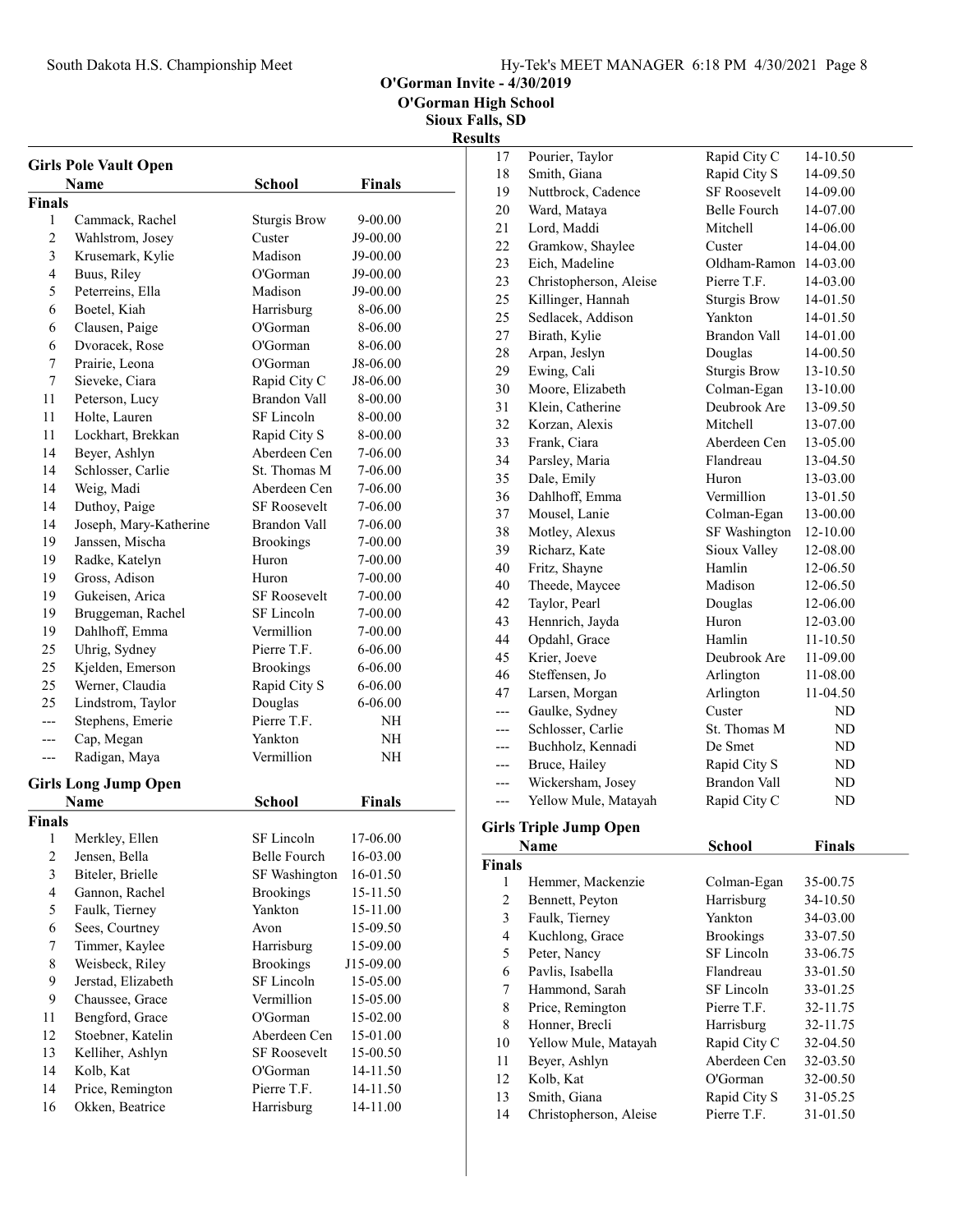O'Gorman Invite - 4/30/2019

Sioux Falls, SD Results

| <b>Finals </b> | (Girls Triple Jump Open)            |                               |                      |
|----------------|-------------------------------------|-------------------------------|----------------------|
|                | Name                                | <b>School</b>                 | <b>Finals</b>        |
| 15             | Lord, Maddi                         | Mitchell                      | 31-00.50             |
| 16             | Joerger, Alli                       | Aberdeen Cen                  | 30-11.25             |
| 17             | Peterson, Peyton                    | Mitchell                      | 30-10.50             |
| 18             | Larson, Hailey                      | Colman-Egan                   | 30-09.75             |
| 19             | Wickersham, Josey                   | Brandon Vall                  | 30-08.00             |
| 20             | Schmidt, Abbigail                   | Yankton                       | 30-03.00             |
| 20             | Gorecki, Akasha                     | Deubrook Are                  | 30-03.00             |
| 22             | Myers, Barbara                      | SF Washington                 | 30-02.00             |
| 23             | Buchholz, Kennadi                   | De Smet                       | 30-01.00             |
| 24             | Meyer, Audrey                       | O'Gorman                      | 29-11.00             |
| 25             | Koppatschek, Brooke                 | Deubrook Are                  | 29-07.75             |
| 26             | Johnson, Lilly                      | Vermillion                    | 28-07.50             |
| 27             | Bruce, Hailey                       | Rapid City S                  | 28-06.75             |
| 28             | Michael, Emily                      | SF Washington                 | 28-01.00             |
| 29             | Marlow, Derian                      | <b>SF Roosevelt</b>           | 28-00.00             |
| 30             | Hennrich, Jayda                     | Huron                         | 27-08.00             |
| 31             | Richarz, Kate                       | Sioux Valley                  | 27-06.75             |
| 32             | Simon, Tess                         | O'Gorman                      | 27-03.00             |
| 33             | Opdahl, Grace                       | Hamlin                        | 24-05.25             |
| ---            | Ward, Mataya                        | <b>Belle Fourch</b>           | ND                   |
| ---            | Gannon, Rachel                      | <b>Brookings</b>              | ND                   |
| ---            | Schlosser, Carlie                   | St. Thomas M                  | ND                   |
|                |                                     |                               |                      |
|                | <b>Girls Shot Put Open</b>          |                               |                      |
| <b>Finals</b>  | Name                                | <b>School</b>                 | <b>Finals</b>        |
|                |                                     |                               |                      |
|                |                                     |                               |                      |
| 1              | Hodges, Juliana                     | Madison                       | 38-06.00             |
| $\mathfrak{2}$ | Long, Lexi                          | <b>Sturgis Brow</b>           | 36-00.00             |
| 3              | Grendler, Sydney                    | <b>Brookings</b>              | 35-07.00             |
| 4              | Terwilliger, Reese                  | Pierre T.F.                   | J34-06.00            |
| 5              | Maxwell, Bella                      | Madison                       | J34-06.00            |
| 6              | Moody, Cassidy                      | Hill City                     | J34-06.00            |
| 7              | Kooiman, Paige                      | Harrisburg                    | 34-03.50             |
| 8              | Steffen, Grace                      | Harrisburg                    | 33-11.50             |
| 9              | Brown, Chloe                        | SF Lincoln                    | 33-06.50             |
| 10             | Salvatori, Jordynn                  | Yankton                       | 33-01.50             |
| 11             | Kuch, Grace                         | Aberdeen Cen                  | 32-08.00             |
| 12             | Rysdon, Olivia                      | SF Washington                 | 32-04.50             |
| 13             | Christiansen, Norah                 | SF Lincoln                    | 32-02.50             |
| 14             | Cleveland, Chandler                 | Vermillion                    | 31-03.50             |
| 14             | Reinhardt, Emily                    | Yankton                       | 31-03.50             |
| 16             | Sheffield, Emma                     | Deubrook Are                  | 31-03.00             |
| 17             | Haase, Reagan                       | Brandon Vall                  | 30-09.50             |
| 18             | Lingle, Emily                       | Pierre T.F.                   | 30-09.00             |
| 19             | Berry, Abby                         | Aberdeen Cen                  | 30-08.00             |
| 20             | Aberson, Paige                      | SF Roosevelt                  | 30-07.00             |
| 21             | Sonne, Gabby                        | Mitchell                      | 30-04.50             |
| 22             | Doom, Kinley                        | Avon                          | 30-01.50             |
| 23             | Sampson, Haley                      | <b>Brookings</b>              | 30-01.00             |
| 24             | Bull, Rebecca                       | Burke                         | 29-06.00             |
| 25<br>26       | Johnson, Nicole<br>Ortiz, Elisabeth | Custer<br><b>Sturgis Brow</b> | 29-02.00<br>29-00.50 |

| ᅼ   |                      |                     |          |
|-----|----------------------|---------------------|----------|
| 28  | Sayler, Morgan       | SF Washington       | 28-10.00 |
| 29  | Glaus, Tia           | Sioux Valley        | 28-09.50 |
| 30  | Young, Lilly         | Mitchell            | 28-06.50 |
| 31  | Nachtigall, Mandalyn | Douglas             | 28-05.50 |
| 32  | Bickett, Alivia      | Oldham-Ramon        | 28-02.50 |
| 33  | Thompson, Aspen      | <b>Brandon Vall</b> | 27-11.50 |
| 34  | Henrichs, Taylor     | Custer              | 27-05.00 |
| 35  | Tolsma, Ashley       | Avon                | 27-03.00 |
| 36  | Hamilton, Jaelyn     | Huron               | 26-10.00 |
| 37  | Flanery, Dakota      | Arlington           | 26-08.00 |
| 37  | Landis, Kadance      | Colman-Egan         | 26-08.00 |
| 39  | Lent, Grace          | O'Gorman            | 26-07.50 |
| 39  | Weiss, Tanaya        | Arlington           | 26-07.50 |
| 41  | Johnson, Ashlen      | O'Gorman            | 26-03.50 |
| 42  | Mousel, Ava          | Colman-Egan         | 25-11.00 |
| 43  | Bauman, Skylar       | Deubrook Are        | 25-05.50 |
| 44  | Owen, Emilee         | Sioux Valley        | 24-11.00 |
| 45  | Swenson, Sophia      | O'Gorman            | 24-10.00 |
| 46  | Johnson, McKenzie    | Vermillion          | 24-06.50 |
| 47  | Peters, Julianna     | O'Gorman            | 24-00.50 |
| 48  | Stone, Jade          | Flandreau           | 23-09.50 |
| 49  | Swift, Ella          | Dell Rapids         | 23-05.00 |
| 50  | Hageman, Brooklyn    | Oldham-Ramon        | 22-10.00 |
| 51  | VanDenHemel, Sydney  | O'Gorman            | 22-05.00 |
| 52  | Ashley, Olivia       | Douglas             | 22-03.00 |
| 53  | Yellow Bird, Emma    | O'Gorman            | 21-09.50 |
| 54  | Walls, Brailey       | Huron               | 20-11.50 |
| --- | Leiseth, Gracelyn    | Hamlin              | ND       |
| --- | Tebay, Jaycee        | Dell Rapids         | ND       |
| --- | Zell, Mackenzie      | De Smet             | ND       |
| --- | Wadsworth, Kami      | Hamlin              | ND       |
|     |                      |                     |          |

# Girls Discus Throw Open

|        | Name                | School              | <b>Finals</b> |  |
|--------|---------------------|---------------------|---------------|--|
| Finals |                     |                     |               |  |
| 1      | Leiseth, Gracelyn   | Hamlin              | 139-01        |  |
| 2      | Wadsworth, Kami     | Hamlin              | 128-08        |  |
| 3      | Zell, Mackenzie     | De Smet             | 116-09        |  |
| 4      | Scott, Aneesha      | Brandon Vall        | 109-09        |  |
| 5      | Peterson, Ella      | Rapid City S        | 107-11        |  |
| 6      | Adamson, Gracie     | <b>Brookings</b>    | 104-09        |  |
| 7      | Olson, Lexi         | Aberdeen Cen        | 102-03        |  |
| 8      | Berry, Abby         | Aberdeen Cen        | 101-04        |  |
| 9      | Cleveland, Chandler | Vermillion          | 99-01         |  |
| 10     | Tebay, Jaycee       | Dell Rapids         | 98-08         |  |
| 11     | Aberson, Paige      | <b>SF Roosevelt</b> | 98-03         |  |
| 12     | Moody, Cassidy      | Hill City           | 97-11         |  |
| 13     | Johnson, Nicole     | Custer              | 96-10         |  |
| 14     | Mulder, Ella        | Yankton             | 95-09         |  |
| 15     | Verley, Megan       | Harrisburg          | 94-07         |  |
| 16     | Sheffield, Emma     | Deubrook Are        | 92-07         |  |
| 17     | Henrichs, Taylor    | Custer              | 91-03         |  |
| 18     | Morse, Abby         | Madison             | 91-01         |  |
| 19     | Maxwell, Bella      | Madison             | 90-02         |  |
| 20     | Dubro, Abbie        | <b>Brookings</b>    | 90-00         |  |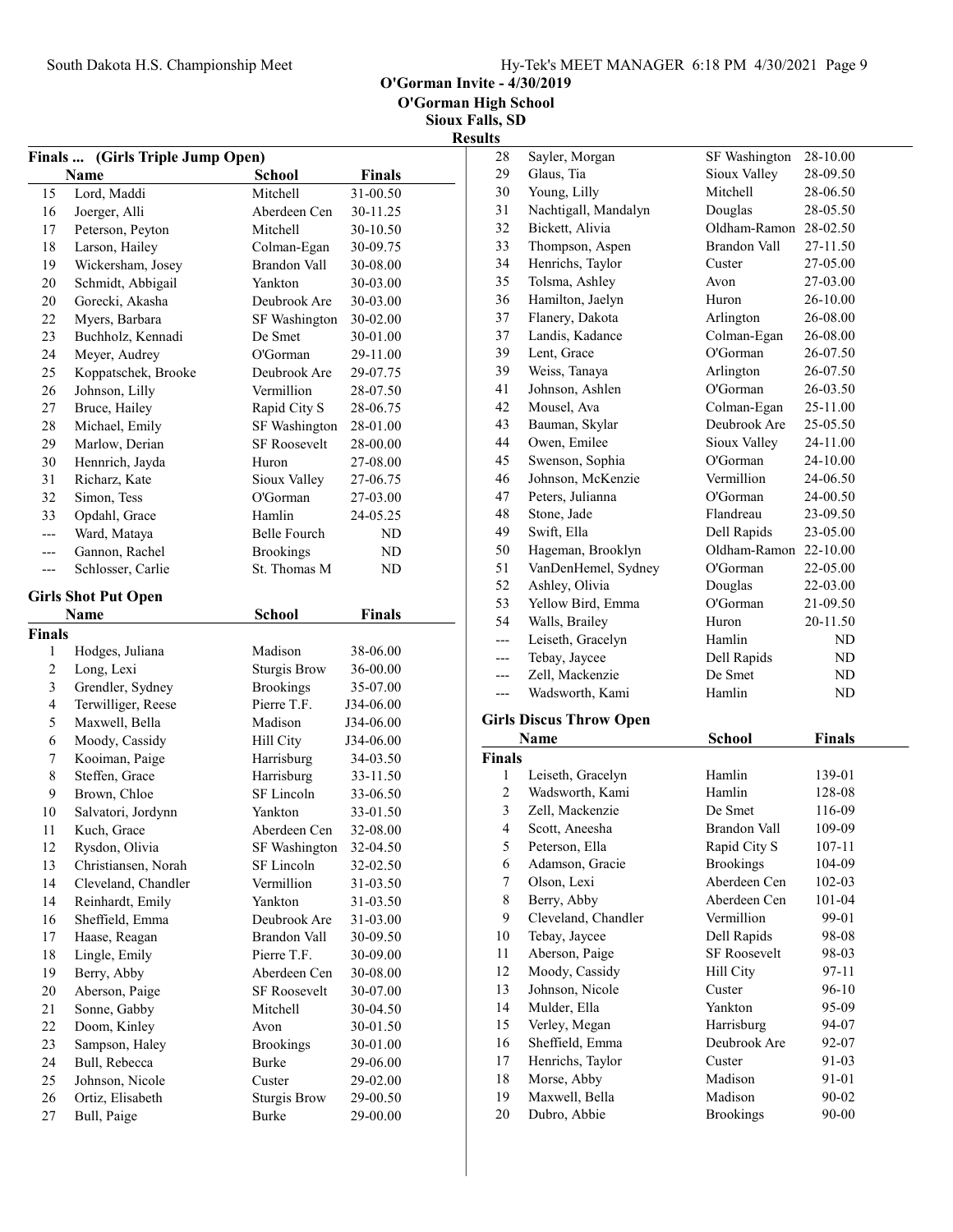O'Gorman Invite - 4/30/2019

Sioux Falls, SD **Results** 

|                | Finals  (Girls Discus Throw Open)   |                     |               |  |
|----------------|-------------------------------------|---------------------|---------------|--|
|                | Name                                | <b>School</b>       | <b>Finals</b> |  |
| 21             | Shorter, Maya                       | Pierre T.F.         | 89-06         |  |
| 22             | Nachtigall, Mandalyn                | Douglas             | 88-11         |  |
| 23             | Salvatori, Jordynn                  | Yankton             | 88-01         |  |
| 24             | Haase, Reagan                       | <b>Brandon Vall</b> | 86-09         |  |
| 25             | Mickelson, Katherine                | SF Lincoln          | 86-07         |  |
| 26             | Walker, Ellie                       | SF Washington       | 85-10         |  |
| 26             | Meyerink, Madison                   | Mitchell            | 85-10         |  |
| 28             | Landis, Kadance                     | Colman-Egan         | 84-06         |  |
| 29             | VanDenHemel, Megan                  | O'Gorman            | 84-02         |  |
| 30             | Ashley, Olivia                      | Douglas             | 83-11         |  |
| 31             | Bull, Rebecca                       | Burke               | 82-02         |  |
| 32             | Iversen, Abby                       | SF Washington       | 81-09         |  |
| 33             | Vanderlei, Lila                     | Avon                | 81-08         |  |
| 34             | Long, Lexi                          | <b>Sturgis Brow</b> | 80-11         |  |
| 35             | Bull, Paige                         | <b>Burke</b>        | 79-04         |  |
| 36             | Schochenmaier, Hannah               | Pierre T.F.         | 78-01         |  |
| 37             | Peters, Julianna                    | O'Gorman            | 77-07         |  |
| 38             | Stone, Jade                         | Flandreau           | 77-01         |  |
| 39             | Lent, Grace                         | O'Gorman            | 76-09         |  |
| 40             | Ortiz, Elisabeth                    | <b>Sturgis Brow</b> | 76-02         |  |
| 41             | Doom, Kinley                        | Avon                | 74-07         |  |
| 42             | Griffin, Ella                       | Dell Rapids         | 73-07         |  |
| 43             | Owen, Emilee                        | Sioux Valley        | 68-06         |  |
| 44             | Glaus, Tia                          | Sioux Valley        | 67-11         |  |
| 45             | Hofer, Kiesha                       | Mitchell            | 64-05         |  |
| 46             | Weiss, Tanaya                       | Arlington           | 63-07         |  |
| 46             | Leen, Ava                           | Deubrook Are        | 63-07         |  |
| 48             | Hamilton, Jaelyn                    | Huron               | 63-05         |  |
| 49             | Bickett, Alivia                     | Oldham-Ramon        | 63-03         |  |
| 50             | Eich, Madeline                      | Oldham-Ramon        | $62 - 11$     |  |
| 51             | Mousel, Ava                         | Colman-Egan         | $62 - 05$     |  |
| 52             | Flanery, Dakota                     | Arlington           | 60-09         |  |
| 53             | Swenson, Sophia                     | O'Gorman            | 58-04         |  |
| 54             | VanDenHemel, Sydney                 | O'Gorman            | 58-00         |  |
| 54             | Johnson, Ashlen                     | O'Gorman            | 58-00         |  |
| 56             | Lantaff, Morgan                     | Harrisburg          | 56-00         |  |
| 57             | Richardson, MaKenzie                | Vermillion          | 55-05         |  |
| 58             | Cleberg, Emmy                       | O'Gorman            | 53-11         |  |
| 59             | Gascoigne, Elly                     | Huron               | 50-03         |  |
| ---            | Parsley, Maria                      | Flandreau           | ND            |  |
| $-$            | Christiansen, Norah                 | SF Lincoln          | ND            |  |
|                | <b>Boys 100 Meter Dash Class AA</b> |                     |               |  |
|                | Name                                | School              | Finals        |  |
| Finals         |                                     |                     |               |  |
| 1              | Wright, Nelson                      | SF Roosevelt        | 10.92         |  |
| $\overline{c}$ | Henderson, Evan                     | Harrisburg          | 10.99         |  |
| $\mathfrak{Z}$ | Bender, Nathan                      | Rapid City S        | 11.32         |  |
| $\overline{4}$ | Meisman, Cael                       | Rapid City C        | 11.39         |  |
| 5              | Luellman, Quinston                  | Huron               | 11.47         |  |
| 6              | Christman, Trevor                   | <b>Sturgis Brow</b> | 11.49         |  |
| 7              | Supurgeci, Jaden                    | Yankton             | 11.53         |  |
| 8              | Ashley, Taylen                      | SF Roosevelt        | 11.56         |  |

| 9  | Fortner, Gavin      | Yankton              | 11.63 |
|----|---------------------|----------------------|-------|
| 10 | Wessel, Quinn       | Harrisburg           | 11.64 |
| 11 | Schatz, Carson      | SF Lincoln           | 11.66 |
| 12 | Hassett, Drake      | Rapid City C         | 11.71 |
| 13 | Langston, Carson    | O'Gorman             | 11.73 |
| 14 | Satter, Ryland      | O'Gorman             | 11.75 |
| 15 | Salfrank, Drew      | Aberdeen Cen         | 11.76 |
| 16 | Beck, Jayden        | Huron                | 11.77 |
| 17 | Powell, Johnnie     | Douglas              | 11.79 |
| 18 | Thompson, Caden     | Pierre T.F.          | 11.81 |
| 19 | Huff, Collin        | Aberdeen Cen         | 11.82 |
| 20 | Hughes, Jack        | SF Lincoln           | 11.84 |
| 21 | Zych, Ashton        | <b>SF</b> Washington | 11.98 |
| 22 | Moser, Anthony      | Douglas              | 12.01 |
| 23 | Lam, Eric           | <b>Brookings</b>     | 12.05 |
| 24 | Villanueva, Chaedyn | SF Washington        | 12.07 |
| 25 | Flottmeyer, Devon   | Pierre T.F.          | 12.11 |
| 26 | Beavers, Easton     | O'Gorman             | 12.16 |
| 27 | Vlietstra, Walker   | <b>Sturgis Brow</b>  | 12.18 |
| 28 | Hodge, Dreavin      | Brandon Vall         | 12.20 |
| 29 | Briest, Kyler       | Brandon Vall         | 12.24 |
| 30 | Glynn, Uriah        | Rapid City S         | 12.26 |
| 31 | Tschetter, Gabe     | O'Gorman             | 12.38 |
| 32 | Majeres, Dylan      | O'Gorman             | 12.55 |
| 33 | Ali, Hammad         | <b>Brookings</b>     | 12.67 |
| 34 | Groos, Hayden       | O'Gorman             | 12.70 |
| 35 | Vazquez, David      | O'Gorman             | 12.89 |

## Boys 200 Meter Dash Class AA

|                | Name              | School               | Finals |  |
|----------------|-------------------|----------------------|--------|--|
| Finals         |                   |                      |        |  |
| 1              | Brison, Gavin     | SF Lincoln           | 22.89  |  |
| $\overline{2}$ | Stratman, Ben     | Harrisburg           | 23.05  |  |
| 3              | Goehring, Matthew | <b>SF Roosevelt</b>  | 23.13  |  |
| 4              | Peterson, Cole    | Pierre T.F.          | 23.14  |  |
| 5              | Bishop, Tim       | Harrisburg           | 23.21  |  |
| 6              | Green, Noah       | Rapid City C         | 23.26  |  |
| 7              | Scott, Julian     | Rapid City S         | 23.45  |  |
| 8              | Sanow, Tayten     | <b>SF Roosevelt</b>  | 23.49  |  |
| 9              | Scott, Gavin      | Rapid City S         | 23.74  |  |
| 10             | Heimann, Aiden    | Aberdeen Cen         | 23.88  |  |
| 11             | Satter, Ryland    | O'Gorman             | 23.88  |  |
| 12             | White, Andy       | O'Gorman             | 23.99  |  |
| 13             | Langston, Carson  | O'Gorman             | 24.01  |  |
| 14             | Becker, Vick      | Pierre T.F.          | 24.02  |  |
| 15             | Taniah, Elijah    | <b>SF</b> Washington | 24.06  |  |
| 16             | Benson, Eric      | <b>SF</b> Washington | 24.15  |  |
| 17             | Moser, Anthony    | Douglas              | 24.23  |  |
| 18             | Swanson, Gavin    | Yankton              | 24.34  |  |
| 19             | Powell, Johnnie   | Douglas              | 24.51  |  |
| 20             | Beavers, Easton   | O'Gorman             | 24.65  |  |
| 21             | Theobald, Henry   | O'Gorman             | 24.75  |  |
| 22             | Binger, Grayden   | Brandon Vall         | 24.77  |  |
| 23             | Malley, Killian   | Huron                | 24.78  |  |
| 24             | Hodge, Dreavin    | <b>Brandon Vall</b>  | 24.78  |  |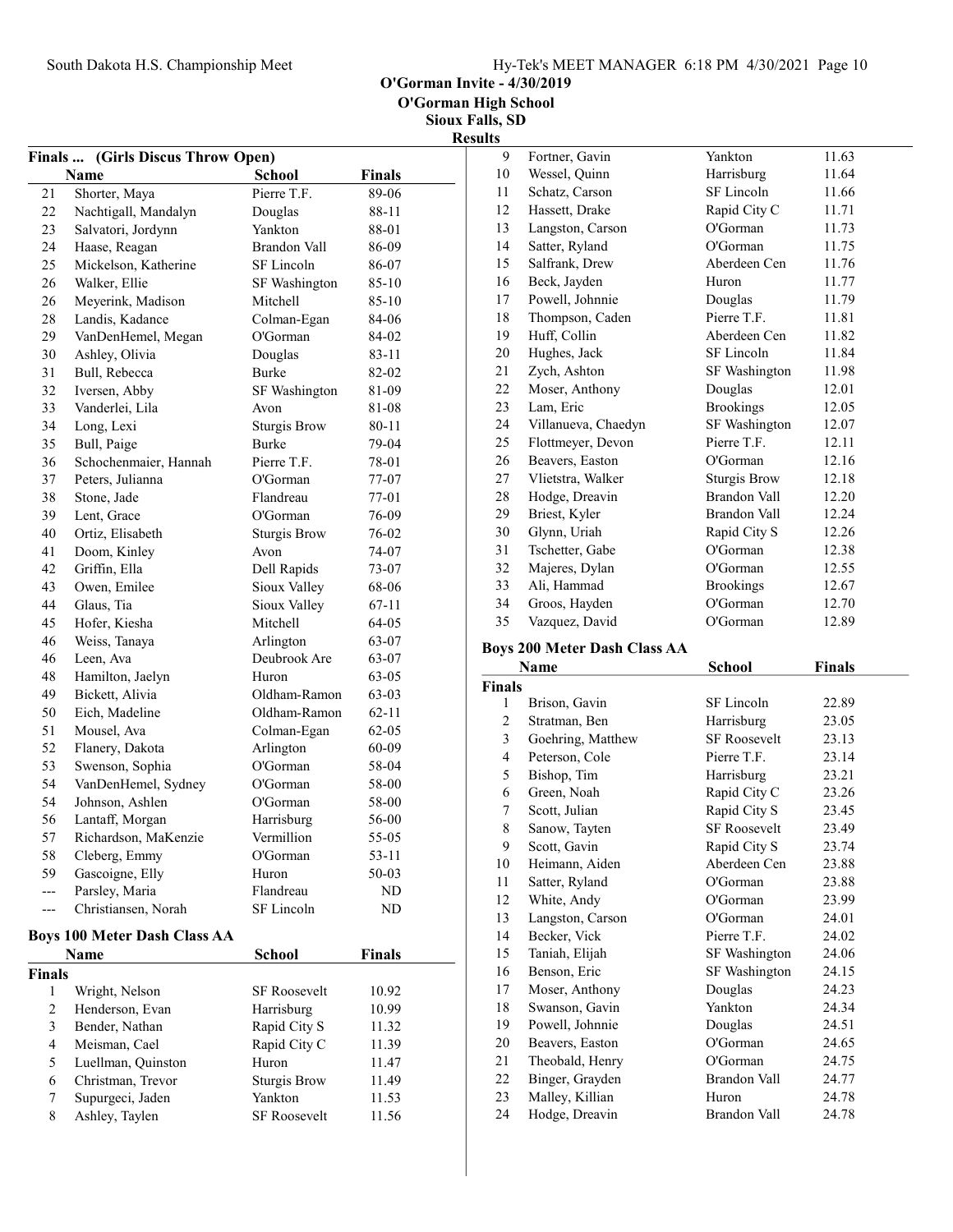O'Gorman High School

Sioux Falls, SD

# **Results**

| .  |                   |              |         |
|----|-------------------|--------------|---------|
| 18 | Nielsen, Drew     | O'Gorman     | 2:23.22 |
| 19 | Macarthur, Kurtis | Brandon Vall | 2:23.32 |
| 20 | Hayford, Bailen   | Rapid City C | 2:24.87 |
| 21 | Wagner, Keenan    | Yankton      | 2:25.13 |
| 22 | Presler, Ryan     | Brandon Vall | 2:25.68 |
| 23 | Knippling, Will   | Huron        | 2:35.76 |
|    |                   |              |         |

## Boys 110 Meter Hurdles Class AA

|                | Name                  | School               | Finals |
|----------------|-----------------------|----------------------|--------|
| <b>Finals</b>  |                       |                      |        |
| $\mathbf{1}$   | Yol, Benn             | <b>SF Roosevelt</b>  | 15.63  |
| $\overline{2}$ | Oswald, Cody          | Yankton              | 15.73  |
| 3              | Rollinger, Ethyn      | Harrisburg           | 16.39  |
| $\overline{4}$ | Lunders, Tanner       | Rapid City S         | 16.43  |
| 5              | Eisenbraun, Brodie    | <b>Sturgis Brow</b>  | 16.46  |
| 6              | Torres, Hector        | <b>SF Roosevelt</b>  | 16.62  |
| $\tau$         | Brown, Jace           | Rapid City C         | 17.52  |
| 8              | McCubbin, Kamren      | SF Washington        | 17.74  |
| 9              | Hedderman, Aidan      | <b>Sturgis Brow</b>  | 17.79  |
| 10             | Horsted, Owen         | SF Lincoln           | 17.83  |
| 11             | Angok, Thon           | <b>SF</b> Washington | 17.97  |
| 12             | Flanegan, Isaac       | Rapid City C         | 18.13  |
| 13             | Southwick, Sam        | SF Lincoln           | 18.18  |
| 14             | Wehde, Trevor         | Harrisburg           | 18.21  |
| 15             | VanHemert, Aaron      | <b>Brandon Vall</b>  | 18.23  |
| 16             | VanLiere, Shawn       | Pierre T.F.          | 18.46  |
| 17             | Kosmatka, Jerry       | Yankton              | 18.64  |
| 18             | Bohms-Buechler, Jaden | Aberdeen Cen         | 19.10  |
| 19             | Jones, Billy          | Rapid City S         | 19.11  |
| 20             | Bennett, Mikal        | O'Gorman             | 19.12  |
| 21             | Schuetzle, Greyson    | Pierre T.F.          | 19.15  |
| 22             | Spears, Del'voun      | <b>Brandon Vall</b>  | 19.85  |
| 23             | Raasch, Krayton       | O'Gorman             | 20.28  |
| ---            | Heimann, Aiden        | Aberdeen Cen         | DQ     |

#### Boys 300 Meter Hurdles Class AA

|                | Name                  | School              | <b>Finals</b> |  |
|----------------|-----------------------|---------------------|---------------|--|
| Finals         |                       |                     |               |  |
| 1              | McCubbin, Kamren      | SF Washington       | 41.50         |  |
| 2              | Pfeiffer, Levi        | <b>Brandon Vall</b> | 41.55         |  |
| 3              | Palmer, Bryce         | Mitchell            | 42.02         |  |
| $\overline{4}$ | Lear, Nate            | Brandon Vall        | 42.64         |  |
| 5              | Heimann, Aiden        | Aberdeen Cen        | 42.78         |  |
| 6              | Oswald, Cody          | Yankton             | 43.35         |  |
| 7              | Currier, Gabe         | <b>SF Roosevelt</b> | 43.56         |  |
| 8              | Southwick, Sam        | SF Lincoln          | 43.58         |  |
| 9              | Horsted, Owen         | SF Lincoln          | 43.83         |  |
| 10             | Rollinger, Ethyn      | Harrisburg          | 44.23         |  |
| 11             | Bohms-Buechler, Jaden | Aberdeen Cen        | 44.29         |  |
| 12             | Fierro, Keaton        | Rapid City S        | 44.50         |  |
| 13             | Hedderman, Aidan      | <b>Sturgis Brow</b> | 44.60         |  |
| 14             | Brandt, Tyson         | <b>Brookings</b>    | 44.94         |  |
| 15             | Ligon, Isaac          | Aberdeen Cen        | 45.04         |  |
| 16             | SmithMendez, Jacob    | <b>SF Roosevelt</b> | 45.32         |  |
| 17             | Sonnenschein, Clay    | Harrisburg          | 45.56         |  |

|                |                                     |                     |               | Siou:<br>ł |
|----------------|-------------------------------------|---------------------|---------------|------------|
| <b>Finals</b>  | (Boys 200 Meter Dash Class AA)      |                     |               |            |
|                | Name                                | <b>School</b>       | <b>Finals</b> |            |
| 25             | Yoon, Wonbin                        | O'Gorman            | 25.75         |            |
| 26             | Johnson, Gabe                       | Aberdeen Cen        | 25.77         |            |
| 27             | Groos, Hayden                       | O'Gorman            | 26.17         |            |
| 28             | Ali, Hammad                         | <b>Brookings</b>    | 26.37         |            |
| 29             | Perumal, Nithin                     | <b>Brookings</b>    | 27.05         |            |
|                | <b>Boys 400 Meter Dash Class AA</b> |                     |               |            |
|                | <b>Name</b>                         | <b>School</b>       | <b>Finals</b> |            |
| <b>Finals</b>  |                                     |                     |               |            |
| 1              | Stratman, Ben                       | Harrisburg          | 51.61         |            |
| $\overline{2}$ | Salfrank, Drew                      | Aberdeen Cen        | 52.87         |            |
| 3              | Strand, Josh                        | Pierre T.F.         | 53.49         |            |
| 4              | Dingman, Carter                     | Aberdeen Cen        | 53.98         |            |
| 5              | Wongondombi, Elie                   | <b>Brookings</b>    | 54.02         |            |
| 6              | Auten, Tryg                         | SF Washington       | 54.06         |            |
| 7              | Dockter, Dalton                     | Rapid City S        | 54.59         |            |
| $\,$ 8 $\,$    | DeWitt, Joey                        | Brandon Vall        | 54.72         |            |
| 9              | Watson, London                      | Brandon Vall        | 54.85         |            |
| 10             | Svennes, Trey                       | <b>Brookings</b>    | 55.10         |            |
| 11             | Kaiser, Cade                        | Pierre T.F.         | 55.29         |            |
| 12             | Gardner, Gage                       | SF Lincoln          | 56.48         |            |
| 13             | Ver Steeg, Preston                  | <b>SF Roosevelt</b> | 57.28         |            |
| 14             | Jarovski, Isaac                     | SF Lincoln          | 57.91         |            |
| 15             | Alberts, Aaron                      | SF Washington       | 58.26         |            |
| 16             | Askew, Kellen                       | O'Gorman            | 58.74         |            |
| 17             | Wagner, Keenan                      | Yankton             | 59.11         |            |
| 18             | Cast, Landon                        | Douglas             | 59.86         |            |
| 19             | Kwasa, Malachi                      | O'Gorman            | 1:01.25       |            |
| 20             | Moser, Anthony                      | Douglas             | 1:01.50       |            |
| 21             | Mitzel, Adam                        | O'Gorman            | 1:02.10       |            |
| 22             | Wah, Sylridge                       | O'Gorman            | 1:02.76       |            |
| 23             | Hove, Jack                          | O'Gorman            | 1:03.80       |            |
|                | <b>Boys 800 Meter Run Class AA</b>  |                     |               |            |
|                | Name                                | School              | <b>Finals</b> |            |
| Finals         |                                     |                     |               |            |
| 1              | Hallman, Trecyn                     | Harrisburg          | 2:05.17       |            |
| $\sqrt{2}$     | Gide, Dan                           | SF Washington       | 2:05.46       |            |
| 3              | Werner, Matthew                     | Rapid City S        | 2:06.28       |            |
| $\overline{4}$ | Sietsema, Caden                     | Rapid City S        | 2:07.43       |            |
| 5              | Smith, Gavin                        | Harrisburg          | 2:13.79       |            |
| 6              | Diersen, Nick                       | <b>Brookings</b>    | 2:15.04       |            |
| $\tau$         | Kroesche, Isaiah                    | SF Lincoln          | 2:15.45       |            |
| $\,$ $\,$      | Wheelhouse, Haeden                  | Pierre T.F.         | 2:15.75       |            |
| 9              | Dell, Mason                         | Pierre T.F.         | 2:17.84       |            |
| 10             | Nishimwe, Freddy                    | SF Washington       | 2:18.03       |            |
| 11             | Dooley, Elliott                     | Yankton             | 2:18.34       |            |
| 12             | McDermott, Blake                    | SF Lincoln          | 2:20.56       |            |
| 13             | Wells, Christian                    | Aberdeen Cen        | 2:21.45       |            |
| 14             | Haug, Evan                          | <b>SF Roosevelt</b> | 2:21.63       |            |
| 15             | Geurts, Carter                      | <b>SF Roosevelt</b> | 2:22.27       |            |
| 16             | Harding, Torry                      | <b>Brookings</b>    | 2:22.89       |            |
| 17             | Radke, Thane                        | Rapid City C        | 2:23.02       |            |
|                |                                     |                     |               |            |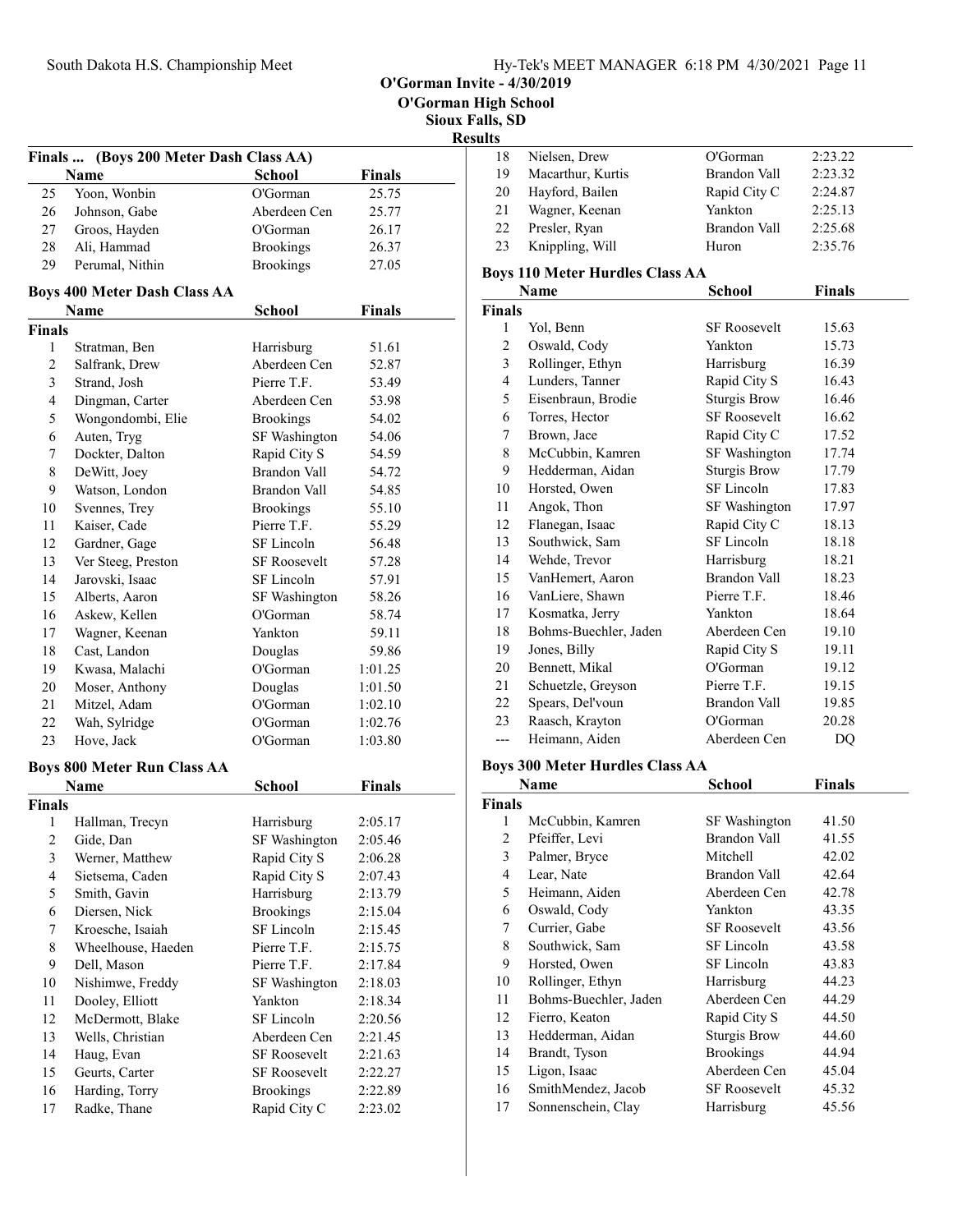| Hy-Tek's MEET MANAGER 6:18 PM 4/30/2021 Page 12 |  |  |  |
|-------------------------------------------------|--|--|--|
|-------------------------------------------------|--|--|--|

O'Gorman Invite - 4/30/2019

Sioux Fal

## Resul

|    | Finals  (Boys 300 Meter Hurdles Class AA) |               |        |  |
|----|-------------------------------------------|---------------|--------|--|
|    | Name                                      | School        | Finals |  |
| 18 | Jones, Billy                              | Rapid City S  | 45.72  |  |
| 19 | Brown, Jace                               | Rapid City C  | 45.83  |  |
| 20 | VanLiere, Shawn                           | Pierre T.F.   | 46.39  |  |
| 21 | Angok, Thon                               | SF Washington | 46.48  |  |
| 22 | Schuetzle, Greyson                        | Pierre T.F.   | 47.15  |  |
| 23 | Flanegan, Isaac                           | Rapid City C  | 48.42  |  |
| 24 | Kosmatka, Jerry                           | Yankton       | 48.43  |  |
| 25 | Malley, Killian                           | Huron         | 50.16  |  |
| 26 | Prairie, Sam                              | O'Gorman      | 52.26  |  |

## Boys 4x100 Meter Relay Class AA

|               | Team                   | <b>Relay</b> | <b>Finals</b>         |
|---------------|------------------------|--------------|-----------------------|
| <b>Finals</b> |                        |              |                       |
| 1             | Sioux Falls Roosevelt  | A            | 42.99                 |
|               | 1) Hughes, Joey        |              | 2) Large, Tucker      |
|               | 3) VanderVelde, Kyler  |              | 4) Wright, Nelson     |
| 2             | Rapid City Stevens     | A            | 43.82                 |
|               | 1) Lushbough, Damon    |              | 2) Scott, Gavin       |
|               | 3) Juniel, Justin      |              | 4) Bender, Nathan     |
| 3             | Sioux Falls Lincoln    | А            | 44.87                 |
|               | 1) Hughes, Jack        |              | 2) Cooper, Johnny     |
|               | 3) Stanford, Christian |              | 4) Smith, Jack        |
| 4             | Pierre T.F. Riggs      | A            | 44.88                 |
|               | 1) Peterson, Cole      |              | 2) Moser, Brock       |
|               | 3) Strand, Josh        |              | 4) Thompson, Caden    |
| 5             | SF Washington          | A            | 45.34                 |
|               | 1) Taniah, Elijah      |              | 2) Strom, Carson      |
|               | 3) Villanueva, Chaedyn |              | 4) Olson, Nick        |
| 6             | Rapid City Central     | А            | 45.38                 |
|               | 1) Green, Noah         |              | 2) Brown, Jace        |
|               | 3) Williams, Jesse     |              | 4) Meisman, Cael      |
| 7             | Yankton                | A            | 45.87                 |
|               | 1) Bietz, Braylen      |              | 2) Sohler, Tyler      |
|               | 3) Swanson, Gavin      |              | 4) Oswald, Cody       |
| 8             | Huron                  | A            | 45.92                 |
|               | 1) Kranzler, Max       |              | 2) Luellman, Quinston |
|               | 3) Lien, Tyson         |              | 4) Beck, Jayden       |
| 9             | O'Gorman               | A            | 45.97                 |
|               | 1) Paden, Taner        |              | 2) Jones, Maverick    |
|               | 3) Beavers, Easton     |              | 4) Lee, Jaewon        |
| 10            | Douglas                | A            | 46.18                 |
|               | 1) Moser, Anthony      |              | 2) Huber, Logan       |
|               | 3) DeWitt, Payton      |              | 4) Powell, Johnnie    |
| 11            | <b>Brandon Valley</b>  | A            | 46.39                 |
|               | 1) Hodge, Dreavin      |              | 2) Blok, Jesse        |
|               | 3) Binger, Grayden     |              | 4) Peschel, Konnor    |
| 12            | Harrisburg             | A            | 46.86                 |
|               | 1) Doelue, Bueibondy   |              | 2) Tryon, Tytan       |
|               | 3) Rollinger, Cayl     |              | 4) Aasheim, Gavin     |
| 13            | <b>Sturgis Brown</b>   | A            | 47.01                 |
|               | 1) Phillips, Kaden     |              | 2) Temple, Braden     |
|               | 3) Jolley, Cale        |              | 4) Vlietstra, Walker  |

| `alls, SD     |                                        |       |                                         |
|---------------|----------------------------------------|-------|-----------------------------------------|
| sults         |                                        |       |                                         |
| 14            | Aberdeen Central                       | A     | 48.10                                   |
|               | 1) Huff, Collin                        |       | 2) Hase, AJ                             |
|               | 3) Heinert, Will                       |       | 4) Alverado, Francis                    |
| 15            | <b>Brookings</b>                       | А     | 50.21                                   |
|               | 1) McKeown, Cole                       |       | 2) Lam, Eric                            |
|               | 3) Engebretson, Maxwell                |       | 4) Skyberg, Cole                        |
|               |                                        |       |                                         |
|               | <b>Boys 4x200 Meter Relay Class AA</b> |       |                                         |
|               | Team                                   | Relay | <b>Finals</b>                           |
| <b>Finals</b> |                                        |       |                                         |
| 1             | Sioux Falls Roosevelt                  | A     | 1:31.53                                 |
|               | 1) Goehring, Matthew                   |       | 2) Hughes, Joey                         |
|               | 3) VanderVelde, Kyler                  |       | 4) Large, Tucker                        |
| 2             | Sturgis Brown                          | A     | 1:33.11                                 |
|               | 1) Christman, Trevor                   |       |                                         |
|               | 3) Monahan, Traeton                    |       | 2) Phillips, Kaden<br>4) Inhofer, Ridge |
|               |                                        |       | 1:33.34                                 |
| 3             | Rapid City Central                     | A     |                                         |
|               | 1) Flanegan, Isaac                     |       | 2) Green, Noah                          |
|               | 3) Williams, Jesse                     |       | 4) Meisman, Cael                        |
| 4             | Yankton                                | А     | 1:34.09                                 |
|               | 1) Bietz, Braylen                      |       | 2) Ryken, Rugby                         |
|               | 3) Mors, Michael                       |       | 4) Gobel, Austin                        |
| 5             | Rapid City Stevens                     | А     | 1:35.42                                 |
|               | 1) Glynn, Uriah                        |       | 2) Dockter, Dalton                      |
|               | 3) Lust, Ben                           |       | 4) Scott, Julian                        |
| 6             | Mitchell                               | А     | 1:35.56                                 |
|               | 1) Phillips, Parker                    |       | 2) Moller, Carter                       |
|               | 3) Bennett, Lukas                      |       | 4) Johansen, Ryley                      |
| 7             | Huron                                  | A     | 1:35.64                                 |
|               | 1) Kranzler, Max                       |       | 2) McNeil, Cade                         |
|               | 3) Lien, Tyson                         |       | 4) Beck, Jayden                         |
| 8             | <b>SF Washington</b>                   | А     | 1:36.43                                 |
|               | 1) Auten, Tryg                         |       | 2) Strom, Carson                        |
|               | 3) Olson, Nick                         |       | 4) Akkerman, Carter                     |
| 9             | <b>Brandon Valley</b>                  | А     | 1:36.61                                 |
|               | 1) Watson, London                      |       | 2) Briest, Kyler                        |
|               | 3) Bortnem, Sabren                     |       | 4) DeWitt, Joey                         |
| 10            |                                        | А     | 1:36.88                                 |
|               | Pierre T.F. Riggs                      |       |                                         |
|               | 1) Becker, Vick                        |       | 2) Flottmeyer, Devon                    |
|               | 3) Jones, Canyon                       |       | 4) Foley, Austin                        |
| 11            | Douglas                                | А     | 1:37.23                                 |
|               | 1) Clark, Tyler                        |       | 2) Huber, Logan                         |
|               | 3) DeWitt, Payton                      |       | 4) Severson, David                      |
| 12            | Harrisburg                             | А     | 1:37.59                                 |
|               | 1) Doelue, Bueibondy                   |       | 2) Tryon, Tytan                         |
|               | 3) Belbas, George                      |       | 4) Aasheim, Gavin                       |
| 13            | O'Gorman                               | A     | 1:38.38                                 |
|               | 1) Lee, Jaewon                         |       | 2) White, Andy                          |
|               | 3) Konechne, Kyle                      |       | 4) Gulseth, Luke                        |
| 14            | <b>Brookings</b>                       | A     | 1:38.59                                 |
|               | 1) McKeown, Cole                       |       | 2) Lam, Eric                            |
|               | 3) Williams, Joey                      |       | 4) Brandt, Tyson                        |
| 15            | Aberdeen Central                       | А     | 1:42.97                                 |
|               | 1) Johnson, Gabe                       |       | 2) Ligon, Avery                         |
|               | 3) Hogg, Carter                        |       | 4) Heinert, Will                        |
|               |                                        |       |                                         |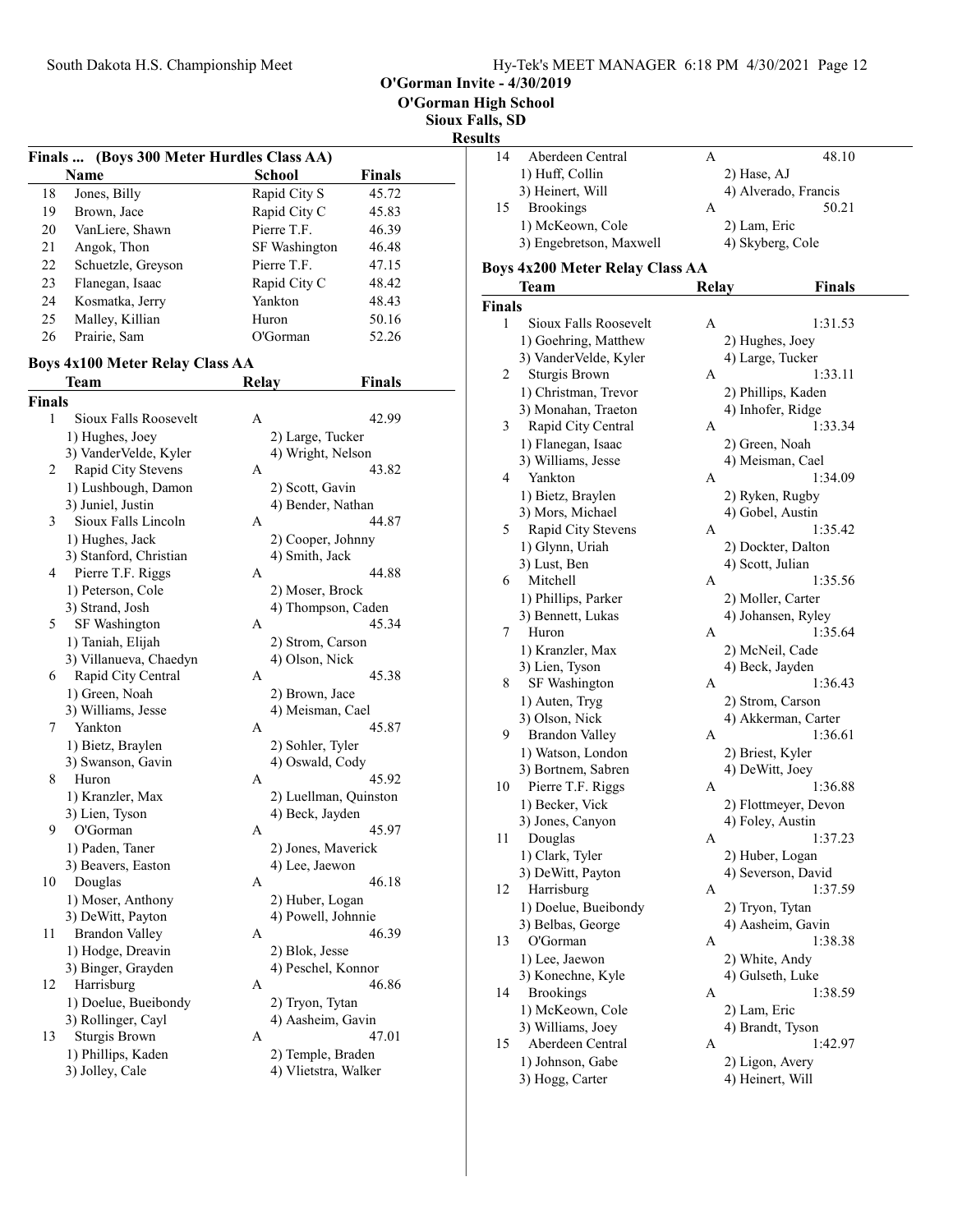O'Gorman High School

Sioux Falls, SD

 $\frac{\text{Results}}{\frac{1}{5}}$ 

| <b>Finals</b> | (Boys 4x200 Meter Relay Class AA)       |              |                       |
|---------------|-----------------------------------------|--------------|-----------------------|
|               | Team                                    | <b>Relay</b> | <b>Finals</b>         |
|               | Sioux Falls Lincoln                     | A            | DQ                    |
|               | 1) Schatz, Carson                       |              | 2) Smith, Jack        |
|               | 3) Stanford, Christian                  |              | 4) Friske, Carter     |
|               | <b>Boys 4x400 Meter Relay Class AA</b>  |              |                       |
|               | Team                                    | <b>Relay</b> | <b>Finals</b>         |
| Finals        |                                         |              |                       |
| 1             | <b>Brookings</b>                        | A            | 3:40.54               |
|               | 1) Svennes, Trey                        |              | 2) Wongondombi, Elie  |
|               | 3) Williams, Joey                       |              | 4) Brandt, Tyson      |
| 2             | Rapid City Stevens                      | A            | 3:41.89               |
|               | 1) Sietsema, Caden                      |              | 2) Lust, Ben          |
|               | 3) Fierro, Keaton                       |              | 4) Werner, Matthew    |
| 3             | Sioux Falls Roosevelt                   | A            | 3:42.55               |
|               | 1) Ashley, Taylen                       |              | 2) Feldkamp, Tyler    |
|               | 3) Cuka, Aiden                          |              | 4) Johnson, Clayton   |
| 4             | Sioux Falls Lincoln                     | A            | 3:49.23               |
|               | 1) Smith, Jack                          |              | 2) Jarovski, Isaac    |
|               | 3) Mohr, Adam                           |              | 4) Peck, Colin        |
| 5             | Harrisburg                              | А            | 3:49.51               |
|               | 1) Hallman, Trecyn                      |              | 2) Belbas, George     |
|               | 3) Tryon, Tytan                         |              | 4) Bates, Max         |
| 6             | SF Washington                           | А            | 3:55.45               |
|               | 1) Akkerman, Carter                     |              | 2) Angok, Malual      |
|               | 3) Angok, Thon                          |              | 4) Eidem, Asher       |
| 7             | Aberdeen Central                        | A            | 3:56.66               |
|               | 1) Heinert, Will                        |              | 2) Ligon, Avery       |
|               | 3) Ligon, Isaac                         |              | 4) Alverado, Francis  |
| 8             | Pierre T.F. Riggs                       | A            | 3:57.25               |
|               | 1) Heth, Paul                           |              | 2) Wheelhouse, Haeden |
|               | 3) Houska, Deegan                       |              | 4) Lorenzen, Alano    |
| 9             | O'Gorman                                | А            | 3:59.45               |
|               | 1) Mausbach, Peyton                     |              | 2) Askew, Kellen      |
|               | 3) Ripperda, Gabe                       |              | 4) Majeres, Dylan     |
| 10            | Yankton                                 | A            | 4:08.77               |
|               | 1) Conway, Carson                       |              | 2) Kirchner, Jacob    |
|               | 3) Fortner, Gavin                       |              | 4) Herbert, Sam       |
|               | <b>Boys 1600 Sprint Medley Class AA</b> |              |                       |
|               | Team                                    | <b>Relay</b> | <b>Finals</b>         |
| Finals        |                                         |              |                       |
| 1             | Brandon Valley                          | A            | 3:55.53               |
|               | 1) Hodge, Dreavin                       |              | 2) Blok, Jesse        |
|               | 3) Bortnem, Sabren                      |              | 4) Borchardt, Cole    |
| 2             | Sioux Falls Roosevelt                   | A            | 3:58.71               |
|               | 1) Sanow, Tayten                        |              | 2) Stanford, Sam      |
|               | 3) Johnson, Clayton                     |              | 4) Grenz, Zander      |
| 3             | Sioux Falls Lincoln                     | A            | 4:01.31               |
|               | 1) Cooper, Johnny                       |              | 2) Friske, Carter     |

|   | 4) Grenz, Zander     |
|---|----------------------|
| А | 4:01.31              |
|   | 2) Friske, Carter    |
|   | 4) Anderson, Michael |
| А | 4:02.10              |
|   | 2) Rollinger, Cayl   |
|   | 4) Jensen, Andrew    |
|   |                      |

4 Harrisburg

| S<br>5 | Yankton                    | A | 4:02.14              |
|--------|----------------------------|---|----------------------|
|        | 1) Fortner, Gavin          |   | 2) Supurgeci, Jaden  |
|        | 3) Mors, Michael           |   | 4) Conway, Carson    |
| 6      | Pierre T.F. Riggs          | A | 4:04.69              |
|        | 1) Houska, Deegan          |   | 2) Heth, Paul        |
|        | 3) Lorenzen, Alano         |   | 4) Gere, Brady       |
| 7      | Rapid City Stevens         | A | 4:04.79              |
|        | 1) Glynn, Uriah            |   | 2) Dockter, Dalton   |
|        | 3) Lust, Ben               |   | 4) Graves, Stone     |
| 8      | <b>SF</b> Washington       | A | 4:06.27              |
|        | 1) Akkerman, Carter        |   | 2) Zych, Ashton      |
|        | 3) Angok, Malual           |   | 4) Anbesse, Emran    |
| 9      | Aberdeen Central           | A | 4:17.01              |
|        | 1) Johnson, Gabe           |   | 2) Hogg, Carter      |
|        | 3) Alverado, Francis       |   | 4) Angerhofer, Jacob |
| 10     | <b>Brookings</b>           | A | 4:19.95              |
|        | 1) Skyberg, Cole           |   | 2) Wernisch, Jayden  |
|        | 3) Schultz, Jack           |   | 4) Smith, Nathan     |
|        | ovs 100 Meter Dash Class A |   |                      |

# Boys 100 M<br>Name

|                | Name               | School              | <b>Finals</b> |  |
|----------------|--------------------|---------------------|---------------|--|
| <b>Finals</b>  |                    |                     |               |  |
| $\mathbf{1}$   | Giffin, Aiden      | <b>Belle Fourch</b> | 11.20         |  |
| $\overline{c}$ | Boyster, Blake     | Custer              | 11.24         |  |
| 3              | Hanscom, Kadin     | Madison             | 11.63         |  |
| $\overline{4}$ | Galde, Bruce       | Madison             | 11.70         |  |
| 5              | Garry, Kalen       | De Smet             | 11.72         |  |
| 6              | Alex, Anderson     | Flandreau           | 11.82         |  |
| 7              | Walther, Willie    | Hill City           | 11.89         |  |
| 8              | Weber, Kellen      | St. Thomas M        | 12.01         |  |
| 9              | Grantham, Sam      | Hamlin              | 12.03         |  |
| 10             | Williamson, Easton | Colman-Egan         | 12.04         |  |
| 11             | Flemmer, Lucas     | Dell Rapids         | 12.12         |  |
| 12             | Richardson, Taylor | Arlington           | 12.15         |  |
| 13             | Hannasch, Cole     | Colman-Egan         | 12.17         |  |
| 14             | Massa, Carl        | <b>Hot Springs</b>  | 12.20         |  |
| 15             | Johanson, Lane     | Flandreau           | 12.23         |  |
| 16             | Groven, Austin     | Hill City           | 12.32         |  |
| 17             | Sword, Sterling    | Custer              | 12.35         |  |
| 18             | Staley, Ethan      | <b>Belle Fourch</b> | 12.38         |  |
| 19             | Bierema, Brady     | Avon                | 12.41         |  |
| 20             | Schiller, Boden    | Sioux Valley        | 12.57         |  |
| 21             | Thigh, Gavin       | Lower Brule         | 12.61         |  |
| 22             | Murphy, Caleb      | Sioux Valley        | 12.69         |  |
| 23             | Stephens, Gunnar   | <b>Burke</b>        | 12.71         |  |
| 24             | Erlandson, Trevor  | St. Thomas M        | 12.77         |  |
| 25             | Robinson, Zoan     | Vermillion          | 12.83         |  |
| 26             | Sauder, Cooper     | Hamlin              | 12.86         |  |
| 27             | Stahl, Jaden       | Avon                | 13.06         |  |
| 28             | Burroughs, Ira     | <b>Burke</b>        | 13.08         |  |
| 29             | Bares, Kyle        | Dell Rapids         | 13.20         |  |
| 29             | Agnew, Jasper      | Oldham-Ramon        | 13.20         |  |
| 31             | Vossler, Brecken   | Arlington           | 13.21         |  |
| 32             | Wilkinson, Colt    | De Smet             | 13.22         |  |
| 33             | Landmark, Devon    | Deubrook Are        | 13.40         |  |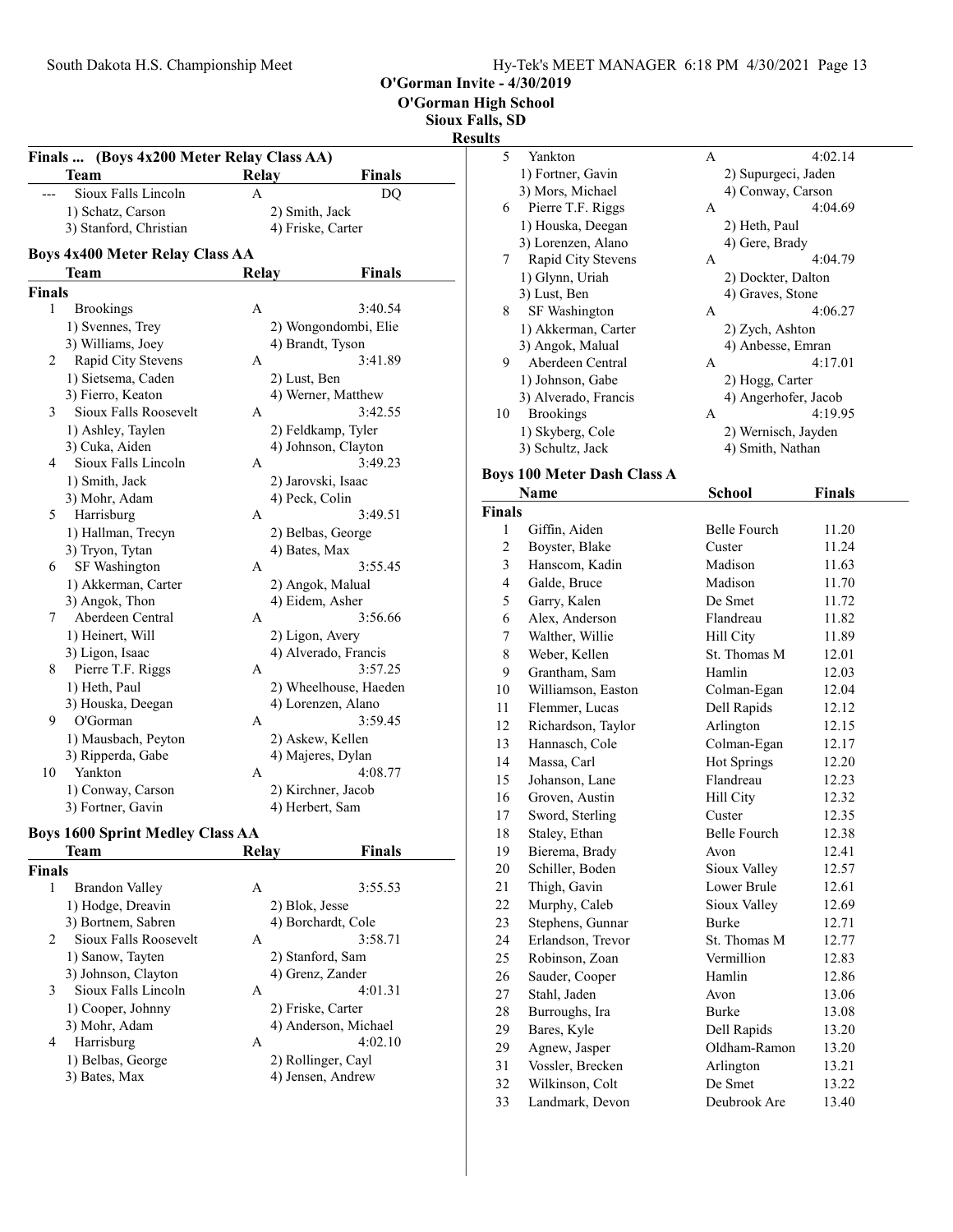O'Gorman Invite - 4/30/2019

Sioux Falls, SD

# Results

| 20 | Jorenby, Jake   | Deubrook Are | 1:03.15 |
|----|-----------------|--------------|---------|
| 21 | Peterson, Nolan | Deubrook Are | 1:04.40 |
| 22 | Wiese, Brayden  | Colman-Egan  | 1:06.00 |
| 23 | Moe, Tyson      | Sioux Valley | 1:06.20 |
| 24 | Tietgen, Sawyer | <b>Burke</b> | 1:08.09 |
| 25 | Burns, Jake     | Arlington    | 1:08.34 |
|    |                 |              |         |

### Boys 800 Meter Run Class A

| Name          |                    | <b>School</b> | <b>Finals</b> |
|---------------|--------------------|---------------|---------------|
| <b>Finals</b> |                    |               |               |
| 1             | Keller, Braeden    | Madison       | 2:14.06       |
| 2             | Fonseca, Evan      | Arlington     | 2:14.88       |
| 3             | Opdahl, Joel       | Hamlin        | 2:19.09       |
| 4             | Trygstad, Skylar   | Sioux Valley  | 2:24.61       |
| 5             | Trooien, Gunnar    | Deubrook Are  | 2:24.67       |
| 6             | Langdeau, Phil     | Lower Brule   | 2:25.16       |
| 7             | Dailey, Lurick     | Flandreau     | 2:26.33       |
| 8             | Moser, Macagen     | Vermillion    | 2:32.18       |
| 9             | Quale, Karson      | Colman-Egan   | 2:37.71       |
| 10            | Dominguez, Joaquin | Vermillion    | 2:42.48       |
| 11            | Miller, Riley      | Arlington     | 2:46.00       |
| 12            | Rowley, Bevon      | Lower Brule   | 2:55.89       |
| 13            | Cahoy, Haden       | Avon          | 3:11.47       |

# Boys 110 Meter Hurdles Class A

|               | Name               | <b>School</b> | <b>Finals</b> |  |
|---------------|--------------------|---------------|---------------|--|
| <b>Finals</b> |                    |               |               |  |
|               | Meier, Jasper      | Hamlin        | 18.29         |  |
| 2             | Watchorn, Eli      | Avon          | 18.95         |  |
| 3             | Gullickson, Austin | Colman-Egan   | 19.02         |  |
| 4             | Wolf, Peyton       | Madison       | 19.32         |  |
| 5             | Whitethorn, Blake  | Madison       | 20.64         |  |
| 6             | Moe, Aiden         | Sioux Valley  | 21.68         |  |
|               | Baumberger, Jesse  | Colman-Egan   | 23.11         |  |

### Boys 300 Meter Hurdles Class A

| Name                           |                    | School       | <b>Finals</b> |  |
|--------------------------------|--------------------|--------------|---------------|--|
| Finals                         |                    |              |               |  |
| 1                              | Wolf, Peyton       | Madison      | 45.98         |  |
| 2                              | Meier, Jasper      | Hamlin       | 47.85         |  |
| 3                              | Roemen, Seth       | Dell Rapids  | 48.20         |  |
| 4                              | Murphy, Caleb      | Sioux Valley | 48.32         |  |
| 5                              | Sauder, Cooper     | Hamlin       | 48.44         |  |
| 6                              | Gullickson, Austin | Colman-Egan  | 48.99         |  |
| 7                              | Contreras, Rey     | Madison      | 49.38         |  |
| 8                              | Liebsch, Lane      | Sioux Valley | 49.79         |  |
| Boys 4x100 Meter Relay Class A |                    |              |               |  |
|                                | Team               | Relav        | Finals        |  |

| IXUIA V |       |                                                 |
|---------|-------|-------------------------------------------------|
|         |       |                                                 |
| А       | 45.63 |                                                 |
|         |       |                                                 |
|         |       |                                                 |
|         |       | т піаіз<br>2) Bern, Sutton<br>4) Hanscom, Kadin |

| (Boys 100 Meter Dash Class A)<br><b>Finals</b><br>Name<br>School<br><b>Finals</b> |                                    |                           |                |  |
|-----------------------------------------------------------------------------------|------------------------------------|---------------------------|----------------|--|
| 34                                                                                | Niehus, Riley                      | Deubrook Are              | 13.55          |  |
| 35                                                                                | Schroeder, Hayden                  | Vermillion                | 14.40          |  |
|                                                                                   |                                    |                           |                |  |
|                                                                                   | <b>Boys 200 Meter Dash Class A</b> |                           |                |  |
|                                                                                   | <b>Name</b>                        | <b>School</b>             | <b>Finals</b>  |  |
| <b>Finals</b>                                                                     |                                    |                           |                |  |
| 1<br>$\overline{2}$                                                               | Walther, Willie                    | Hill City                 | 23.71          |  |
|                                                                                   | Richardson, Taylor                 | Arlington<br>Oldham-Ramon | 24.04          |  |
| 3<br>4                                                                            | Matson, Will                       |                           | 24.12          |  |
|                                                                                   | Gross, Connor                      | Sioux Valley              | 24.19          |  |
| 5<br>6                                                                            | Massa, Carl<br>Garry, Kalen        | Hot Springs<br>De Smet    | 24.33<br>24.44 |  |
| 7                                                                                 | Nowowiejski, Devin                 | Belle Fourch              | 24.45          |  |
| 8                                                                                 | Alex, Anderson                     | Flandreau                 | 24.83          |  |
| 9                                                                                 | Staley, Ethan                      | Belle Fourch              | 25.08          |  |
| 10                                                                                | Miles. Weston                      | Colman-Egan               | 25.20          |  |
| 11                                                                                | Groven, Austin                     | Hill City                 | 25.26          |  |
| 12                                                                                | Hertz, Ty                          | Vermillion                | 25.48          |  |
| 13                                                                                | Reece, Chris                       | Madison                   | 25.63          |  |
| 14                                                                                | Barger, Eli                        | Madison                   | 25.77          |  |
| 15                                                                                | Johanson, Lane                     | Flandreau                 | 25.92          |  |
| 16                                                                                | Stephens, Gunnar                   | <b>Burke</b>              | 26.17          |  |
| 17                                                                                | Meyer, Richie                      | Deubrook Are              | 26.54          |  |
| 18                                                                                | Olson, Raven                       | Sioux Valley              | 26.65          |  |
| 19                                                                                | Glover, Brogan                     | Burke                     | 26.81          |  |
| 20                                                                                | Singrey, Dylan                     | Arlington                 | 26.87          |  |
| 21                                                                                | Stahl, Jaden                       | Avon                      | 27.08          |  |
| 22                                                                                | Agnew, Jasper                      | Oldham-Ramon              | 27.70          |  |
| 23                                                                                | Niehus, Riley                      | Deubrook Are              | 28.09          |  |
| 24                                                                                | Rowley, Bevon                      | Lower Brule               | 29.89          |  |
|                                                                                   |                                    |                           |                |  |
|                                                                                   | <b>Boys 400 Meter Dash Class A</b> |                           |                |  |
|                                                                                   | Name                               | School                    | <b>Finals</b>  |  |
| <b>Finals</b>                                                                     |                                    |                           |                |  |
| 1                                                                                 | Massa, Carl                        | Hot Springs               | 54.24          |  |
| 2                                                                                 | Walther, Willie                    | Hill City                 | 54.71          |  |
| 3                                                                                 | Dohrer, Mickale                    | Madison                   | 55.14          |  |
| 4                                                                                 | Opdahl, Joel                       | Hamlin                    | 56.68          |  |
| 5                                                                                 | Headrick, Tathan                   | Flandreau                 | 57.77          |  |
| 6                                                                                 | Staley, Anthony                    | Belle Fourch              | 57.93          |  |
| 7                                                                                 | Matson, Will                       | Oldham-Ramon              | 58.26          |  |
| $\,$ $\,$                                                                         | Peterson, Brendan                  | Flandreau                 | 58.64          |  |
| 9                                                                                 | Groven, Austin                     | Hill City                 | 58.66          |  |
| 10                                                                                | Thury, Lincoln                     | Avon                      | 59.24          |  |
| 11                                                                                | Saufley, Nolan                     | Custer                    | 59.31          |  |
| 12                                                                                | Erlandson, Trevor                  | St. Thomas M              | 59.36          |  |
| 13                                                                                | Singrey, Dylan                     | Arlington                 | 59.93          |  |
| 14                                                                                | Preister, Kaleb                    | Vermillion                | 1:00.03        |  |
| 15                                                                                | LaRoche, Brian                     | Lower Brule               | 1:00.61        |  |
| 16                                                                                | Rodriguez, Daniel                  | Burke                     | 1:00.83        |  |
| 17                                                                                | Voelker, Logan                     | Colman-Egan               | 1:01.36        |  |
| 18                                                                                | Pelton, Trace                      | Avon                      | 1:02.24        |  |
| 19                                                                                | Jaton, Jacob                       | Oldham-Ramon              | 1:02.63        |  |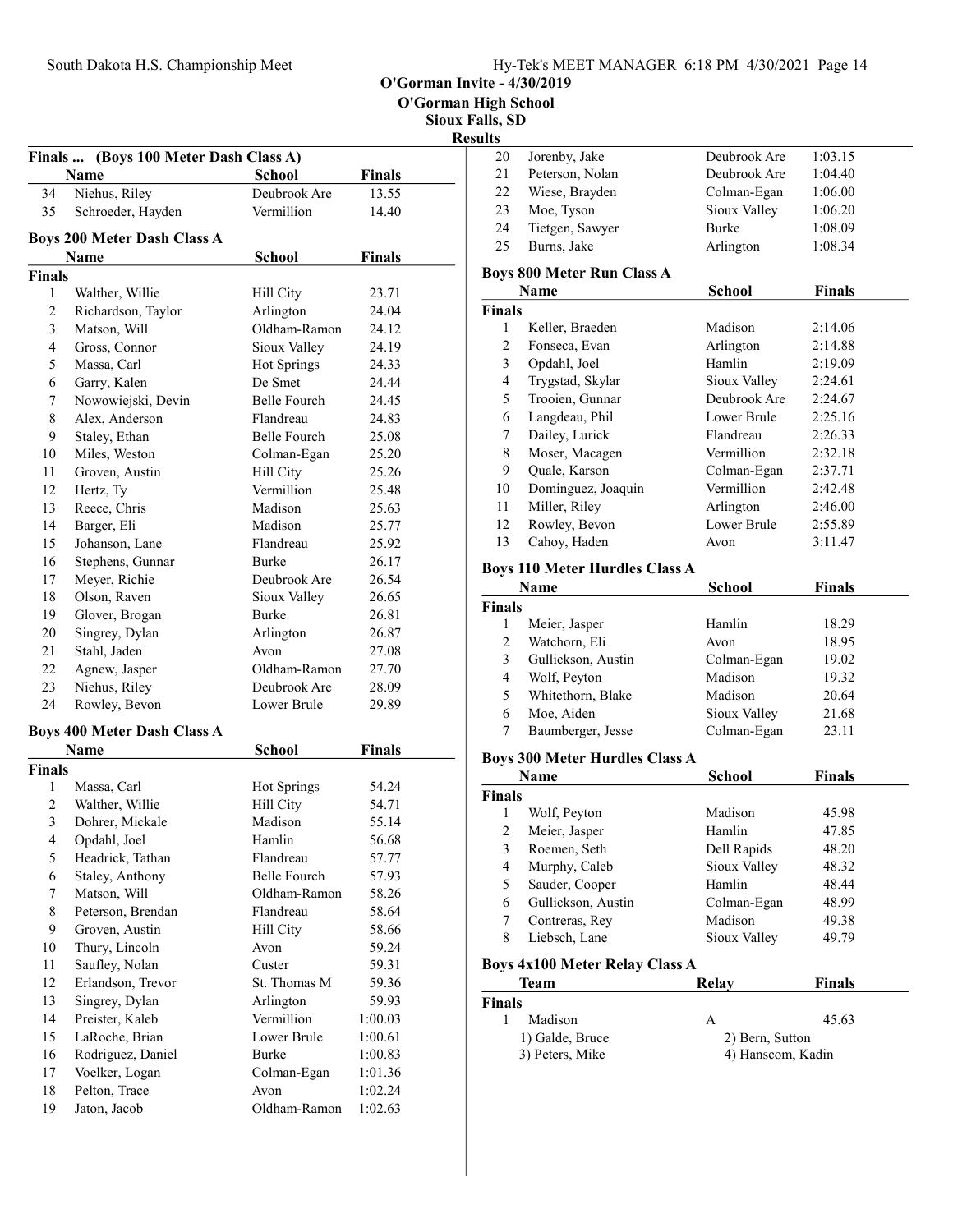O'Gorman High School

Sioux Falls, SD

#### Resul

|               | Finals  (Boys 4x100 Meter Relay Class A) |              |                            |
|---------------|------------------------------------------|--------------|----------------------------|
|               | Team                                     | <b>Relay</b> | Finals                     |
| 2             | Hamlin                                   | A            | 46.61                      |
|               | 1) Noem, Jackson                         |              | 2) MacDonell, Jacob        |
|               | 3) Fraser, Luke                          |              | 4) Grantham, Sam           |
| 3             | Colman-Egan                              | А            | 47.46                      |
|               | 1) Lee, Christopher                      |              | 2) Hannasch, Cole          |
|               | 3) Miles, Weston                         |              | 4) Williamson, Easton      |
| 4             | Sioux Valley                             | А            | 48.49                      |
|               | 1) Liebsch, Lane                         |              | 2) Murphy, Caleb           |
|               | 3) Olson, Raven                          |              | 4) Schiller, Boden         |
| 5             | Flandreau                                | А            | 49.52                      |
|               |                                          |              |                            |
|               | 1) Deloera, Johnny                       |              | 2) Hoffman, Ethan          |
| 6             | 3) Weber, Bradon<br>Burke                | А            | 4) Johanson, Lane<br>49.83 |
|               |                                          |              |                            |
|               | 1) Benter, Reed                          |              | 2) Glover, Brogan          |
|               | 3) Burroughs, Ira                        |              | 4) Reimel, Baptiste        |
| 7             | Avon                                     | А            | 50.15                      |
|               | 1) Bierema, Brady                        |              | 2) Watchorn, Eli           |
|               | 3) Thury, Lincoln                        |              | 4) Stahl, Jaden            |
| 8             | Deubrook Area                            | А            | 52.62                      |
|               | 1) Meyer, Richie                         |              | 2) Peterson, Nolan         |
|               | 3) Niehus, Riley                         |              | 4) Landmark, Devon         |
| 9             | Dell Rapids St. Mary                     | A            | 54.89                      |
|               | 1) Dennis, Noah                          |              | 2) Greene-LeBrun, Austin   |
|               | 3) Herber, Max                           |              | 4) Roach-Valandra, Ashaun  |
|               | <b>Boys 4x200 Meter Relay Class A</b>    |              |                            |
|               | <b>Team</b>                              | Relay        | Finals                     |
| <b>Finals</b> |                                          |              |                            |
| 1             | Madison                                  | А            | 1:36.67                    |
|               | 1) Galde, Bruce                          |              | 2) Ricke, Nate             |
|               | 3) Dahl, Aspen                           |              | 4) Hanscom, Kadin          |
| 2             | Hamlin                                   | А            | 1:38.80                    |
|               | 1) Grantham, Sam                         |              | 2) Noem, Jackson           |
|               | 3) MacDonell, Jacob                      |              | 4) Fraser, Luke            |
| 3             | Flandreau                                | А            | 1:38.85                    |
|               | 1) Headrick, Tathan                      |              | 2) Hoffman, Ethan          |
|               | 3) Weber, Bradon                         |              | 4) Alex, Anderson          |
| 4             | Colman-Egan                              | А            | 1:39.71                    |
|               | 1) Lee, Christopher                      |              | 2) Hannasch, Cole          |
|               | 3) Williamson, Easton                    |              | 4) Miles, Weston           |
| 5             | Deubrook Area                            | А            | 1:41.07                    |
|               | 1) Grimsrud, Treven                      |              | 2) Landmark, Gavin         |
|               | 3) Rogness, JP                           |              | 4) Crooks, Parker          |
| 6             | Custer                                   | A            | 1:41.08                    |
|               |                                          |              |                            |
|               | 1) Sword, Sterling                       |              | 2) Plaisted, Tony          |
|               | 3) Gaulke, Sam                           |              | 4) Saufley, Nolan          |
| 7             | St. Thomas More                          | А            | 1:41.83                    |
|               | 1) Weber, Kellen                         |              | 2) Solano, Tom             |
|               | 3) Erlandson, Trevor                     |              | 4) Thorn, Chael            |
| 8             | Sioux Valley                             | А            | 1:42.66                    |
|               | 1) Olson, Raven                          |              | 2) Hockett, Wyatt          |
|               | 3) Schiller, Boden                       |              | 4) Liebsch, Lane           |
|               |                                          |              |                            |

| ults               |                                        |       |                          |
|--------------------|----------------------------------------|-------|--------------------------|
| 9                  | Burke                                  | A     | 1:44.71                  |
|                    | 1) Benter, Reed                        |       | 2) Glover, Brogan        |
|                    | 3) Burroughs, Ira                      |       | 4) Reimel, Baptiste      |
| 10                 | Avon                                   | A     | 1:44.98                  |
|                    | 1) Bierema, Brady                      |       | 2) Watchorn, Noah        |
|                    | 3) Thury, Lincoln                      |       | 4) Watchorn, Eli         |
| 11                 | Vermillion                             | A     | 1:49.33                  |
|                    | 1) Hertz, Ty                           |       | 2) Robinson, Zoan        |
|                    | 3) Fleming, Johnny                     |       | 4) Moser, Macagen        |
| 12                 | Arlington                              | А     | 1:56.78                  |
|                    | 1) Vossler, Brecken                    |       | 2) Carlson, Britt        |
|                    | 3) Steffensen, Luke                    |       | 4) Kersting, Nate        |
|                    | Dell Rapids St. Mary                   | A     | DQ                       |
|                    | 1) Gilbert, Camden                     |       | 2) Smith, CJ             |
|                    | 3) Roach-Valandra, Ashaun              |       | 4) Bares, Kyle           |
|                    | <b>Boys 4x400 Meter Relay Class A</b>  |       |                          |
|                    | <b>Team</b>                            | Relay | Finals                   |
| <b>Finals</b>      |                                        |       |                          |
| 1                  | Sioux Valley                           | A     | 3:42.62                  |
|                    | 1) Gross, Connor                       |       | 2) Vincent, Kelton       |
|                    | 3) Vincent, Oliver                     |       | 4) Hockett, Wyatt        |
| 2                  | Oldham-Ramona/Rutland                  | A     | 3:51.41                  |
|                    | 1) Jaton, Jacob                        |       | 2) Bickett, Wyatt        |
|                    | 3) Trygstad, Isaac                     |       | 4) Matson, Will          |
| 3                  | Arlington                              | А     | 3:58.08                  |
|                    | 1) Fonseca, Evan                       |       | 2) Richardson, Taylor    |
|                    | 3) Carlson, Britt                      |       | 4) Singrey, Dylan        |
| 4                  | Avon                                   | A     | 4:09.99                  |
|                    | 1) Watchorn, Noah                      |       | 2) Pelton, Trace         |
|                    | 3) Stahl, Jaden                        |       | 4) Thury, Lincoln        |
| 5                  | Vermillion                             | A     | 4:14.12                  |
|                    | 1) Seiner, Brady                       |       | 2) Kadarkaraisamy, Varun |
|                    | 3) Schroeder, Hayden                   |       | 4) Fleming, Johnny       |
| 6                  | Deubrook Area                          | A     | 4:14.43                  |
|                    | 1) Quail, Jaxon                        |       | 2) Jorenby, Jake         |
|                    | 3) Trooien, Gunnar                     |       | 4) Peterson, Nolan       |
|                    |                                        |       |                          |
|                    | <b>Boys 1600 Sprint Medley Class A</b> |       |                          |
|                    | <b>Team</b>                            | Relay | Finals                   |
| <b>Finals</b><br>1 | Sioux Valley                           | A     | 3:57.17                  |
|                    | 1) Gross, Connor                       |       | 2) Vincent, Oliver       |
|                    | 3) Hockett, Wyatt                      |       | 4) Vincent, Kelton       |
| 2                  | Madison                                | A     | 4:02.79                  |
|                    | 1) Reece, Chris                        |       | 2) Bern, Sutton          |
|                    | 3) Barger, Eli                         |       | 4) Hawkes, Aaron         |
| 3                  | Custer                                 | А     | 4:07.63                  |
|                    | 1) Sword, Sterling                     |       | 2) Plaisted, Tony        |
|                    | 3) Drew, Jackson                       |       | 4) Sword, Pierce         |
| 4                  | Hamlin                                 | A     | 4:17.43                  |
|                    | 1) Grantham, Sam                       |       | 2) Sauder, Cooper        |
|                    | 3) St.Pierre, Kaden                    |       | 4) Vizcaya, Freddy       |
|                    |                                        |       |                          |
|                    |                                        |       |                          |
|                    |                                        |       |                          |
|                    |                                        |       |                          |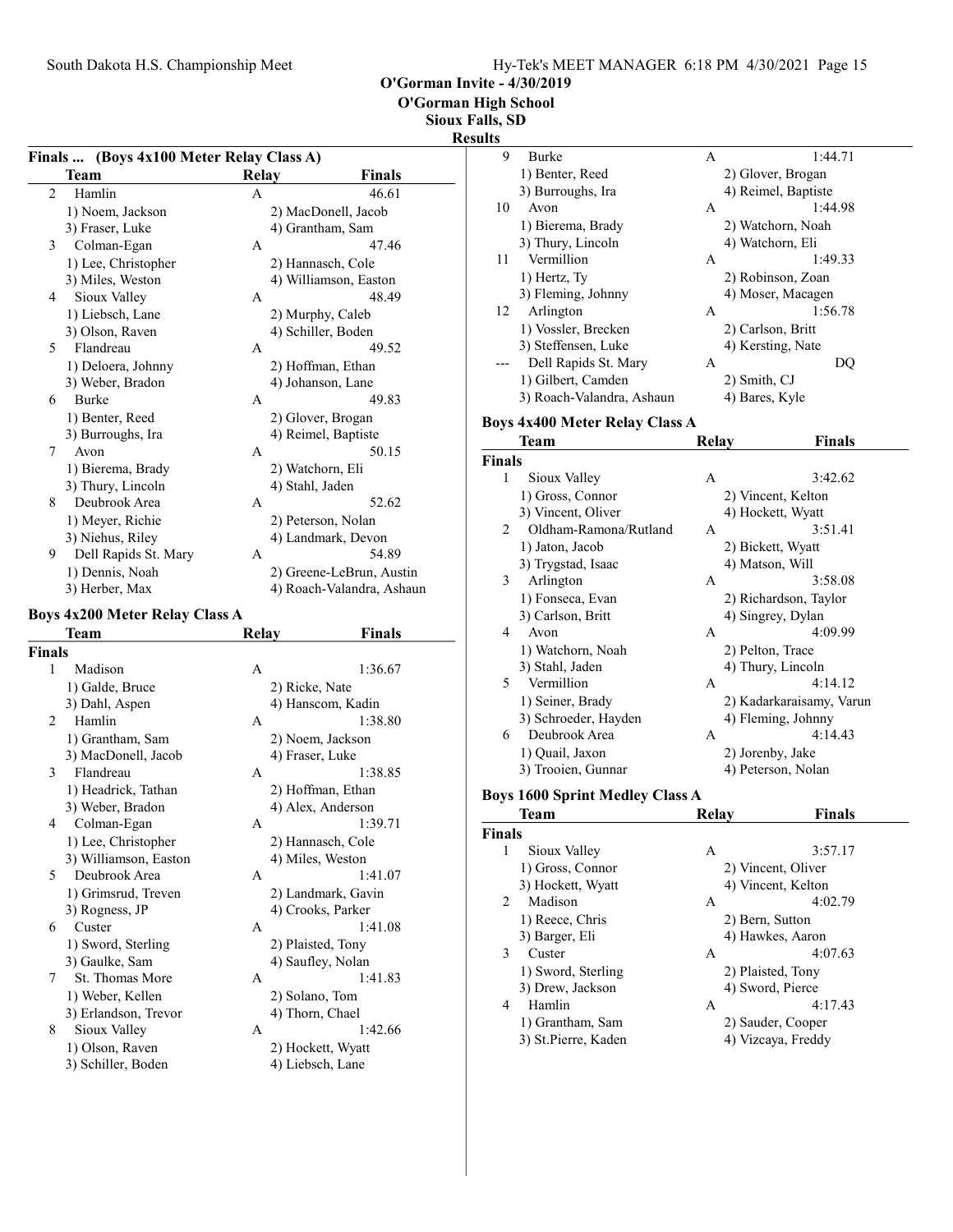O'Gorman Invite - 4/30/2019

Sioux Falls, SD  $s$ ults $\overline{a}$ 

|        |                                                   |                                          |               | <b>Res</b> |
|--------|---------------------------------------------------|------------------------------------------|---------------|------------|
|        | Finals  (Boys 1600 Sprint Medley Class A)<br>Team | <b>Relay</b>                             | <b>Finals</b> |            |
| 5      | Deubrook Area                                     | A                                        | 4:22.44       |            |
|        |                                                   |                                          |               |            |
|        | 1) Landmark, Devon<br>3) Meyer, Richie            | 2) Jorenby, Jake                         |               |            |
| 6      | Vermillion                                        | 4) Quail, Jaxon<br>A                     | 4:26.85       |            |
|        | 1) Preister, Kaleb                                |                                          |               |            |
|        | 3) Kadarkaraisamy, Varun                          | 2) Schroeder, Hayden<br>4) Seiner, Brady |               |            |
| 7      | Lower Brule                                       | A                                        | 4:33.33       |            |
|        | 1) Thigh, Gavin                                   | 2) LaRoche, Brian                        |               |            |
|        | 3) Langdeau, Phil                                 | 4) LaRoche, Elliot                       |               |            |
| 8      | Colman-Egan                                       | А                                        | 4:44.46       |            |
|        | 1) Voelker, Logan                                 | 2) Keyes, Jonny                          |               |            |
|        | 3) Silva-Dominguez, Thomas                        | 4) Costine, Gavin                        |               |            |
| 9      | Arlington                                         | A                                        | 5:00.26       |            |
|        | 1) Vossler, Brecken                               | 2) Miller, Riley                         |               |            |
|        | 3) Burns, Jake                                    | 4) Kaufman, Lance                        |               |            |
|        |                                                   |                                          |               |            |
|        | <b>Boys 1600 Meter Run Open</b><br>Name           | <b>School</b>                            | <b>Finals</b> |            |
| Finals |                                                   |                                          |               |            |
| 1      | Castle, Samuel                                    | SF Roosevelt                             | 4:40.51       |            |
| 2      | Otten, Alex                                       | Rapid City S                             | 4:41.80       |            |
| 3      | Smith, Gavin                                      | Harrisburg                               | 4:42.89       |            |
| 4      | Graves, Stone                                     | Rapid City S                             | 4:45.76       |            |
| 5      | Payer, Dylan                                      | Yankton                                  | 4:49.74       |            |
| 6      | Sugrue, Will                                      | SF Lincoln                               | 4:51.37       |            |
| 7      | Chasing Hawk, Jacob                               | Vermillion                               | 4:52.04       |            |
| 8      | Dietterle, Gage                                   | Rapid City C                             | 4:54.88       |            |
| 9      | Johnson, Eli                                      | <b>SF Roosevelt</b>                      | 4:55.73       |            |
| 10     | Henderson, Ray                                    | Sturgis Brow                             | 4:56.79       |            |
| 11     | Lutmer, Jared                                     | Pierre T.F.                              | 4:57.12       |            |
| 12     | Papenfuss, Morgan                                 | <b>Sturgis Brow</b>                      | 4:57.17       |            |
| 13     | Reilly, Camden                                    | SF Washington                            | 4:57.91       |            |
| 14     | Knutson, Jaykob                                   | SF Lincoln                               | 4:58.49       |            |
| 15     | Keller, Braeden                                   | Madison                                  | 4:58.71       |            |
| 16     | Harding, Torry                                    | <b>Brookings</b>                         | 4:59.68       |            |
| 17     | House, Aaron                                      | <b>Brandon Vall</b>                      | 5:01.66       |            |
| 18     |                                                   |                                          |               |            |
|        | Fonseca, Evan<br>Roberts, Peyton                  | Arlington<br>Douglas                     | 5:04.10       |            |
| 19     |                                                   | <b>Brandon Vall</b>                      | 5:04.52       |            |
| 20     | Dutson, Dakota                                    |                                          | 5:05.00       |            |
| 21     | Wells, Christian                                  | Aberdeen Cen                             | 5:05.50       |            |
| 22     | Gatzke, Colby                                     | Sioux Valley                             | 5:07.21       |            |
| 23     | Mitchell, Miles                                   | Douglas                                  | 5:07.95       |            |
| 24     | Merchen, Timothy                                  | Yankton                                  | 5:08.29       |            |
| 25     | Kulm, Austin                                      | Flandreau                                | 5:08.31       |            |
| 26     | Dally, Andrew                                     | O'Gorman                                 | 5:09.14       |            |
| 27     | Anderson, Henry                                   | Vermillion                               | 5:09.61       |            |
| 28     | Moller, Lucas                                     | Mitchell                                 | 5:11.28       |            |
| 29     | Miller, Noah                                      | Aberdeen Cen                             | 5:11.47       |            |
| 30     | Pardy, Sam                                        | O'Gorman                                 | 5:12.46       |            |
| 31     | Wetzel, Maxwell                                   | O'Gorman                                 | 5:12.92       |            |
| 32     | Schultz, Jack                                     | <b>Brookings</b>                         | 5:13.21       |            |
| 33     | Schwab, Skylar                                    | Sioux Valley                             | 5:16.33       |            |
| 34     | Trooien, Gunnar                                   | Deubrook Are                             | 5:16.92       |            |
|        |                                                   |                                          |               |            |

| 35 | Gassman, Matthew      | Flandreau     | 5:17.67 |
|----|-----------------------|---------------|---------|
| 36 | Roach, Brayden        | SF Washington | 5:17.72 |
| 37 | Trooien, Colton       | Deubrook Are  | 5:18.46 |
| 38 | Nielsen, Drew         | O'Gorman      | 5:18.90 |
| 39 | Jones, Blake          | Pierre T.F.   | 5:21.05 |
| 40 | Tjeerdsma, Tyler      | Avon          | 5:27.25 |
| 41 | Cutshaw, Cameron      | Huron         | 5:30.89 |
| 42 | Langdeau, Phil        | Lower Brule   | 5:31.49 |
| 43 | Cross, Deion          | Madison       | 5:34.64 |
| 44 | Fathke, John          | Avon          | 5:35.38 |
| 45 | Quispe-Laura, Gonzalo | Huron         | 5:35.86 |
| 46 | Roemen, Seth          | Dell Rapids   | 5:36.20 |
| 47 | Vizcaya, Freddy       | Hamlin        | 5:37.19 |
| 48 | Prairie, Sam          | O'Gorman      | 5:37.62 |
| 49 | LaRoche, Elliot       | Lower Brule   | 5:39.93 |
| 50 | Miller, Riley         | Arlington     | 5:41.60 |
| 51 | Sheets, DJ            | Mitchell      | 6:04.97 |
|    |                       |               |         |

## Boys 3200 Meter Run Open

|                          | Name               | <b>School</b>       | <b>Finals</b> |
|--------------------------|--------------------|---------------------|---------------|
| <b>Finals</b>            |                    |                     |               |
| 1                        | Castelli, Jack     | O'Gorman            | 10:24.16      |
| $\overline{c}$           | Dewhurst, Joey     | Rapid City S        | 10:24.85      |
| 3                        | Groen, Kadin       | <b>SF</b> Lincoln   | 10:26.43      |
| $\overline{\mathcal{L}}$ | VanDeBerg, Ben     | <b>Brandon Vall</b> | 10:30.31      |
| 5                        | Rodman, Lucas      | SF Washington       | 10:39.29      |
| 6                        | Stanford, Avery    | SF Washington       | 10:40.52      |
| 7                        | Castle, Samuel     | <b>SF Roosevelt</b> | 10:44.82      |
| 8                        | Ripperda, Dominic  | O'Gorman            | 10:45.46      |
| 9                        | Levesque, Jordan   | SF Lincoln          | 10:46.70      |
| 10                       | Harman, Cheech     | Huron               | 10:50.54      |
| 11                       | Lutmer, Jared      | Pierre T.F.         | 10:52.69      |
| 12                       | Roberts, Peyton    | Douglas             | 11:02.65      |
| 13                       | Weigelt, Kieran    | <b>SF Roosevelt</b> | 11:03.16      |
| 14                       | Merchen, Timothy   | Yankton             | 11:06.79      |
| 15                       | Thomsen, Trevor    | Rapid City C        | 11:07.38      |
| 16                       | Angerhofer, Jacob  | Aberdeen Cen        | 11:16.64      |
| 17                       | Kleinschmit, Tre   | Yankton             | 11:18.17      |
| 18                       | Radke, Will        | Huron               | 11:27.26      |
| 19                       | Mitchell, Miles    | Douglas             | 11:33.66      |
| 20                       | Peters, Mikah      | <b>Brandon Vall</b> | 11:36.15      |
| 21                       | Smith, Ian         | <b>Brookings</b>    | 11:40.22      |
| 22                       | Tjeerdsma, Tyler   | Avon                | 11:43.52      |
| 23                       | Nyawanda, Igen     | <b>Brookings</b>    | 11:48.37      |
| 24                       | Gatzke, Colby      | Sioux Valley        | 11:49.05      |
| 25                       | Wetzel, Maxwell    | O'Gorman            | 11:49.36      |
| 26                       | Trooien, Colton    | Deubrook Are        | 11:57.44      |
| 27                       | Bruning, Ben       | Harrisburg          | 12:09.90      |
| 28                       | Gassman, Matthew   | Flandreau           | 12:14.91      |
| 29                       | Dailey, Lurick     | Flandreau           | 12:20.42      |
| 30                       | Moller, Lucas      | Mitchell            | 12:21.16      |
| 31                       | Schwab, Skylar     | Sioux Valley        | 12:53.91      |
| 32                       | LaRoche, Elliot    | Lower Brule         | 13:08.10      |
| 33                       | Dominguez, Joaquin | Vermillion          | 14:16.41      |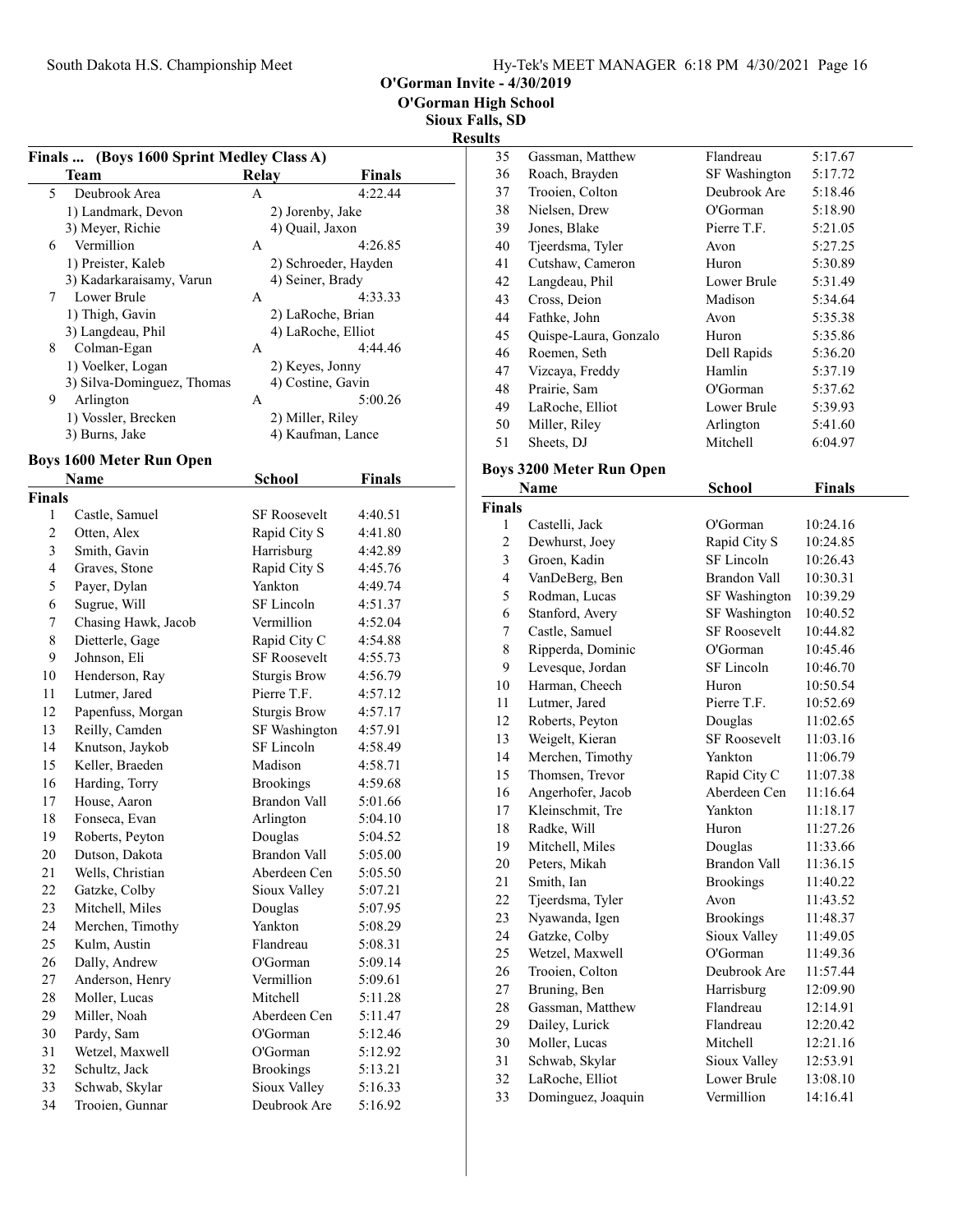O'Gorman High School

Sioux Falls, SD

### Resul

|        | <b>Boys 4x800 Meter Relay Open</b><br>Team | <b>Relay</b> | Finals                                 |
|--------|--------------------------------------------|--------------|----------------------------------------|
| Finals |                                            |              |                                        |
| 1      | Rapid City Stevens                         | А            | 8:31.49                                |
|        | 1) Werner, Matthew                         |              | 2) Fierro, Keaton                      |
|        | 3) Dewhurst, Joey                          |              | 4) Sietsema, Caden                     |
| 2      | Yankton                                    | A            | 8:31.83                                |
|        | 1) Kirchner, Jacob                         |              | 2) Conway, Carson                      |
|        | 3) Schoenfelder, Nate                      |              | 4) Pavlish, Will                       |
| 3      | SF Washington                              | А            | 8:50.81                                |
|        | 1) Gide, Dan                               |              |                                        |
|        | 3) Anbesse, Emran                          |              | 2) Rodman, Lucas<br>4) Stanford, Avery |
| 4      | O'Gorman                                   | А            | 8:53.02                                |
|        |                                            |              |                                        |
|        | 1) Castelli, Jack                          |              | 2) Ripperda, Dominic                   |
|        | 3) Pardy, Sam                              |              | 4) Dally, Andrew                       |
| 5      | Aberdeen Central                           | А            | 9:03.35                                |
|        | 1) VanVeen, David                          |              | 2) Wells, Christian                    |
|        | 3) Angerhofer, Jacob                       |              | 4) Miller, Noah                        |
| 6      | Custer                                     | А            | 9:06.34                                |
|        | 1) Gaulke, Sam                             |              | 2) Drew, Jackson                       |
|        | 3) Sword, Pierce                           |              | 4) Drew, Preston                       |
| 7      | Rapid City Central                         | A            | 9:07.36                                |
|        | 1) Dietterle, Gage                         |              | 2) Thomsen, Trevor                     |
|        | 3) Hayford, Bailen                         |              | 4) Radke, Thane                        |
| 8      | Sioux Falls Roosevelt                      | A            | 9:08.01                                |
|        | 1) Johnson, Clayton                        |              | 2) Grenz, Zander                       |
|        | 3) Weigelt, Kieran                         |              | 4) Geurts, Carter                      |
| 9      | Sioux Falls Lincoln                        | A            | 9:08.03                                |
|        | 1) Falconer, Jonathon                      |              | 2) Van Buskirk, Jacob                  |
|        | 3) Sluiter, Jackson                        |              | 4) Henderson, Chase                    |
| 10     | Harrisburg                                 | A            | 9:08.55                                |
|        | 1) Jensen, Andrew                          |              | 2) Bruning, Ben                        |
|        | 3) Blake, Porter                           |              | 4) Bates, Max                          |
| 11     | Deubrook Area                              | A            | 9:11.55                                |
|        | 1) Crooks, Parker                          |              | 2) Landmark, Gavin                     |
|        | 3) Rogness, JP                             |              | 4) Quail, Jaxon                        |
| 12     | Pierre T.F. Riggs                          | A            | 9:14.50                                |
|        | 1) Gere, Brady                             |              | 2) Wheelhouse, Haeden                  |
|        | 3) Dell, Mason                             |              | 4) Jones, Blake                        |
| 13     | Sioux Valley                               | A            | 9:15.55                                |
|        | 1) Gatzke, Colby                           |              | 2) Vincent, Kelton                     |
|        | 3) Gross, Connor                           |              | 4) Trygstad, Skylar                    |
| 14     | <b>Brookings</b>                           | А            | 9:19.59                                |
|        | 1) Diersen, Nick                           |              | 2) Smith, Ian                          |
|        | 3) Schultz, Jack                           |              | 4) Smith, Nathan                       |
| 15     | Hamlin                                     | A            | 9:21.09                                |
|        | 1) Opdahl, Joel                            |              | 2) St.Pierre, Kaden                    |
|        | 3) Vizcaya, Freddy                         |              | 4) Fraser, Luke                        |
| 16     | Vermillion                                 | Α            | 9:27.59                                |
|        | 1) Fleming, Johnny                         |              | 2) Chasing Hawk, Jacob                 |
|        | 3) Anderson, Henry                         |              | 4) Kadarkaraisamy, Varun               |
| 17     | O'Gorman                                   | В            | 9:41.33                                |
|        | 1) Ripperda, Gabe                          |              | 2) Askew, Kellen                       |
|        | 3) North, Nick                             |              | 4) Prairie, Sam                        |
|        |                                            |              |                                        |
|        |                                            |              |                                        |

| ılts           |                                     |                     |                    |  |
|----------------|-------------------------------------|---------------------|--------------------|--|
| 18             | <b>Brandon Valley</b>               | А                   | 9:45.84            |  |
|                | 1) Brummels, Austin                 | 2) Coughlin, Camden |                    |  |
|                | 3) Dathe, Jackson                   | 4) Tidemann, Brady  |                    |  |
| 19             | Huron                               | A                   | 9:49.55            |  |
|                | 1) Harman, Cheech                   | 2) Radke, Will      |                    |  |
|                | 3) Quispe-Laura, Gonzalo            | 4) Cutshaw, Cameron |                    |  |
| 20             | Arlington                           | A                   | 10:30.29           |  |
|                | 1) Miller, Riley                    | 2) Burns, Jake      |                    |  |
|                | 3) Kaufman, Lance                   | 4) Singrey, Dylan   |                    |  |
|                | <b>Boys High Jump Open</b>          |                     |                    |  |
|                | <b>Name</b>                         | <b>School</b>       | <b>Finals</b>      |  |
| Finals         |                                     |                     |                    |  |
| 1              | Kienholz, Lincoln                   | Pierre T.F.         | 6-06.00            |  |
| $\overline{c}$ | Lubbers, Blaze                      | Harrisburg          | $6 - 00.00$        |  |
| 3              | Cuka, Aiden                         | <b>SF Roosevelt</b> | 5-10.00            |  |
| 4              | Matson, Will                        | Oldham-Ramon        | 5-08.00            |  |
| 4              | Kreutzfeldt, Jameson                | Brandon Vall        | 5-08.00            |  |
| 4              | Hase, AJ                            | Aberdeen Cen        | 5-08.00            |  |
| $\overline{4}$ | Skjonsberg, Spencer                 | Pierre T.F.         | 5-08.00            |  |
| 4              | McManus, Mason                      | <b>Brandon Vall</b> | 5-08.00            |  |
| 5              | Rock, JT                            | SF Lincoln          | J5-08.00           |  |
| 5              | Kelley, Jace                        | Custer              | J5-08.00           |  |
| 6              | Williams, Elijah                    | SF Washington       | J5-08.00           |  |
| 7              | Boetel, Lincoln                     | Harrisburg          | J5-08.00           |  |
| 13             | Dahl, Aspen                         | Madison             | 5-06.00            |  |
| 13             | Bates, Lincoln                      | Mitchell            | 5-06.00            |  |
| 15             |                                     | Burke               |                    |  |
| 15             | Reimel, Baptiste<br>Theobald, Henry | O'Gorman            | 5-04.00<br>5-04.00 |  |
| 15             |                                     | Huron               |                    |  |
| 15             | Demarce, Braden                     | Yankton             | 5-04.00            |  |
| 15             | Raab, Max<br>Ricke, Nate            | Madison             | 5-04.00            |  |
|                |                                     |                     | 5-04.00            |  |
| 20             | Auten, Tryg                         | SF Washington       | 5-02.00            |  |
| 20<br>20       | Smith, CJ                           | Dell Rapids         | 5-02.00            |  |
|                | Carlson, Britt                      | Arlington           | 5-02.00            |  |
| ---            | Jolley, Cale                        | <b>Sturgis Brow</b> | NH                 |  |
| $---$          | Engebretson, Maxwell                | <b>Brookings</b>    | NH                 |  |
| ---            | Temple, Braden                      | <b>Sturgis Brow</b> | NH                 |  |
| ---            | Skyberg, Cole                       | <b>Brookings</b>    | NΗ                 |  |
| --             | Olson, Raven                        | Sioux Valley        | NH                 |  |
|                | Maharajh, Jiven                     | Rapid City S        | NH                 |  |
|                | Paulsen, Trevor                     | Yankton             | NH                 |  |
|                | Swallow, Julian                     | Rapid City C        | NH                 |  |
|                | Fredenburg, Trevor                  | SF Lincoln          | NH                 |  |
|                | Mausbach, Peyton                    | O'Gorman            | NH                 |  |
| ---            | Paden, Taner                        | O'Gorman            | NH                 |  |
|                | Boys Pole Vault Open                |                     |                    |  |
|                | Name                                | School              | <b>Finals</b>      |  |
| Finals         |                                     |                     |                    |  |
| 1              | Blind, Collin                       | SF Lincoln          | 12-00.00           |  |
| $\overline{c}$ | Ligon, Isaac                        | Aberdeen Cen        | 11-00.00           |  |
| 3              | Hawkes, Aaron                       | Madison             | J11-00.00          |  |
| $\overline{4}$ | Peschel, Konnor                     | Brandon Vall        | J11-00.00          |  |
| 5              | Moser, Brock                        | Pierre T.F.         | 10-06.00           |  |
|                |                                     |                     |                    |  |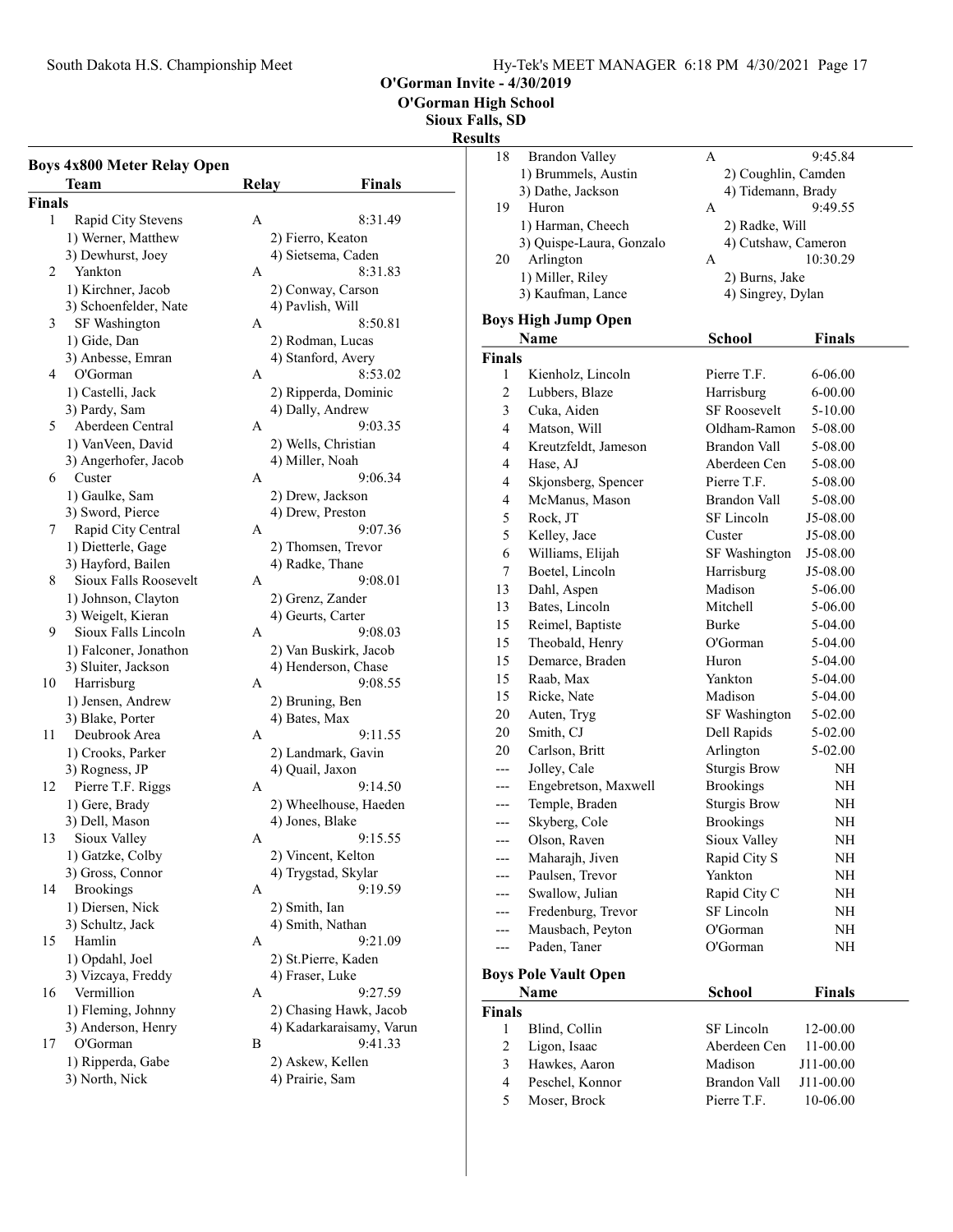O'Gorman Invite - 4/30/2019

Sioux Falls, SD Results

| (Boys Pole Vault Open)<br><b>Finals </b> |                            |                     |               |  |  |
|------------------------------------------|----------------------------|---------------------|---------------|--|--|
|                                          | Name                       | <b>School</b>       | <b>Finals</b> |  |  |
| 6                                        | Ponto, Luke                | St. Thomas M        | J10-06.00     |  |  |
| 7                                        | Longbrake, Lane            | <b>Belle Fourch</b> | 10-00.00      |  |  |
| $\,$ 8 $\,$                              | Ellis, Ayden               | <b>Brookings</b>    | J10-00.00     |  |  |
| 9                                        | Redman, Tristan            | Yankton             | J10-00.00     |  |  |
| 9                                        | Carda, Chase               | Pierre T.F.         | J10-00.00     |  |  |
| 9                                        | Prill, Winston             | St. Thomas M        | J10-00.00     |  |  |
| 12                                       | Hedderman, Aidan           | <b>Sturgis Brow</b> | 9-06.00       |  |  |
| 12                                       | Warkenthien, Spencer       | <b>Brandon Vall</b> | 9-06.00       |  |  |
| 12                                       | Kersting, Nate             | Arlington           | 9-06.00       |  |  |
| 12                                       | Hertz, Ty                  | Vermillion          | 9-06.00       |  |  |
| 12                                       | Dekker, Ashton             | Custer              | 9-06.00       |  |  |
| 12                                       | Headrick, Tathan           | Flandreau           | 9-06.00       |  |  |
| 12                                       | Lichty, Dylan              | Huron               | 9-06.00       |  |  |
| 19                                       | Johnson, Gabe              | Aberdeen Cen        | 9-00.00       |  |  |
| 19                                       | Dannenbring, Lance         | Yankton             | $9 - 00.00$   |  |  |
| 19                                       | Gulseth, Luke              | O'Gorman            | 9-00.00       |  |  |
| 22                                       | Htoo, Eh Hser              | Huron               | 8-06.00       |  |  |
| 22                                       | Dykstra, Zander            | SF Lincoln          | 8-06.00       |  |  |
| 22                                       | Elmore, Dossen             | Custer              | 8-06.00       |  |  |
| $---$                                    | Griffin, Sumner            | Rapid City C        | NH            |  |  |
| ---                                      | Haber, Chancellor          | O'Gorman            | NH            |  |  |
|                                          | Geiver, Aiden              | O'Gorman            | NH            |  |  |
| ---                                      | Olson, Sam                 | Madison             | NH            |  |  |
| ---                                      | Carlson, Britt             | Arlington           | NH            |  |  |
| ---                                      | Huber, Logan               | Douglas             | NH            |  |  |
| ---                                      | Kulm, Austin               | Flandreau           | NΗ            |  |  |
|                                          | <b>Boys Long Jump Open</b> |                     |               |  |  |
|                                          | Name                       | <b>School</b>       | <b>Finals</b> |  |  |
| <b>Finals</b>                            |                            |                     |               |  |  |
| 1                                        | Kienholz, Lincoln          | Pierre T.F.         | 20-09.50      |  |  |
| $\overline{2}$                           | Gobel, Austin              | Yankton             | 20-06.50      |  |  |
| 3                                        | Hanscom, Kadin             | Madison             | 20-04.50      |  |  |
| $\overline{4}$                           | Robinson, Isaiah           | SF Lincoln          | 20-02.50      |  |  |
| 5                                        | Lubbers, Blaze             | Harrisburg          | 19-08.50      |  |  |
| 6                                        | Flanegan, Isaac            | Rapid City C        | J19-08.50     |  |  |
| 7                                        | Haselhorst, Gavin          | Yankton             | 19-03.50      |  |  |
| 8                                        | Witt, Ben                  | Burke               | 19-03.00      |  |  |
| 9                                        | Peterson, Cole             | Pierre T.F.         | 19-02.50      |  |  |
| 10                                       | Kindvall, Tyler            | <b>SF Roosevelt</b> | 19-01.50      |  |  |
| 11                                       | Severson, David            | Douglas             | 18-11.50      |  |  |
| 12                                       | Jones, Maverick            | O'Gorman            | 18-10.50      |  |  |
| 13                                       | Siemsen, AJ                | Mitchell            | 18-09.00      |  |  |
| 14                                       | Konechne, Preston          | O'Gorman            | 18-08.50      |  |  |
| 15                                       | Tschetter, Sam             | Rapid City S        | 18-08.00      |  |  |
| 16                                       | Lear, Nate                 | Brandon Vall        | 18-07.50      |  |  |
| 16                                       | Boetel, Lincoln            | Harrisburg          | 18-07.50      |  |  |
| 16                                       | Hafner, Jacob              | Rapid City S        | 18-07.50      |  |  |
| 19                                       | Noem, Jackson              | Hamlin              | 18-07.00      |  |  |
| 20                                       | Hase, AJ                   | Aberdeen Cen        | 18-06.00      |  |  |
| 21                                       | Groven, Austin             | Hill City           | 18-04.00      |  |  |
| 22                                       | Demarce, Braden            | Huron               | 18-02.50      |  |  |
| 23                                       | Fast, Kadyn                | De Smet             | 18-01.00      |  |  |
|                                          |                            |                     |               |  |  |

| ulto           |                              |                     |          |
|----------------|------------------------------|---------------------|----------|
| 24             | Vincent, Oliver              | Sioux Valley        | 18-00.00 |
| 25             | Hannasch, Cole               | Colman-Egan         | 17-11.00 |
| 26             | DeWitt, Payton               | Douglas             | 17-09.50 |
| 27             | Johnson, Carter              | <b>Brookings</b>    | 17-09.00 |
| 28             | Konechne, Kyle               | O'Gorman            | 17-08.50 |
| 29             | Solano, Tom                  | St. Thomas M        | 17-07.50 |
| 30             | Peters, Mike                 | Madison             | 17-07.00 |
| 30             | Thompson, Noah               | <b>Brandon Vall</b> | 17-07.00 |
| 32             | Hunter, Ethan                | Huron               | 17-06.00 |
| 33             | Dingman, Carter              | Aberdeen Cen        | 17-04.50 |
| 34             | Koepke, Russell              | SF Lincoln          | 17-04.00 |
| 35             | Jensen, Ethan                | Belle Fourch        | 17-02.00 |
| 36             | Tschetter, Gabe              | O'Gorman            | 17-01.50 |
| 37             | Taniah, Elijah               | SF Washington       | 17-01.00 |
| 37             | Richardson, Taylor           | Arlington           | 17-01.00 |
| 39             | Stephens, Gunnar             | <b>Burke</b>        | 17-00.50 |
| 40             | Vincent, Kelton              | Sioux Valley        | 17-00.00 |
| 41             | Walther, Willie              | Hill City           | 16-10.50 |
| 42             | Agyeman, Matthew             | SF Washington       | 16-10.00 |
| 42             | Meyer, Richie                | Deubrook Are        | 16-10.00 |
| 42             | Stanford, Sam                | <b>SF Roosevelt</b> | 16-10.00 |
| 45             | Vlietstra, Walker            | <b>Sturgis Brow</b> | 16-07.50 |
| 46             | Deloera, Johnny              | Flandreau           | 16-07.00 |
| 47             | Staley, Anthony              | <b>Belle Fourch</b> | 16-06.00 |
| 48             | MacDonell, Jacob             | Hamlin              | 16-04.00 |
| 49             | Landmark, Gavin              | Deubrook Are        | 16-03.00 |
| 50             | Bowser, Kobe                 | <b>Brookings</b>    | 16-02.00 |
| 51             | Watchorn, Eli                | Avon                | 16-00.00 |
| 52             | Miles, Weston                | Colman-Egan         | 15-08.00 |
| 53             | Watchorn, Noah               | Avon                | 15-07.00 |
| 54             | Robinson, Zoan               | Vermillion          | 14-09.50 |
| 55             | Gilbert, Camden              | Dell Rapids         | 14-09.00 |
| 56             | Geraets, Wyatt               | Dell Rapids         | 14-07.50 |
| 57             | Fonseca, Evan                | Arlington           | 14-00.00 |
|                | Majeres, Dylan               | O'Gorman            | ND       |
| ---            | Thigh, Gavin                 | Lower Brule         | ND       |
| ---            | Zephier, Eric                | Vermillion          | ND       |
| ---            | Tennyson, Gage               | Custer              | ND       |
| ---            | Temple, Braden               | Sturgis Brow        | ND       |
|                | Plaisted, Tony               | Custer              | ND       |
|                | LaRoche, Brian               | Lower Brule         | ND       |
|                | Swallow, Julian              | Rapid City C        | ND       |
|                | Hoffman, Ethan               | Flandreau           | ND       |
|                | <b>Boys Triple Jump Open</b> |                     |          |
|                | Name                         | School              | Finals   |
| <b>Finals</b>  |                              |                     |          |
| 1              | Bakunzi, Fabrice             | SF Lincoln          | 42-08.00 |
| $\overline{c}$ | Johnson, Carter              | <b>Brookings</b>    | 41-04.75 |
| 3              | Tschetter, Sam               | Rapid City S        | 40-08.50 |
| 4              | Angok, Malual                | SF Washington       | 39-10.50 |

5 Tietgen, Sawyer Burke 39-09.00<br>6 Sechser, Dawson SF Roosevelt 39-07.50 6 39-07.50 Sechser, Dawson SF Roosevelt 7 Renshaw, Ben O'Gorman 39-05.50<br>8 Grotenhuis, Cooper Yankton 39-00.50 8 39-00.50 Grotenhuis, Cooper Yankton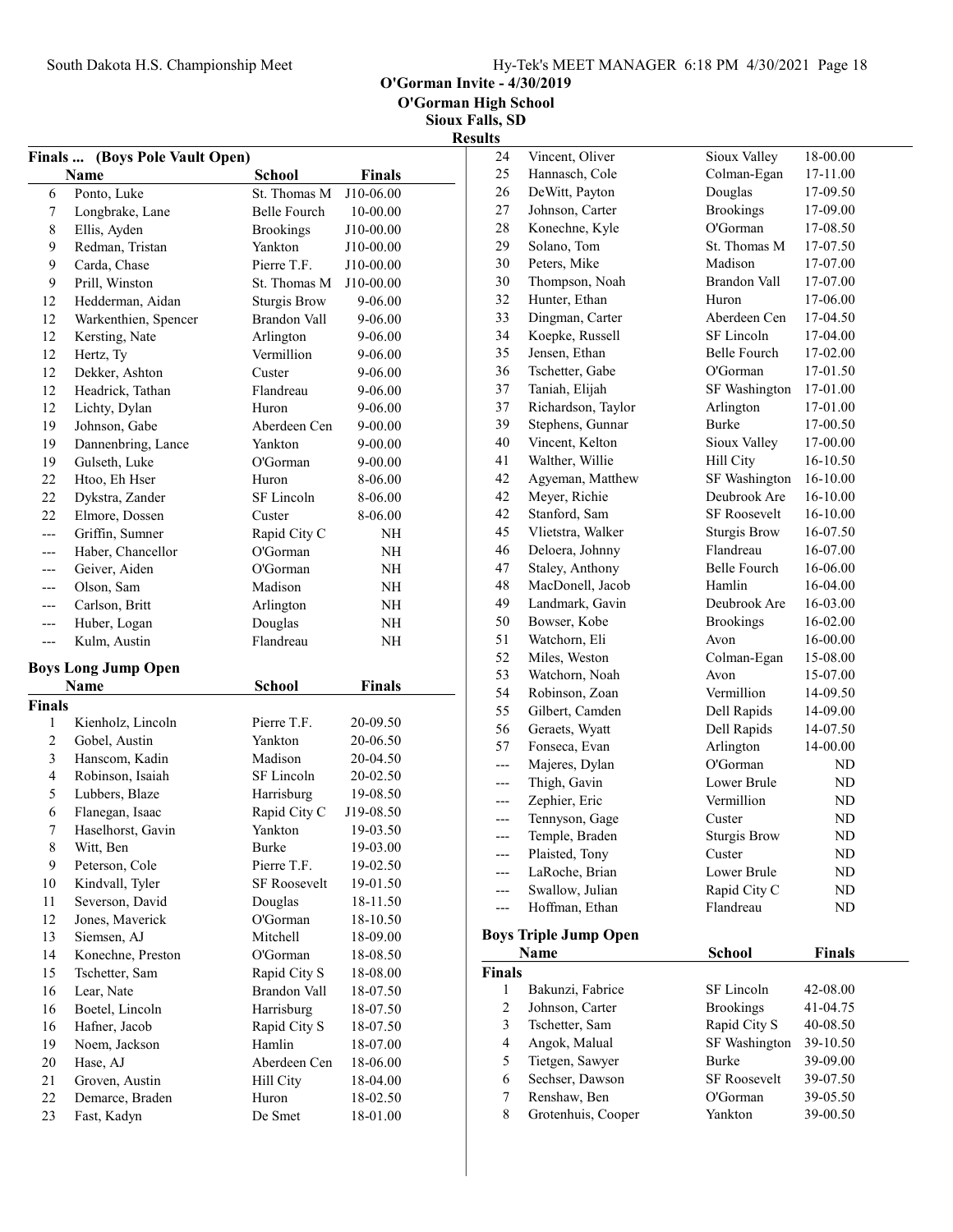O'Gorman Invite - 4/30/2019

Sioux Falls, SD Results

| (Boys Triple Jump Open)<br><b>Finals </b> |                            |                     |               |  |  |
|-------------------------------------------|----------------------------|---------------------|---------------|--|--|
|                                           | Name                       | <b>School</b>       | <b>Finals</b> |  |  |
| 9                                         | Vincent, Oliver            | Sioux Valley        | 38-09.00      |  |  |
| 10                                        | Theobald, Henry            | O'Gorman            | 38-06.50      |  |  |
| 11                                        | Haselhorst, Gavin          | Yankton             | 38-02.00      |  |  |
| 11                                        | Houska, Deegan             | Pierre T.F.         | 38-02.00      |  |  |
| 13                                        | Hase, AJ                   | Aberdeen Cen        | 38-00.50      |  |  |
| 14                                        | Torbor, Godgift            | SF Lincoln          | 37-11.50      |  |  |
| 14                                        | Fast, Kadyn                | De Smet             | 37-11.50      |  |  |
| 16                                        | McManus, Mason             | Brandon Vall        | 37-07.25      |  |  |
| 17                                        | Dingman, Carter            | Aberdeen Cen        | 37-06.25      |  |  |
| 18                                        | Lubbers, Blaze             | Harrisburg          | 37-05.25      |  |  |
| 19                                        | Shields, Kyle              | Douglas             | 37-03.25      |  |  |
| 20                                        | Jolley, Cale               | <b>Sturgis Brow</b> | 37-01.50      |  |  |
| 21                                        | Hockett, Wyatt             | Sioux Valley        | 37-00.50      |  |  |
| 22                                        | Patient, Bita              | SF Washington       | 36-11.75      |  |  |
| 23                                        | Easland, Spencer           | Pierre T.F.         | 36-11.25      |  |  |
| 24                                        | Lust, Ben                  | Rapid City S        | 36-11.00      |  |  |
| 25                                        | Williams, Joey             | <b>Brookings</b>    | 36-09.75      |  |  |
| 26                                        | Siemsen, AJ                | Mitchell            | 36-05.25      |  |  |
| 27                                        | Staley, Anthony            | Belle Fourch        | 36-04.25      |  |  |
| 28                                        | Kreutzfeldt, Jameson       | Brandon Vall        | 36-00.50      |  |  |
| 29                                        | Shea, Michael              | O'Gorman            | 35-11.50      |  |  |
| 30                                        | DeWitt, Payton             | Douglas             | 35-11.00      |  |  |
| 31                                        | Hernandez, Jonatan         | Huron               | 35-09.00      |  |  |
| 32                                        | Clemens, Cade              | O'Gorman            | 35-01.75      |  |  |
| 33                                        | Olson, Trent               | Madison             | 34-03.50      |  |  |
| 34                                        | Mausbach, Peyton           | O'Gorman            | 34-02.50      |  |  |
| 35                                        | Meier, Jasper              | Hamlin              | 34-00.50      |  |  |
| 35                                        | Staley, Ethan              | Belle Fourch        | 34-00.50      |  |  |
| 37                                        | Quail, Jaxon               | Deubrook Are        | 33-09.50      |  |  |
| 38                                        | Hunter, Ethan              | Huron               | 33-06.00      |  |  |
| 39                                        | MacDonell, Jacob           | Hamlin              | 33-02.00      |  |  |
| 39                                        | Smith, CJ                  | Dell Rapids         | 33-02.00      |  |  |
| 41                                        | Geraets, Wyatt             | Dell Rapids         | 32-05.25      |  |  |
| 42                                        | Silva-Dominguez, Thomas    | Colman-Egan         | 28-11.00      |  |  |
| $---$                                     | Tennyson, Gage             | Custer              | ND            |  |  |
| ---                                       | Prill, Winston             | St. Thomas M        | ND            |  |  |
|                                           | Swallow, Julian            | Rapid City C        | ND            |  |  |
|                                           | <b>Boys Shot Put Open</b>  |                     |               |  |  |
|                                           | Name                       | School              | <b>Finals</b> |  |  |
| <b>Finals</b>                             |                            |                     |               |  |  |
| 1                                         | Perkins, Isaac             | Rapid City S        | 51-06.50      |  |  |
| $\overline{c}$                            | Goldy, Ben                 | Rapid City S        | 47-11.50      |  |  |
| 3                                         | Winter, Wyatt              | Mitchell            | 47-07.00      |  |  |
| $\overline{\mathbf{4}}$                   | Rutledge, Bodie            | Yankton             | J47-07.00     |  |  |
| 5                                         | Afraid of Lightning, Jevin | Douglas             | 47-02.50      |  |  |
| 6                                         | Warren, Quincy             | Rapid City C        | 46-09.50      |  |  |
| 7                                         | Kohls, Sam                 | <b>SF Roosevelt</b> | 46-05.50      |  |  |
| 8                                         | Theobald, Parker           | <b>Brookings</b>    | 45-04.50      |  |  |
| 9                                         | Mason, Caiden              | Harrisburg          | 43-11.00      |  |  |
| 10                                        | Alpers, David              | O'Gorman            | 43-10.00      |  |  |
| 11                                        | Duran, Jarod               | <b>Sturgis Brow</b> | 43-09.50      |  |  |
| $11\,$                                    | Collins, Sean              | <b>Brookings</b>    | 43-09.50      |  |  |
|                                           |                            |                     |               |  |  |

| 13  | Batt, Joe              | <b>SF Roosevelt</b>        | 43-08.50 |
|-----|------------------------|----------------------------|----------|
| 14  | Ledbetter, Kendis      | SF Washington              | 42-10.00 |
| 15  | Bollweg, Regan         | Pierre T.F.                | 42-04.50 |
| 16  | Ahmed Hosie, Malik     | Douglas                    | 42-03.00 |
| 17  | Ratzlaff, Nate         | O'Gorman                   | 42-01.00 |
| 18  | Ruzicka, Mason         | Yankton                    | 41-08.00 |
| 19  | Baldwin, Damien        | Harrisburg                 | 41-03.50 |
| 20  | Wilkinson, Damon       | De Smet                    | 41-02.00 |
| 21  | Jennings, Carson       | Mitchell                   | 41-00.50 |
| 22  | Decker, Isaiah         | Huron                      | 41-00.00 |
| 23  | Lemme, Payton          | Sioux Valley               | 40-09.00 |
| 24  | Egger, Cody            | SF Lincoln                 | 40-08.50 |
| 25  | Mieras, John           | O'Gorman                   | 40-08.00 |
| 26  | Lunde, Houston         | Pierre T.F.                | 40-07.50 |
| 27  | Gutierrez, Gabe        | SF Lincoln                 | 40-05.50 |
| 28  | Reed, Chase            | Flandreau                  | 40-04.50 |
| 29  | Voelker, Kelby         |                            | 40-03.00 |
| 29  | Roach-Valandra, Ashaun | Colman-Egan<br>Dell Rapids | 40-03.00 |
|     |                        |                            |          |
| 31  | Satter, Ryland         | O'Gorman                   | 40-02.50 |
| 32  | Wiek, Dylan            | Aberdeen Cen               | 39-11.00 |
| 33  | VanderWal, Kashas      | Sioux Valley               | 39-09.50 |
| 34  | DeVries, Jonah         | SF Washington              | 39-07.00 |
| 35  | Greene-LeBrun, Austin  | Dell Rapids                | 39-05.00 |
| 36  | Brownson, Tayden       | Aberdeen Cen               | 38-10.00 |
| 37  | Klein, Sam             | Brandon Vall               | 38-09.00 |
| 38  | Elmore, Dossen         | Custer                     | 38-02.50 |
| 39  | Huemiller, Kley        | Avon                       | 37-05.50 |
| 40  | Trygstad, Isaac        | Oldham-Ramon               | 36-11.50 |
| 41  | Van Regenmorter, Blake | De Smet                    | 36-08.50 |
| 42  | Brady, Zach            | Vermillion                 | 36-06.50 |
| 43  | Goeders, Logan         | Belle Fourch               | 36-05.00 |
| 44  | Nebel, Jameson         | Hamlin                     | 36-02.00 |
| 45  | Jaton, Caleb           | Oldham-Ramon               | 35-04.50 |
| 46  | Peterson, Will         | O'Gorman                   | 35-02.50 |
| 47  | Scholten, Dominic      | O'Gorman                   | 34-09.00 |
| 48  | Buchholtz, Cam         | Madison                    | 34-05.00 |
| 49  | Ambroz, Chad           | O'Gorman                   | 34-01.00 |
| 49  | Steele, Eli            | Custer                     | 34-01.00 |
| 51  | Harris, Chase          | O'Gorman                   | 33-10.50 |
| 52  | Pitsenberger, Caleb    | Flandreau                  | 33-02.00 |
| 53  | Benson, Peter          | O'Gorman                   | 33-00.50 |
| 54  | Anderson, Tanner       | Colman-Egan                | 32-07.00 |
| 55  | Koupal, David          | Avon                       | 31-06.00 |
| 56  | Smith, Trey            | Madison                    | 30-10.50 |
| 57  | Vazquez, David         | O'Gorman                   | 29-02.00 |
| 58  | Tweeten, Cole          | Vermillion                 | 27-09.00 |
| 59  | Leen, Chandler         | Deubrook Are               | 27-00.50 |
| 60  | Steffensen, Kaden      | Arlington                  | 26-04.00 |
| 61  | Adriano, Rick          | O'Gorman                   | 23-06.50 |
| 62  | Tamisiea, Chris        | O'Gorman                   | 22-10.00 |
| --- | Marone, Tanner         | Huron                      | ND       |
| --- | Rodriguez, Cristhian   | Hamlin                     | ND       |
| --- | Mullet, Jaxen          | <b>Brandon Vall</b>        | ND.      |
| --- | Langdeau, Jeremy       | Lower Brule                | ND       |
|     |                        |                            |          |